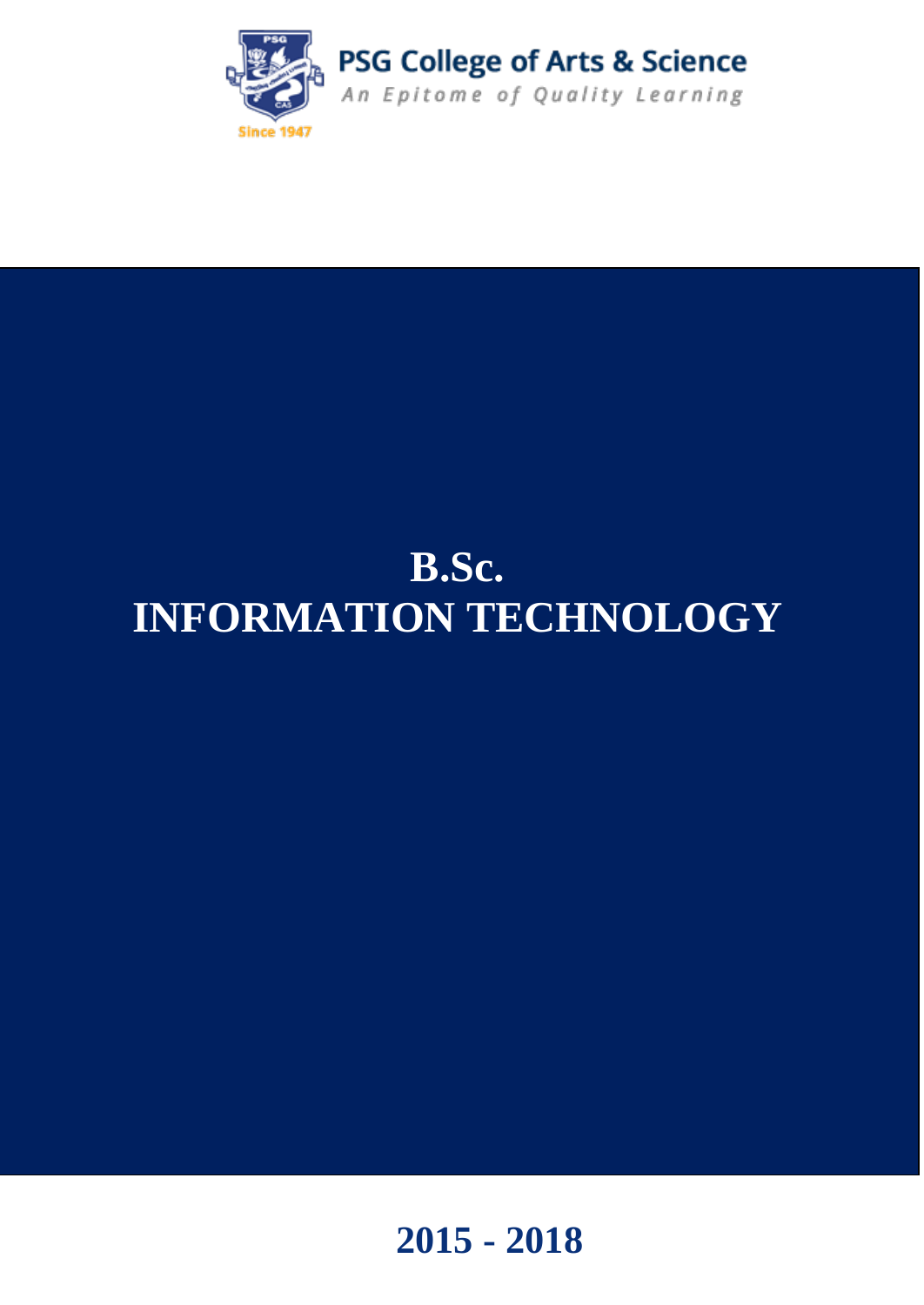# **BSc INFORMATION TECHNOLOGY**

**Scheme of Examinations**

(For students admitted from 2014-2015 & onwards)

| CODE NO.               | <b>SUBJECT</b>                     | <b>Exam</b><br>duration | <b>Max. Marks</b> |     |              | <b>Credit</b><br>points |
|------------------------|------------------------------------|-------------------------|-------------------|-----|--------------|-------------------------|
|                        |                                    |                         | CA                | CE  | <b>Total</b> |                         |
| <b>First Semester</b>  |                                    |                         |                   |     |              |                         |
|                        | $PART-I$                           |                         |                   |     |              |                         |
| 14LAU01                | $Tamil-I$<br><b>OR</b>             |                         |                   |     |              |                         |
| 12LAU01                | $Hindi - I$<br><b>OR</b>           | 3                       | 25                | 75  | 100          | 3                       |
| 14LAU01                | French-I                           |                         |                   |     |              |                         |
|                        | $PART-II$                          |                         |                   |     |              |                         |
| 14EU01                 | Communicative English $-I$         | 3                       | 25                | 75  | 100          | 3                       |
|                        | <b>Interpersonal Communication</b> |                         |                   |     |              |                         |
|                        | <b>PART-III</b>                    |                         |                   |     |              |                         |
| 14ITU01                | Programming in C                   | $\overline{3}$          | 25                | 75  | 100          | $\overline{3}$          |
| 14ITU02                | <b>Fundamentals of Digital</b>     | $\overline{3}$          | 25                | 75  | 100          | 3                       |
|                        | Computers                          |                         |                   |     |              |                         |
| 14ITU03                | <b>Fundamentals of Information</b> | 3                       |                   |     |              | 3                       |
|                        | Technology                         |                         | 25                | 75  | 100          |                         |
| 14ITU04                | Lab-I (C Programming Lab)          | $\overline{3}$          | 40                | 60  | 100          | $\overline{2}$          |
| 14ITU05                | Lab-II (Office Automation          |                         |                   |     |              |                         |
|                        | Lab)                               | $\overline{\mathbf{3}}$ | 40                | 60  | 100          | $\overline{2}$          |
| <b>Second Semester</b> |                                    |                         |                   |     |              |                         |
|                        | $PART-I$                           |                         |                   |     |              |                         |
| 14LAU02                | $Tamil - II$<br><b>OR</b>          | 3                       | 25                | 75  | 100          | 3                       |
| 12LAU02                | OR ONLY DELL<br>$Hindi - II$       |                         |                   |     |              |                         |
| 14LAU02                | French-II                          |                         |                   |     |              |                         |
|                        | $PART-II$                          |                         |                   |     |              |                         |
| 14EU02                 | Communicative English II-          | $\overline{3}$          | 25                | 75  | 100          | 3                       |
|                        | <b>Academic Communication</b>      |                         |                   |     |              |                         |
|                        | <b>PART-III</b>                    |                         |                   |     |              |                         |
| 14ITU06                | <b>Object Oriented Programming</b> | 3                       | 25                | 75  | 100          | 3                       |
|                        | using $C++$                        |                         |                   |     |              |                         |
| 14ITU07                | Data Structures                    | 3                       | 25                | 75  | 100          | 3                       |
| 14ITU08                | Mathematics (Allied-MA)            | $\overline{3}$          | 25                | 75  | 100          | $\overline{4}$          |
| 14ITU09                | Lab-III $(C++$ Programming         | 3                       | 40                | 60  | 100          | $\overline{2}$          |
|                        | Lab)                               |                         |                   |     |              |                         |
| 14ITU10                | Lab-IV (Data Structures using      | 3                       |                   |     | 100          | $\overline{2}$          |
|                        | $C$ Lab)                           |                         | 40                | 60  |              |                         |
|                        | $PART - IV$                        |                         |                   |     |              |                         |
| 14VEU01                | <b>Value Education</b>             |                         | 100               | $-$ | 100          | $\overline{2}$          |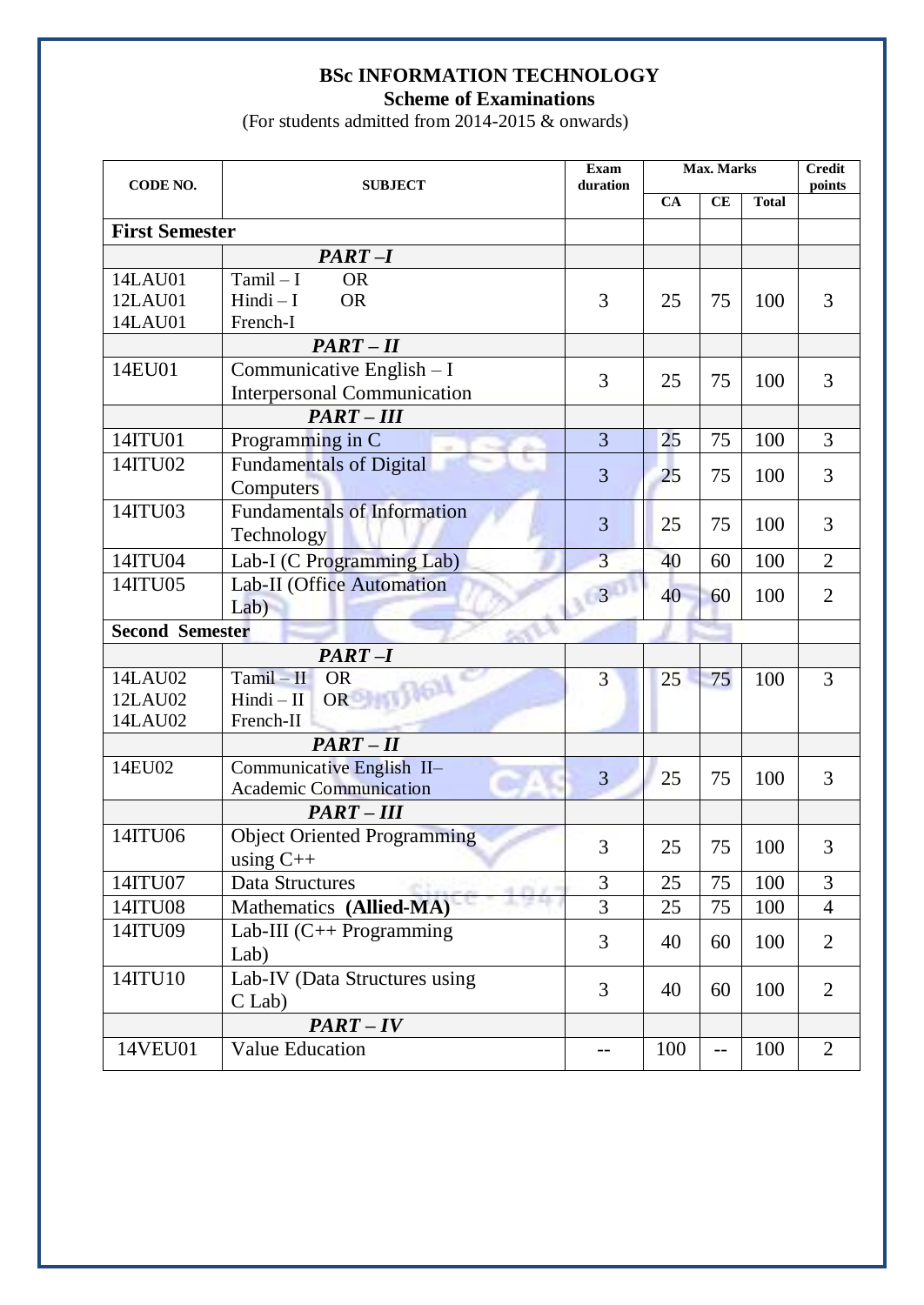| CODE NO.               | <b>SUBJECT</b>                                                | <b>EXAM</b>                          | <b>Max. Marks</b> | <b>Credit</b> |              |                |
|------------------------|---------------------------------------------------------------|--------------------------------------|-------------------|---------------|--------------|----------------|
|                        |                                                               | <b>DURA-</b><br><b>TION</b><br>(Hrs) | <b>CA</b>         | <b>CE</b>     | <b>Total</b> | points         |
| <b>Third Semester</b>  |                                                               |                                      |                   |               |              |                |
|                        | <b>PART-III</b>                                               |                                      |                   |               |              |                |
| 14ITU11                | Programming in JAVA                                           | $\overline{3}$                       | 25                | 75            | 100          | 3              |
| 14ITU12                | <b>Relational Database</b>                                    | 3                                    | 25                | 75            | 100          | 3              |
|                        | <b>Management System</b>                                      |                                      |                   |               |              |                |
| 14ITU13                | <b>System Analysis and Design</b>                             | $\overline{3}$                       | 25                | 75            | 100          | $\overline{3}$ |
| 14ITU14                | <b>Industrial and Organizational</b><br>Psychology(Allied-PS) | 3                                    | 25                | 75            | 100          | $\overline{4}$ |
| 14ITU15                | <b>Statistics and Operations</b><br>$Research(Allied - ST)$   | 3                                    | 25                | 75            | 100          | $\overline{4}$ |
| 14ITU16                | Lab-V (JAVA Programming<br>Lab)                               | $\overline{3}$                       | 40                | 60            | 100          | $\overline{2}$ |
| 14ITU17                | Lab-VI (RDBMS Lab)                                            | $\overline{3}$                       | 40                | 60            | 100          | $\overline{2}$ |
|                        | <b>PART-IV</b>                                                |                                      |                   |               |              |                |
| 14ESU01                | <b>Environmental Studies</b>                                  |                                      | 100               | --            | 100          | $\overline{2}$ |
| <b>Fourth Semester</b> |                                                               |                                      |                   |               |              |                |
|                        | <b>PART-III</b>                                               |                                      |                   |               |              |                |
| 14ITU18                | <b>VB.Net Programming</b>                                     | $\overline{3}$                       | 25                | 75            | 100          | 3              |
| 14ITU19                | <b>Computer Graphics</b>                                      | $\overline{3}$                       | 25                | 75            | 100          | 3              |
| 14ITU20                | <b>Computer Networks</b>                                      | --                                   | 100               | L             | 100          | $\overline{3}$ |
| 14ITU21                | <b>Accountancy(Allied - CO)</b>                               | $\overline{3}$                       | 25                | 75            | 100          | $\overline{4}$ |
| 14ITU22                | Microprocessor and its<br>Applications (Allied-EL)            | 3                                    | 25                | 75            | 100          | 3              |
| 14ITU23                | Lab-VII (VB.Net<br>Programming Lab)                           | $\overline{3}$                       | 40                | 60            | 100          | $\overline{2}$ |
| 14ITU24                | Lab-VIII (Microprocessor<br>Lab)(Allied-EL)                   | 3                                    | 40                | 60            | 100          | 1              |
|                        | <b>PART-IV</b>                                                |                                      |                   |               |              |                |
| 14SBU01                | <b>Skill Based Subject: Internet</b><br><b>Security</b>       |                                      | 100               | --            | 100          | $\overline{2}$ |
|                        | Placement training to be completed in IV semester (Mandatory) |                                      |                   |               |              |                |

*Four weeks for Mini Project during Summer Vacation.*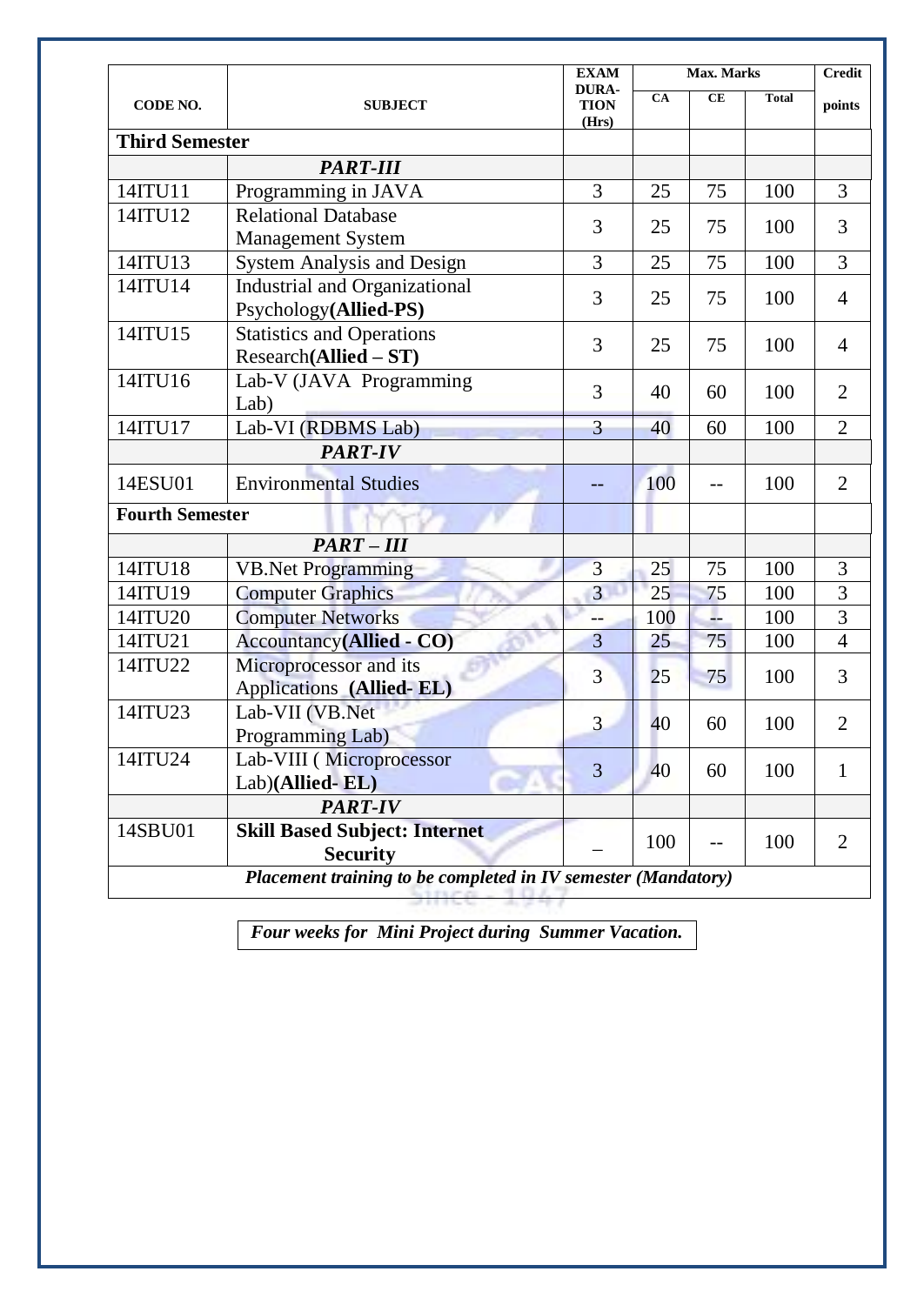|                       |                                                                        | <b>EXAM</b>                          | Max. Marks           |                |              | <b>Credit</b>  |
|-----------------------|------------------------------------------------------------------------|--------------------------------------|----------------------|----------------|--------------|----------------|
| CODE NO.              | <b>SUBJECT</b>                                                         | <b>DURA-</b><br><b>TION</b><br>(Hrs) | CA                   | CE             | <b>Total</b> | points         |
| <b>Fifth Semester</b> |                                                                        |                                      |                      |                |              |                |
|                       | $PART-III$                                                             |                                      |                      |                |              |                |
| 14ITU25               | Web Technology                                                         | 3                                    | 25                   | 75             | 100          | 3              |
| 14ITU26               | <b>Operating System</b>                                                | $\overline{3}$                       | 25                   | 75             | 100          | 3              |
| 14ITU27               | <b>Mobile Computing</b>                                                | $\overline{3}$                       | 25                   | 75             | 100          | $\overline{4}$ |
| 14ITU28               | <b>TCP/IP Protocol suite</b>                                           | $\overline{a}$                       | 100                  | $\overline{a}$ | 100          | 3              |
| 14ITU29A              | <b>Core Elective I:</b><br>Knowledge Management<br>System<br><b>OR</b> | 3                                    | 25                   | 75             | 100          | 4              |
| 14ITU29B              | <b>Grid Computing</b>                                                  |                                      |                      |                |              |                |
| 14ITU30               | Lab- IX(Web Technology<br>Lab)                                         | 3                                    | 40                   | 60             | 100          | $\overline{2}$ |
| 14ITU31               | Lab-X (Operating System<br>Lab)                                        | 3                                    | 40                   | 60             | 100          | $\overline{2}$ |
| 14ITU32               | Mini Project                                                           |                                      | 40                   | 60             | 100          | $\overline{4}$ |
|                       | <b>PART-IV</b>                                                         |                                      |                      |                |              |                |
| 14NME01               | <b>Non-Major Elective(1):</b><br><b>EDC</b>                            | $-$                                  | 100                  | $-$            | 100          | $\overline{2}$ |
| 14NME02               | <b>Non-Major Elective(2):</b><br>General Awareness(On-line<br>Test)    | $1\frac{1}{2}$                       |                      | 100            | 100          | $\overline{2}$ |
| <b>Sixth Semester</b> |                                                                        |                                      |                      |                |              |                |
|                       | $PART-III$                                                             |                                      |                      |                |              |                |
| 14ITU33               | PHP and MySQL                                                          | 3                                    | 25                   | 75             | 100          | 4              |
| 14ITU34               | <b>Information System Security</b>                                     | $\overline{3}$                       | 25                   | 75             | 100          | $\overline{4}$ |
| 14ITU35A              | <b>Core Elective II:</b><br><b>Extreme Programming</b><br><b>OR</b>    | 3                                    | 25                   | 75             | 100          | 4              |
| 14ITU35B              | Cloud Computing                                                        |                                      |                      |                |              |                |
| 14ITU36               | Lab-XI (PHP and MySQL<br>Lab)                                          | 3                                    | 40                   | 60             | 100          | $\overline{2}$ |
| 14ITU37               | <b>Major Project</b>                                                   |                                      | 80                   | 120            | 200          | 8              |
|                       |                                                                        |                                      | <b>Total Credits</b> |                |              |                |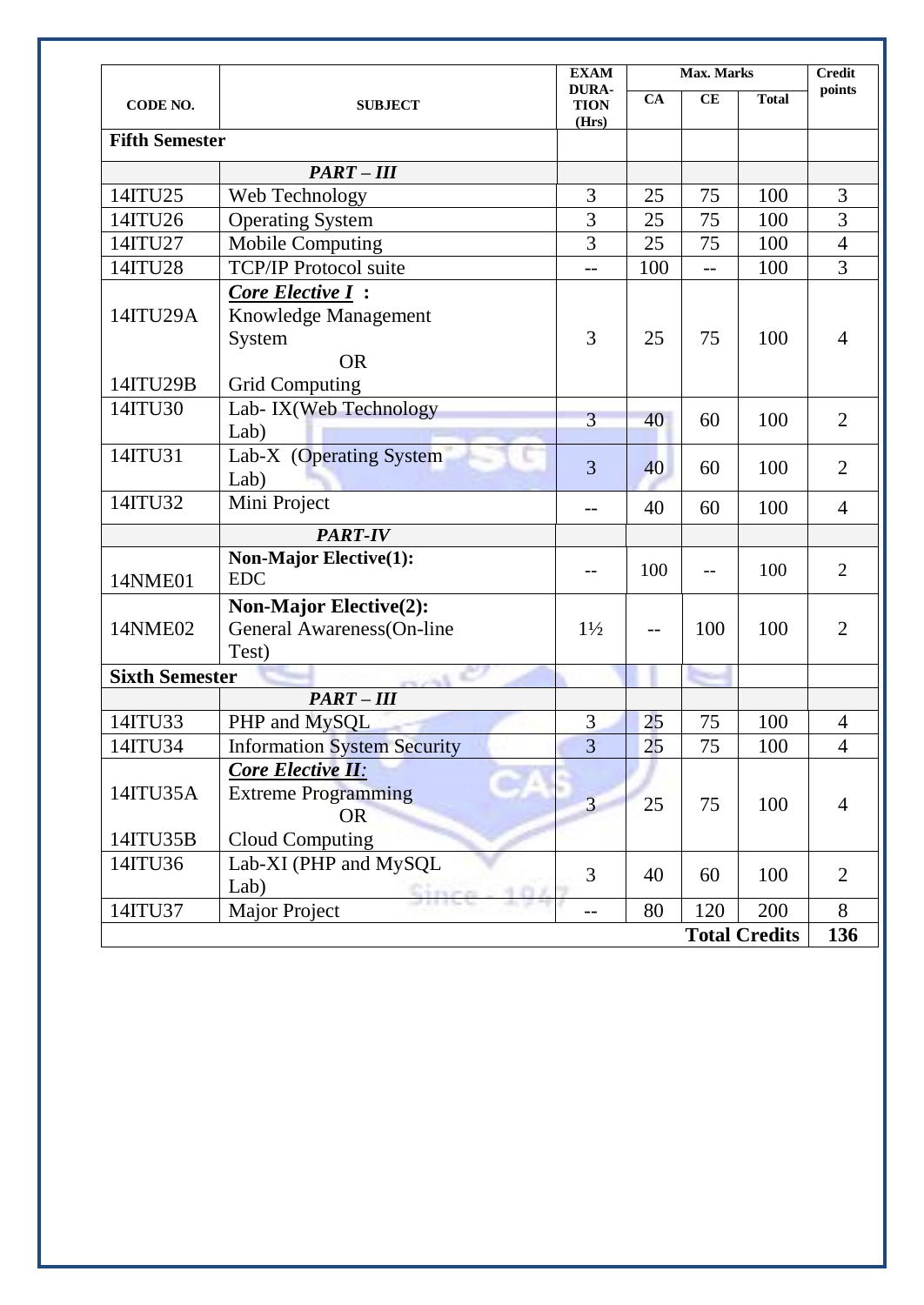# **PROGRAMMING IN C**

To make the students proficient in:

- C language elements, Expressions, Functions, Pointers, Structures, File concepts.
- Solving the problem using C.

# **UNIT I (9 Hours)**

**INTRODUCTION TO C:** The C Character Set – Identifiers and Keywords – Data Types – Constants – Variables and Arrays – Declarations – Expressions – Statements – Symbolic Constants. **OPERATORS AND EXPRESSIONS:** Arithmetic Operators – Unary Operators – Relational and Logical Operators – Assignment Operators – The Conditional Operator.

### **UNIT II (9 Hours)**

**INPUT AND OUTPUT STATEMENTS:** Single Character Input – Single Character Output – Entering Input Data – Writing Output Data – The Gets and Puts Function.

**CONTROL STATEMENT:** Branching – Looping – Nested Control Structures – Switch Statement – Break Statement – Continue Statement – Comma Operator – GO TO Statement.

### **UNIT III** (9 Hours)

**FUNCTIONS:** Defining a Function – Accessing a Function – Function Prototypes – Passing Arguments to a Function – Recursion.

**PROGRAM STRUCTURE:** Storage Classes – Atomic Variables – Global Variables- Static Variables.

**ARRAYS:** Defining an Array – Passing Arrays to Functions – Multidimensional Arrays.

**STRINGS:** Defining a String – NULL Character – Initialization of Strings – Reading & Writing a String – Processing a String – Searching and Sorting of Strings.

**POINTERS:** Pointer Declarations – Passing Pointers to a Function – Dynamic Memory Allocation – Array of Pointers.

**STRUCTURES AND UNIONS:** Definition of Structures – User- Defined Data Types – Structures and Pointers – Passing Structures to Functions – Unions.

#### **UNIT V (9 Hours)**

**FILE HANDLING:** Opening and Closing a File – Reading and Writing a Data File – Processing a Data File – Unformatted Data Files - Concepts of Binary Files.

**LOW LEVEL PROGRAMMING:** Register Variables – Bitwise Operations – Bit Fields. **ADDITIONAL FEATURES OF C:** Enumerations – Command Line Parameters.

### **TEXT BOOK:**

1. Byron Gottfried**,** "Programming with C", McGraw Hill Education (India) Pvt Ltd., Third Edition, 2013.

### **REFERENCE BOOKS:**

1. Yashavant Kanetkar "Let Us C", BPB Publications, 9<sup>th</sup> Revised & Updated edition, Tata McGraw Hill,2013.

2. Venugopal K.R, Sudeep R.P, "Programming with C", Tata McGraw Hill, 2000.

#### **14ITU01** SEMESTER- I

# **OBJECTIVES:** Total Hours: 45

# **UNIT IV** (9 Hours)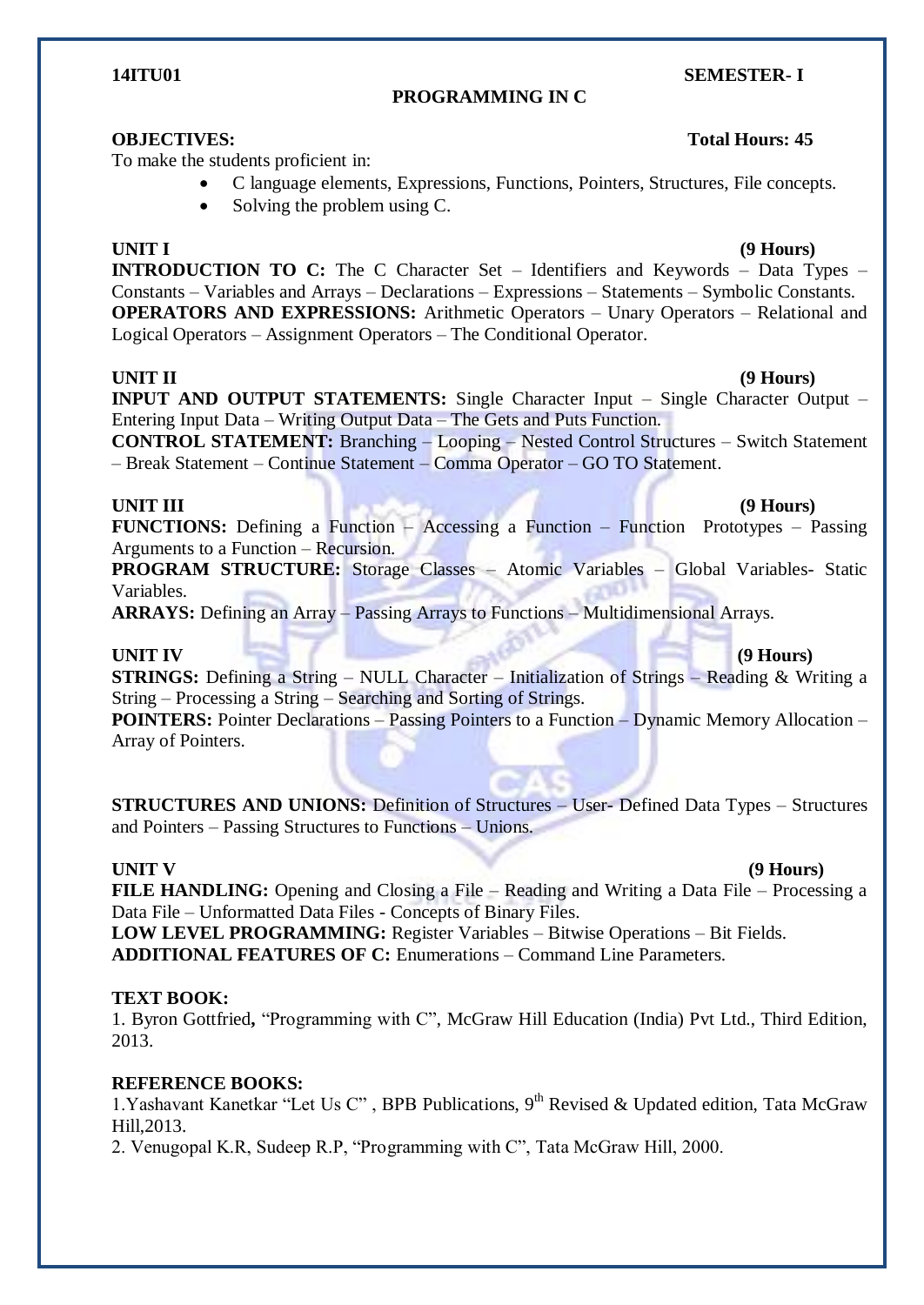### **FUNDAMENTALS OF DIGITAL COMPUTERS**

### **OBJECTIVES: Total Hours: 45**

Introducing digital fundamentals and organization to:

Enable the students to have knowledge on digital circuits.

eDhitt

Understand the computer system architecture.

**BINARY SYSTEMS –** Digital computers and digital systems – Binary Numbers – Number base conversion – Octal and Hexadecimal numbers – Complements – Binary codes – Binary Storage and Registers – Binary Logic – Integrated circuits.

**BOOLEAN ALGEBRA AND LOGIC GATES –** Basic definitions – Digital logic gates.

## **UNIT – II (9 Hours)**

**SIMPLIFICATION OF BOOLEAN FUNCTIONS –** The map methods – NAND and NOR implementation.

**COMBINATION LOGIC AND SEQUENTIAL LOGIC –** Adders – Subtractors – BCD adder – Decoders – Demultiplexers – Encoders – Multiplexers – Flip-Flops : RS, D, JK, T, Master Slave – Shift registers.

### **UNIT – III (9 Hours)**

**REGISTER TRANSFER AND MICRO OPERATIONS –** Bus and memory transfers – Arithmetic Micro operations – Logic Micro operations – Shift Micro operations – Arithmetic logic shift unit. shift unit.

## **UNIT – IV (9 Hours)**

**CENTRAL PROCESSING UNIT –** General register organization – Stack organization – Instruction formats – Addressing Modes – Data transfer and manipulation – Program control.

### **UNIT – V (9 Hours)**

**INPUT-OUTPUT ORGANIZATION –** Asynchronous data transfer – Direct Memory Access. **MEMORY ORGANIZATION –** Memory hierarchy – Main Memory – Auxiliary memory – Associative memory – Cache memory – Virtual memory.

### **TEXT BOOKS:**

- 1. Morris Mano, "Digital Logic and Computer Design", Prentice Hall of India, 2007. (Unit I & II).
- 2. Morris Mano, "Computer System Architecture", Prentice Hall of India, 3<sup>rd</sup> Edition, 2007. (Unit **–** III, IV & V). Since - 1947

### **REFERENCE BOOKS:**

- 1. Thomas C.Bartee,"Digital Computer Fundamentals", Tata McGraw Hill, Reprint 2007.
- 2. John D. Carpinelli, "Computer Organization & Architecture", Pearson Education, 2007.

#### **14ITU02 SEMESTER – I**

# **UNIT – I (9 Hours)**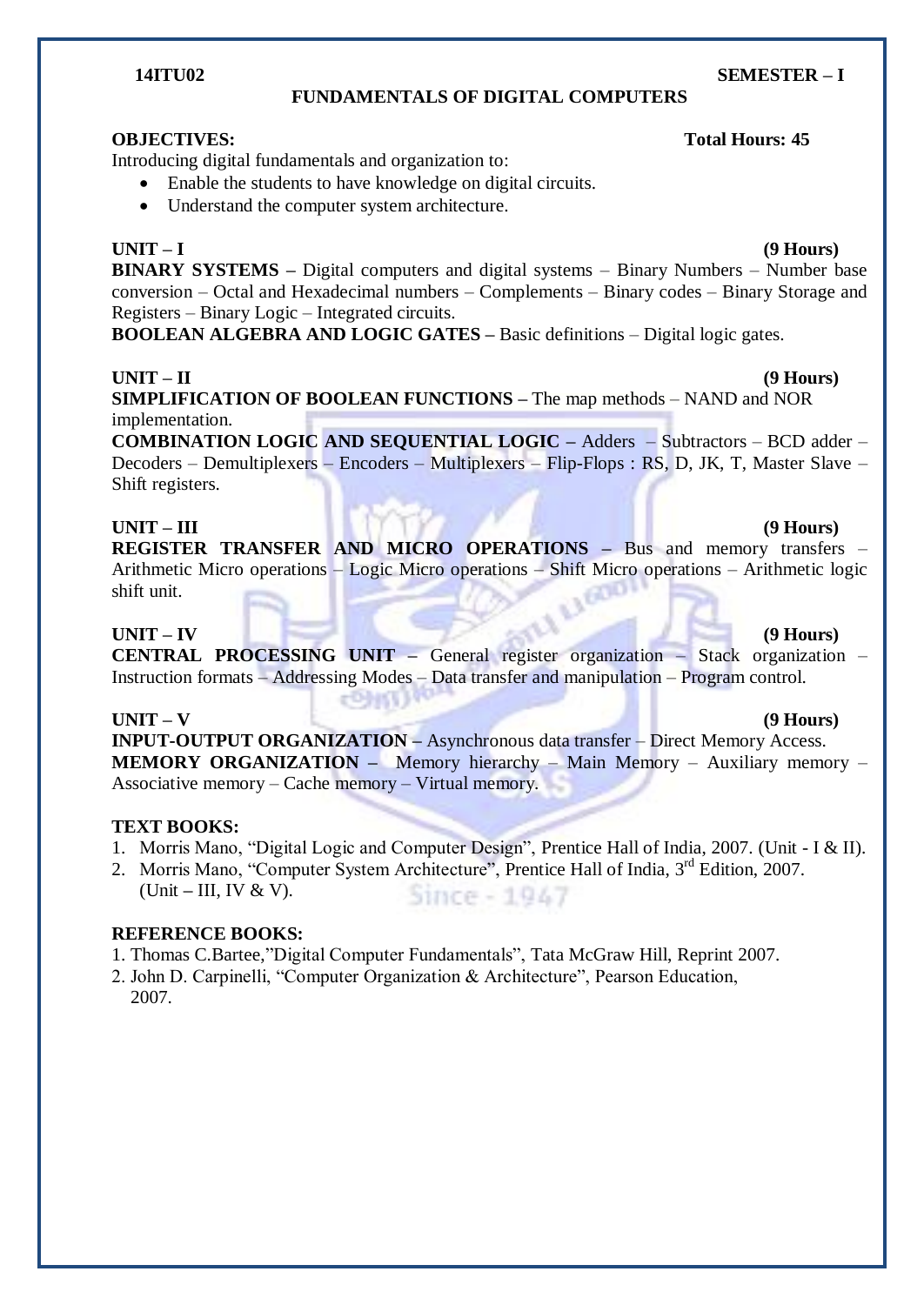### **FUNDAMENTALS OF INFORMATION TECHNOLOGY**

#### **OBJECTIVES:** Total Hours: 45

- Understand the basic knowledge about the computers.
- To work with the Internet.
- They can able to work with the DOS Commands.

**THE COMPUTER SYSTEM –** An Overview **–** Introduction – History of the Computer – Generations of Modern Computers – Computers in Society**.**

**COMPUTER ORGANIZATION AND PROCESSING OF DATA** – Introduction – CPU – Types of CPU Memory – ROM Chip – CMOS RAM – RAM.

**INPUT AND OUTPUT DEVICES –** Input devices – Output devices. Storage devices concepts **–** drives are storage media – floppy drive – Hard disk – Optic media.

#### **UNIT-II (9 Hours)**

**COMPUTER SOFTWARE** – Software types – Software creation and programming Languages – Operating System – User interface – System Software – File Systems – Partitioning with FDISK – Loader and linker – Compiler – assembler and interpreter – Types of operating systems – Application software.

**COMPUTER VIRUS** – Introduction – Virus Working Principles – Types of Viruses – Viruses – Worms – Virus Detection and Prevention.

### **UNIT-III (9 Hours**)

**DATA COMMUNICATION AND NETWORKS** – Data Communications Model – Data Communication Channels – Data communications media – Computer Networks – Types of Networks – Networks Topologies – Hardware used in data communication.

**DISK OPERATING SYSTEM –** Set the date and time – Check the date and time – Directory command – Recall a DOS command – Check for a single File – Check for a group of files – Create a file with DOS – Copy a file – Type a file with DOS – Working with files and directories – Using MS-DOS commands – MS-DOS batch commands.

#### **UNIT-IV (9 Hours)**

**FILE ORGANISATION AND ACCESS CONCEPTS –** Representation of data – data types – The Logical Representation of data – Simple data type – Integer – Real – Character – Composite Data type – String – Array – Record – File system – Text, binary, and code files – Master –transaction – Temporary files – Program files.

**UNIT-V (9 Hours) APPLICATION OF INFORMATION TECHNOLOGY -** Education and training – science and Technology – Metrology – Space technology – Communication- Simulation – Artificial Intelligence – Defense application – Recreation and entertainment – Business and Industry – Computer applications for the future.

### **TEXT BOOK:**

1) Jaiswal .A, "Fundamentals of Computers & Information Technology", New Delhi Dreamtech, 2006 Edition.

### **REFERENCE BOOK:**

1) Dr. Sushila Madan, "Information Technology", Taxmann Allied Services Private Limited, August 2005 Edition.

# **UNIT-I (9 Hours)**

# **14ITU03 SEMESTER-I**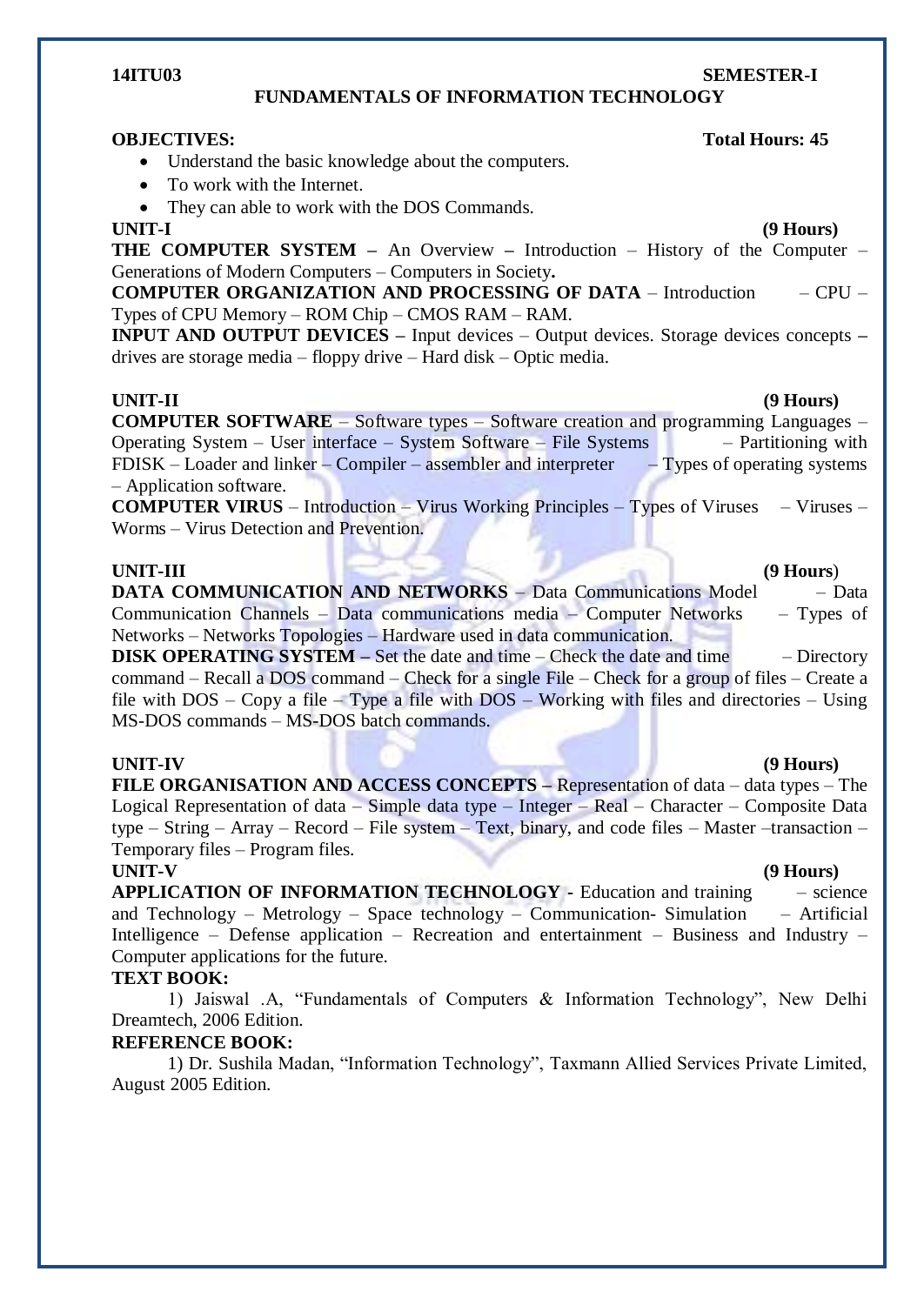# **14ITU04 SEMESTER –I**

## **LAB-I (C PROGRAMMING LAB)**

- 1. Students Mark Sheet preparation.
- 2. Convert decimal to binary and binary to decimal using menu.
- 3. Find the factorial of a given number using Recursion.
- 4. Reverse an array element.
- 5. Find the number of vowels, consonants, digits and white spaces in a given string.
- 6. Find the Length of a string using Pointers.
- 7. Prepare an Electricity Bill using Structure.
- 8. Read 'n' characters from a given text file from EOF position.
- 9. Create an Employee Information System using File Concept.
- 10. Find the sum of given numbers using Command line arguments.

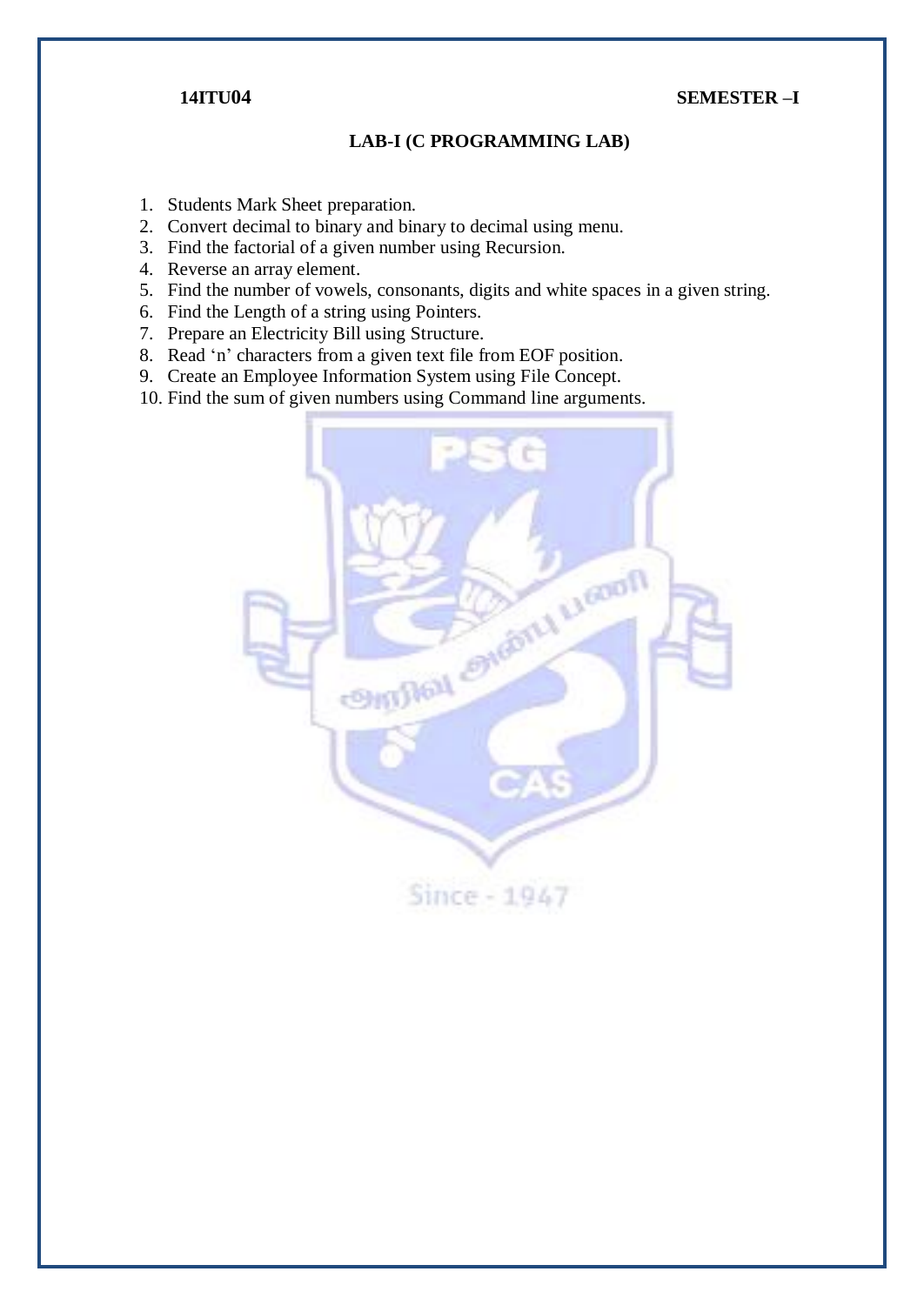### **14ITU05 SEMESTER -I**

# **LAB-II (OFFICE AUTOMATION LAB)**

### **MS-WORD**

- 1. Mail Merge
- 2. Prepare a newspaper for two column format (Page which includes border, background, Pictures, Header and Footer)

### **MS-EXCEL**

3. Analyze a sample Sales Information System using Pivot Table and Pivot Chart.

4. Prepare an employee Pay slip and Calculate the Net pay using the formula (BP: 8000, HRA: 12%, PF: 5%, DA: 2%, TA 2.5%)

5. Implement Grouping Concept in MS-Excel.

### **MS-ACCESS**

6. Create a database for Student Information System and Create necessary Query, Forms, and Reports

7. Create a database for Library Information System and Create necessary Query, Forms, and Reports.

### **MS-POWER POINT**

8. Prepare 10 to 15 slides on any of the topic of current IT trend with all necessary formats.

leg

Since - 1947

9. Prepare a presentation which imports pictures & videos.

10. Prepare 10 slides for an Advertisement Company to exhibit its features.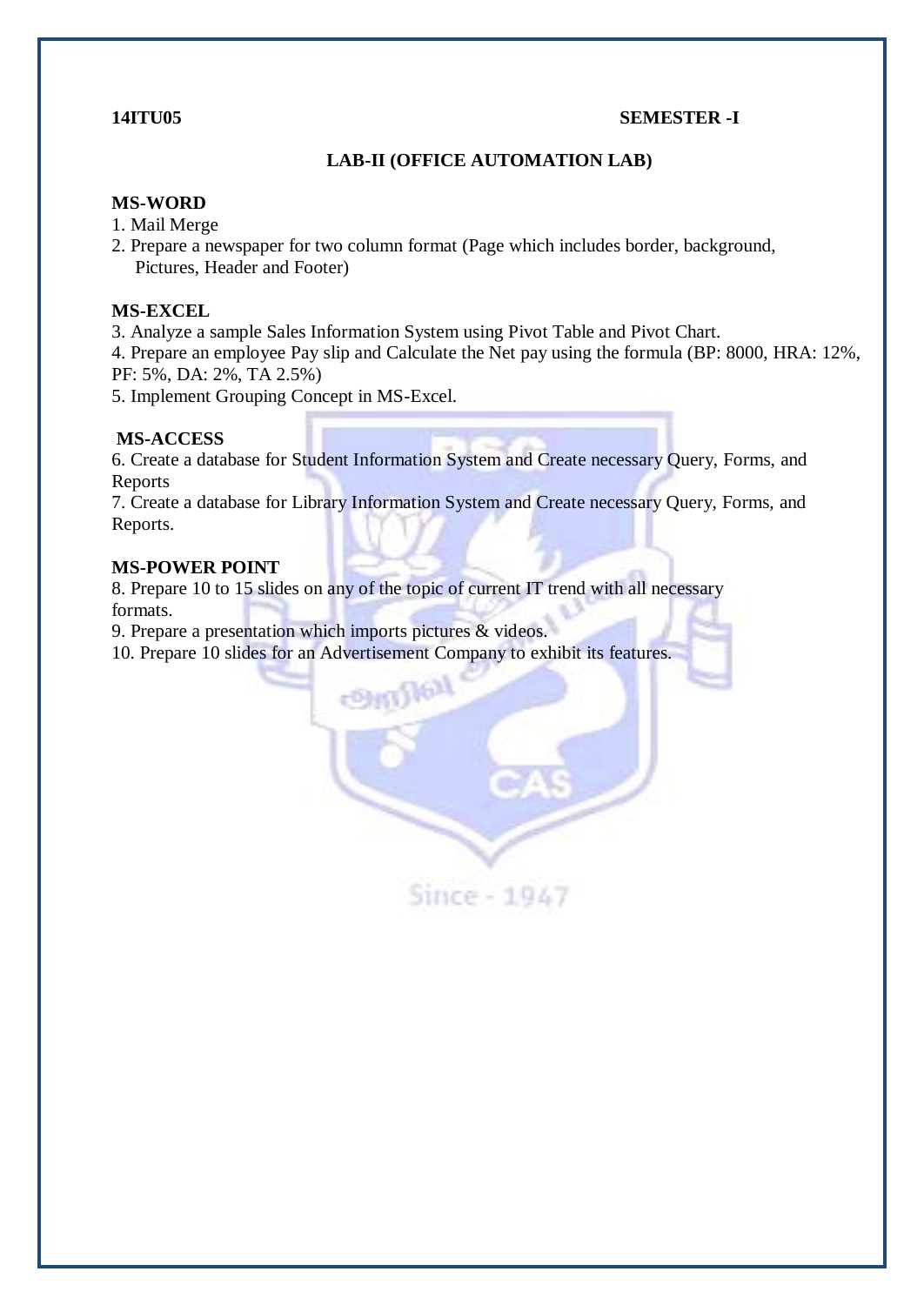### **OBJECT ORIENTED PROGRAMMING USING C++**

### **OBJECTIVES: Total Hours: 38**

• To know about the object oriented programming concepts.

To understand the concepts of Files, Error handling and Templates.

**14ITU06 SEMESTER – II**

#### **UNIT-I (7 Hours)**

**INTRODUCTION TO C++:** Object Oriented Technology - Key Concepts of Object Oriented Programming - Advantages of OOP.

**INPUT AND OUTPUT IN C++**: Streams In C++ - Predefined Streams - Buffering - Stream Classes - Member Functions of Istream Class - Unformatted Console I/O Operations - Formatted Console I/O Operations - Manipulators - User-Defined Manipulators - Manipulators With Parameters. C++ Declarations - Types of Tokens - Data Types in C++ - Typecasting - Operators of C And C**++ -** Control Structures.

#### **UNIT-II (7 Hours)**

**FUNCTIONS IN C++:** Introduction - Parts of Function - Passing Arguments - Default Arguments - Const Arguments - Inline Functions - Library Functions.

**CLASSES AND OBJECTS:** Introduction - Classes In C++ - Declaring Objects - Defining Member Function - Characteristics of Member Function - Data Hiding or Encapsulation - Classes, Objects and Memory - Static Member Variables and Functions - Array of Objects - Friend Function - Local Classes - Overloading Member Function.

**CONSTRUCTORS AND DESTRUCTORS**: Introduction - Characteristics of Constructors and Destructors - Constructors with Argument - Copy Constructors - Destructors.

#### **UNIT-III (8 Hours)**

**OPERATOR OVERLOADING AND TYPE CONVERSION**: Introduction - Overloading Unary Operators - Overloading Binary Operators - Rules for Overloading Operators.

**INHERITANCE:** Types of Inheritance - Virtual Base Class - Object as Class Member -Overloading Member Function.

**POINTERS AND ARRAYS**: Introduction - Pointer Declaration - Void Pointers - Pointer to Class this Pointer - Pointer to Members - Accessing Private Members with Pointers - Arrays - Characteristics of Arrays.

#### **UNIT-IV (8 Hours)**

**C++ AND MEMORY:** The New and Delete Operators - Dynamic Objects.

**BINDING POLYMORPHISM AND VIRTUAL FUNCTIONS:** Binding in C++ - Virtual Functions - Rules for Virtual Functions - Array of Pointers - Abstract Classes - Working of Virtual Functions.

**APPLICATION WITH FILES**: Introduction - File Stream Classes - Steps of File Operations - File Opening Modes - Sequential Read and Write Operations - Random Access Operation - Error Handling Functions - Command Line Arguments.

#### **UNIT-V (8 Hours)**

**TEMPLATES:** Definition of Class Template - Working of Function Templates - Function Templates with more Arguments.

**EXCEPTION HANDLING:** Principles of Exception Handling - The Keyword Try, Throw and Catch - Exception Handling Mechanism.

**WORKING WITH STRINGS:** Introduction - Declaring And Initializing String Objects - Handling String Objects - Comparing and Exchanging Strings.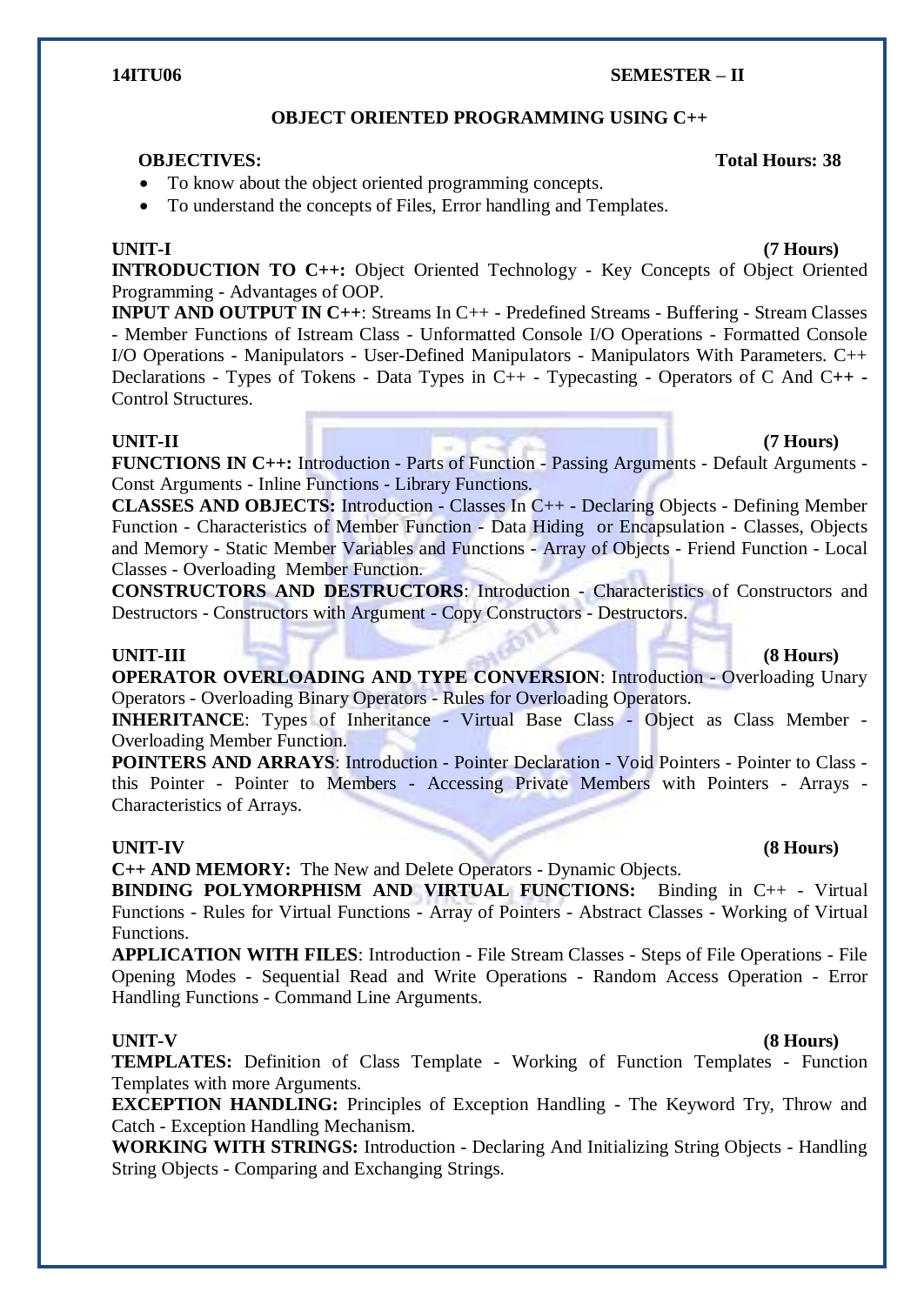### **TEXT BOOK:**

1. Ashok N. Kamthane, "Object - Oriented Programming with C++", Dorling Kindersley Pvt Ltd, Seventh impression, 2009.

### **REFERENCE BOOKS:**

- 1. Bruce Eckel, "Thinking in C++", Pearson education Inc, 2007.
- 2. Herbert Schildt, "C++: The Complete Reference", Tata McGraw Hill Publishing Company,  $3<sup>rd</sup>$  edition, 2008.

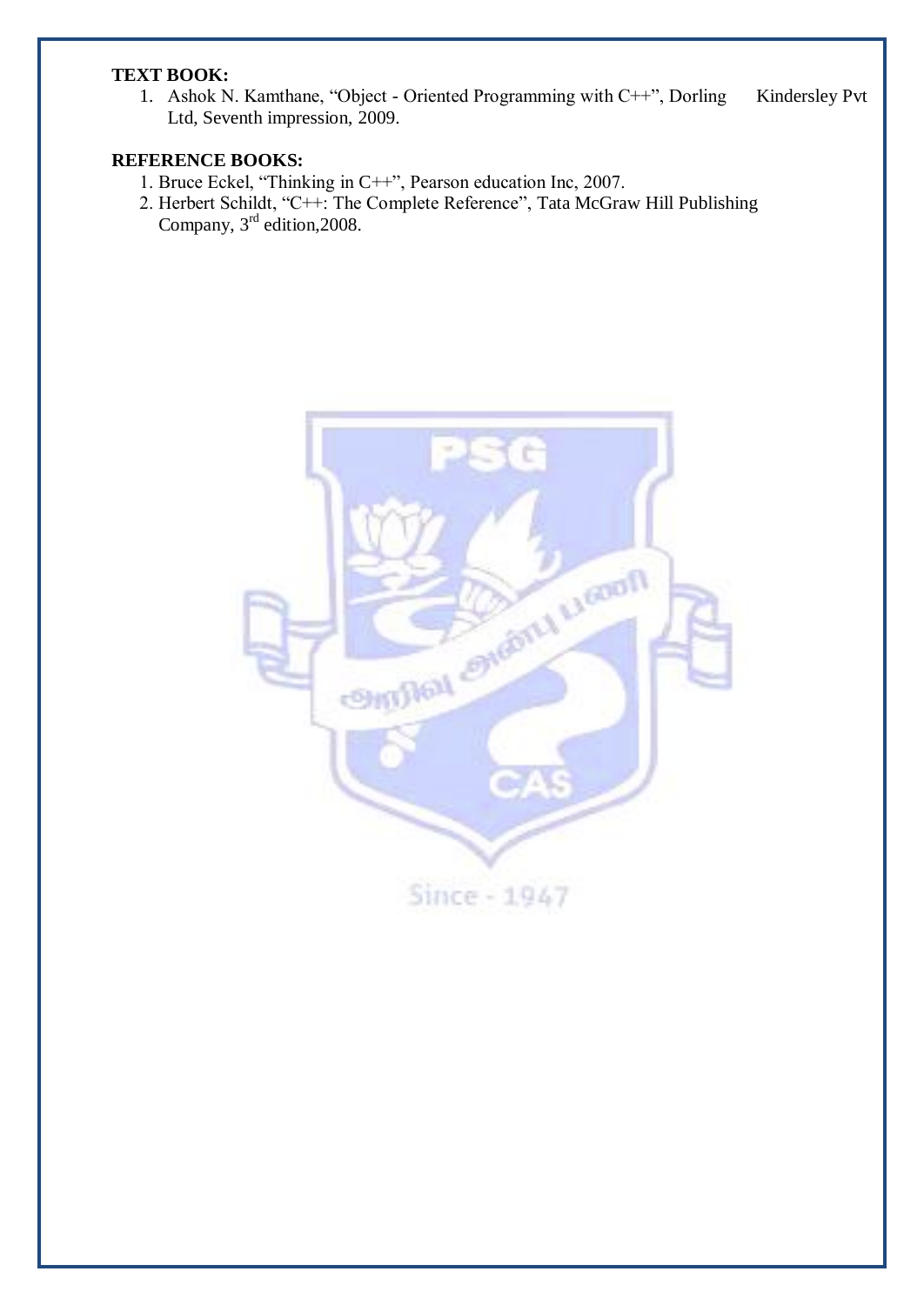### **DATA STRUCTURES**

### **OBJECTIVES:** Total Hours: 38

- To study specific data structures such as static and dynamic lists, linear and non-linear data structures.
- To learn efficient searching and sorting techniques.

#### **UNIT - I (7 Hours)**

**INTRODUCTION:** Basic Terminology, Data Structure, Time and Space Complexity-Array-Structures-Pointers-Matrices-Sparse Matrices-Application – String Processing.

### **UNIT - II (8 Hours)**

**SORTING:** Bubble Sort-Insertion Sort-Selection Sort-Merge Sort-Radix Sort-Quick Sort-Time and Space Complexity.

**SEARCHING:** Binary Search - Sequential Search - Index Search-Hashing.

### **UNIT - III (7 Hours)**

**LINKED LIST:** Linked List - Dynamic Memory Allocation - Representation-Insertion, Deletion and Searching-Traversing in a List-Doubly Linked List.

### **UNIT - IV (8 Hours)**

**STACK:** Stack-Linked Stack-Application-Expression-Infix-Prefix-Postfix-Conversion & Evaluation-Recursion.

**QUEUE:** Oueue-Linked Oueue-Circular Oueue-Dequeue-Priority Oueue-Application.

### **UNIT - V (8 Hours)**

**TREES:** Binary Trees-Traversal- BST-Traversing- Insertion and Deletion of Nodes **AVL SEARCH TREES** : Introduction –Application of all Trees-Heap Sort. **GRAPH:** Terminology-Representation-Traversing-Shortest Path Problem.

#### **TEXT BOOK:**

1. Seymour Lipschutz – Schaum Series: "Theory and Problems of Data Structures", Tata McGraw Hill Publishing Company, New Delhi, 2002.

### **REFERENCE BOOKS:**

- 1. Ellis Horowitz, Sartaj Sahni," Fundamentals of Data Structures", Galgotia Publications, 2000.
- 2. Tremblay Sorenson, "An Introduction to Data Structures with Applications", Tata McGraw Hill Publishing Company, Second Edition, 2010.

#### **14ITU07 SEMESTER – II**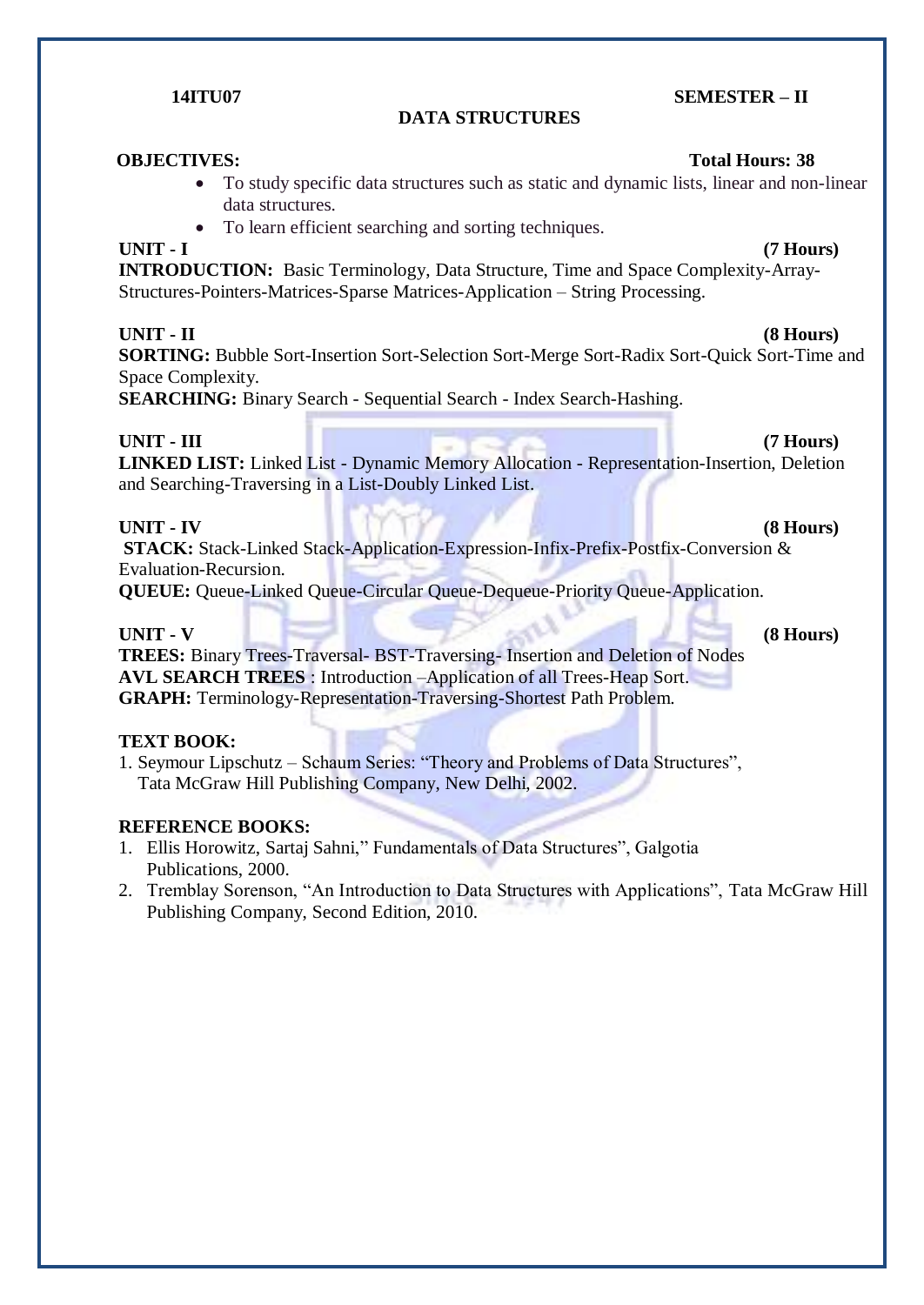### **14ITU08/14CAU08 MATHEMATICS (BSc IT and BCA)**

# **Unit I : Chapter III (Sections 3.2 to 3.4) 9hrs**

**Matrices:** Rank of matrices-Consistency and inconsistency -Eigen values and Eigen vectors.

# Unit II Sections: (2.1 to 2.4, 4.5.1, 4.5.3, 4.5.4, 4.6) 9hrs

**Differential equations:** Second order Ordinary Differential Equations with constant coefficients - First order Partial Differential Equations (Standard I, III & IV) - Lagrange's Differential Equations.

### **Unit III: Chapter IV(Sections :4.1, 4.2, 4.6 & 4.7)( Problems only) 9hrs Numerical methods:**

 Solution of System of Simultaneous Algebraic Equations : Gauss Elimination Method - Gauss Jordan Method - Gauss Jacobi Iterative Method - Gauss Seidal Iterative Method.

## **Unit IV :Chapter V(Sections : 5.1 to 5.10, 6.1 to 6.5 ) (Problems only) 9hrs Numerical methods:**

Difference table – Interpolation - Newton's Forward Interpolation formula - Newton's Backward Interpolation Formula - Construction of polynomials - Equidistant terms with one or more missing values .

# Unit V (Sections: 9.1 to 9.3, 9.8 , 9.10) **(Problems only)** 9hrs <br>Numerical methods: <br>Numerical Differentiation **Numerical methods:**

### **Numerical Differentiation:**

Newton"s Forward and Newton"s Backward formula to compute the Derivatives.

## **Numerical Integration:**

The Trapezoidal rule - Simpson's  $1/3^{rd}$  and  $3/8^{th}$  rule.

### **Text Book:**

1. S. Narayanan and T.K. Manickavachagam Pillai ,"Ancillary Mathematics" (For Unit I), S. Viswanathan (Printers & Publishers) Pvt Ltd, 2012

- 2. S. Narayanan and T.K. Manickavachagam Pillai, " Calculus" Volume III ( For Unit II),S. Viswanathan (Printers & Publishers) Pvt Ltd, 2011
- 3. Dr. M.K. Venkataraman "Numerical methods in Science and Engineering" (For Unit III, IV,V), The National Publishing Company , 2013

Since - 1947

### **Total Hours:45**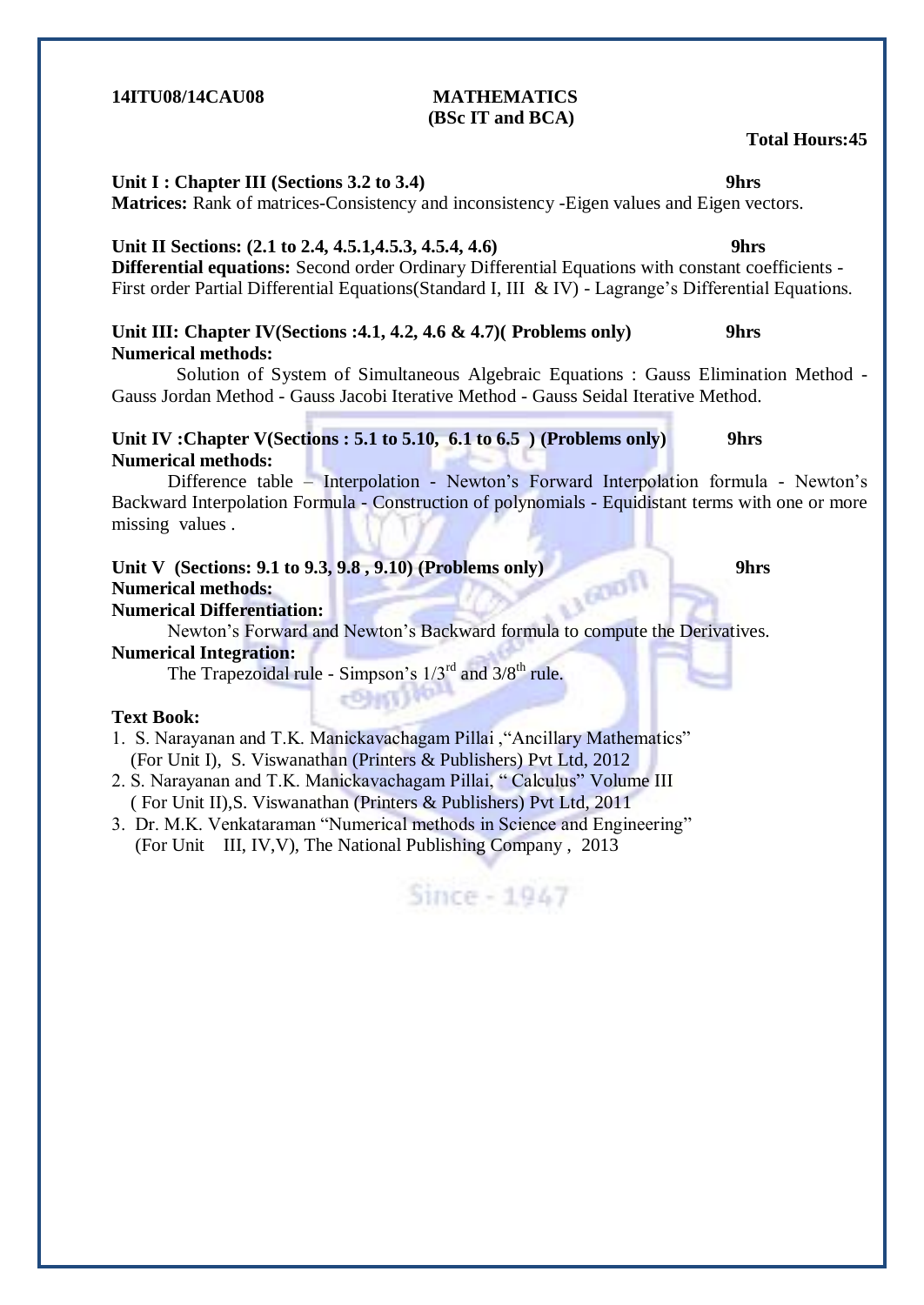### **14ITU09 SEMESTER – II**

### **LAB - III (C++ PROGRAMMING LAB)**

1. Prepare employee pay slip using class.

2. Implement the concept of inline and static functions.

3. Implement the concept of friend function by adding two complex numbers.

4. Create library management system using array of objects. Each object will have book name, author name, publisher name, no of copies and available copies.

5. Implement string manipulation using operator overloading.

6. Implement the concept of multiple constructors.

7. Prepare the student mark list using inheritance.

8. Implement virtual function to display the area of circle and area of triangle.

9. Implement templates to read a set of integers and floats and find average, min and max value.

10. Compare contents of two files using command line arguments.

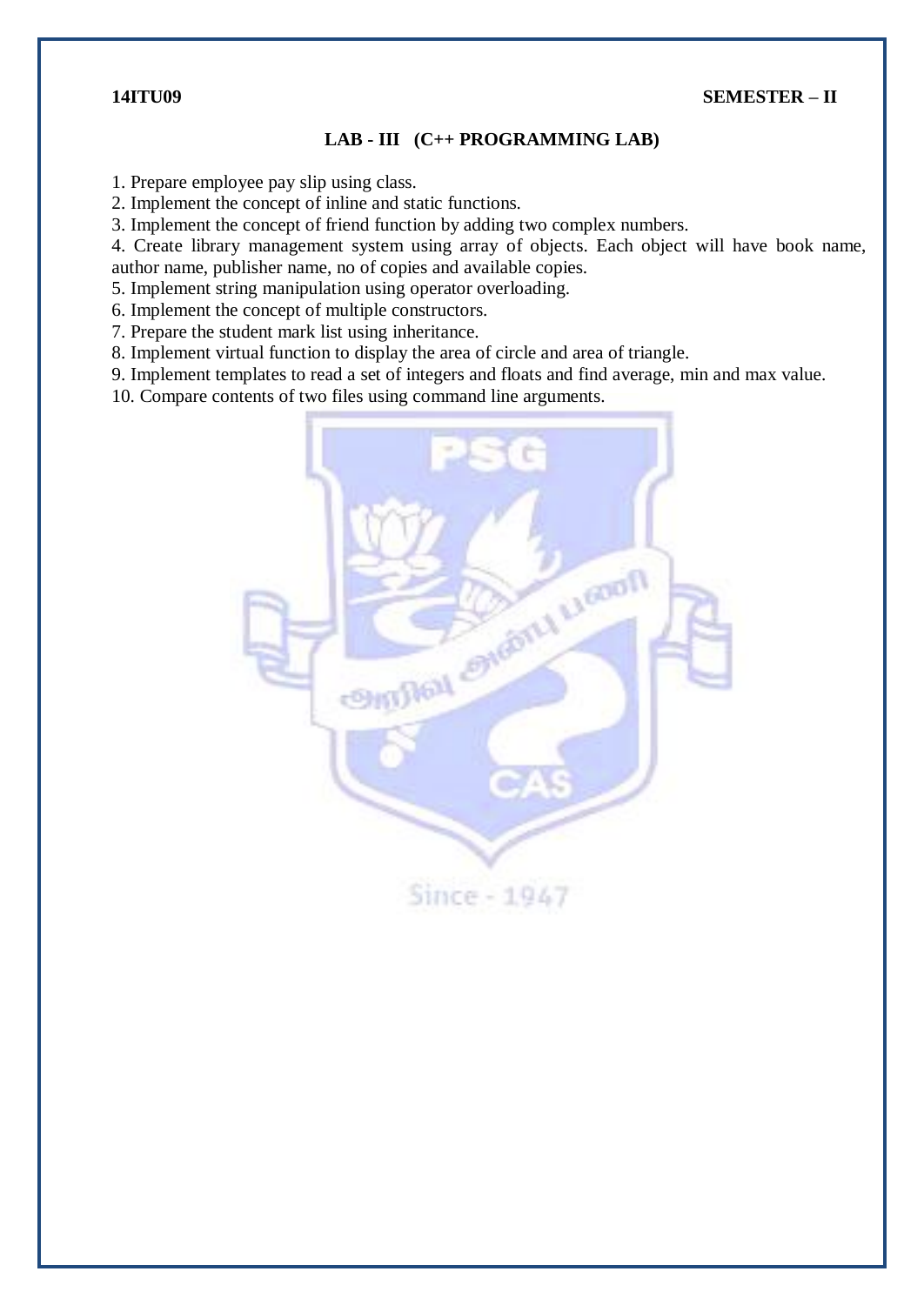### **14ITU10 SEMESTER – II**

## **LAB - IV (DATA STRUCTURES USING C LAB)**

- 1. Implement the concept of Bubble sort.
- 2. Implement the concept of Insertion Sort.
- 3. Implement the concept of Selection sort.
- 4. Implement the concept of Quick sort.
- 5. Search a given number using Binary search.
- 6. Search a given number using Linear search.
- 7. Implement Stack operations using Linked list.
- 8. Implement Queue operations using Linked list.
- 9. Convert an Infix expression to the Postfix expression.
- 10. Create a Binary Search tree and traverse it using function.

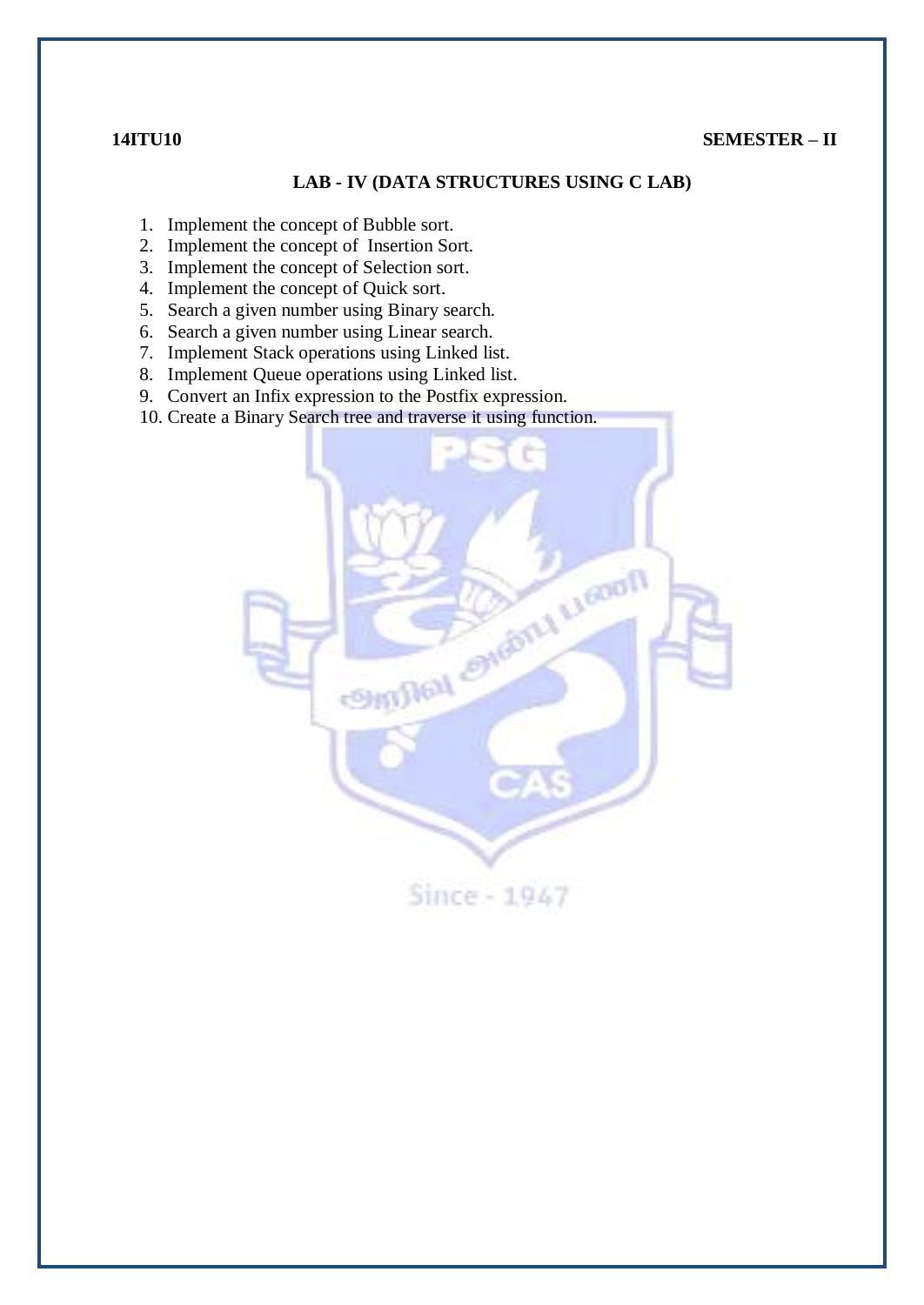# **14ITU11 SEMESTER – III**

## **PROGRAMMING IN JAVA**

#### **OBJECTIVES: Total Hours: 45**

- To learn Object Oriented Concepts.
- To learn Graphical Interface and Database connectivity

**AN OVERVIEW OF JAVA :** Object-Oriented programming – Lexical issues – Java class libraries. **DATA TYPES, VARIABLES AND ARRAYS** : Simple types – Integer, Floating point types, Characters, Boolean –Literals – Variables – Type conversion and Casting – Automatic type promotion in Expressions – Arrays.

**OPERATORS** : Arithmetic operators, Bit wise operators, Relational operators, Boolean Logical operators, The Assignment operators, The?: Operators – Operators precedence – Using Parenthesis. **CONTROL STATEMENTS :** Selection Statements – Iteration Statements – Jump Statements.

#### **UNIT–II (10 Hours)**

**INTRODUCING CLASSES:** Class Fundamentals – Declaring objects – Assigning object reference variables – Introducing Methods – Constructors – this keyword – Garbage collection – Finalize () method – A stack class.

**STRING HANDLING** : The string constructors - String length - Special string operations -Character extraction – String comparison – Searching strings – Modifying a string - String buffer.

**INHERITANCE:** Inheritance basis – Using super – Creating a multilevel hierarchy – When constructors are called – Method Overriding – Dynamic method dispatch – Using abstract classes – Using final with Inheritance – The object class.

**PACKAGES & INTERFACES** : Packages, Access protection – Importing packages – Interfaces.

**Continued** 

#### **UNIT–III (10 Hours)**

**EXCEPTION HANDLING:** Exception handling fundamentals – Exception types – Uncaught exceptions – Using try and catch – Multiple catch clauses – Nested try statements – Throw – Throws – Finally – Java"s built in exceptions – Creating your own exceptions subclasses – Using exceptions. **MULTITHREADED PROGRAMMING :** The java threads method – Thread priorities – Synchronization – Inter thread communication – Suspending, Resuming and Stopping threads. **INPUT/OUTPUT :** Files - Stream Classes – The Byte streams – The character streams – Using stream I/O.

#### **UNIT–IV (9 Hours)**

# Since - 1947

**APPLET CLASS:** Applet Basics – Applet Architecture – An Applet Skeleton – Simple Applet Display Methods – Requesting Repainting – Using the status window – The HTML Applet tag – Passing parameters to applets.

**EVENT HANDLING** : The Event handling mechanisms – The delegation event model – Event classes – Sources of events – Events listener interfaces – Using the delegation event model – Adapter classes – Inner classes.

**SWING :** JApplet – Icons and Labels – Text Fields – Buttons – Combo Boxes – Tabbed Panes – Tables.

**UNIT–V (7 Hours)**

**JDBC CONNECTIVITY:** JDBCPackage – Types of JDBC Drivers – JavaSoft Framework – Driver Interface and DriverManager Class – The Essential JDBC program – Using PreparedStatement Object.

# **UNIT-I (9 Hours)**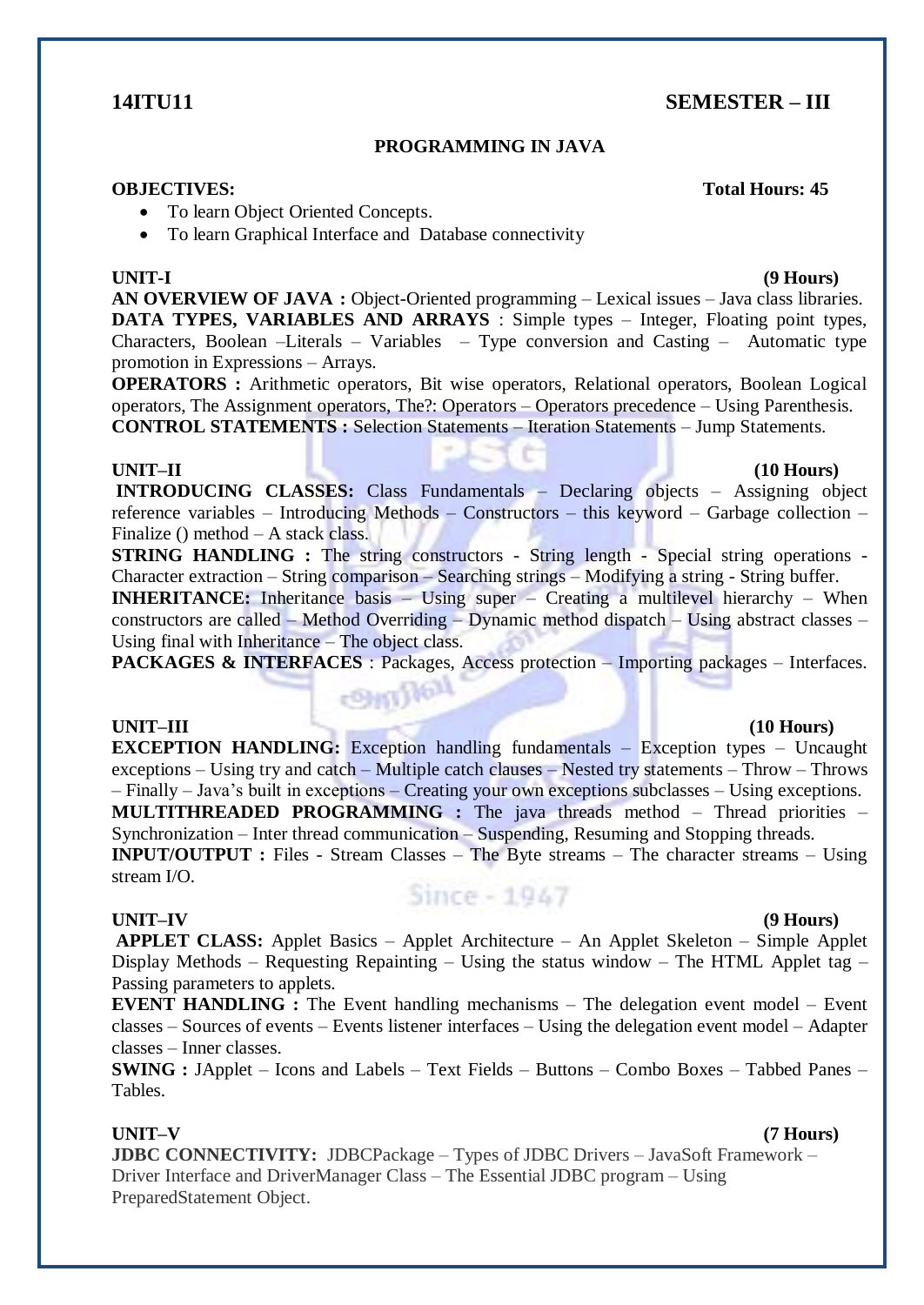### **TEXT BOOKS:**

- 1. Herbert Schildt "The Complete Reference JAVA  $TM$  2", Mc-Graw Hill Limited, Fifth Edition.(Unit I,II,III & IV)
- **2.** Kogent Learning Solutions, "Java 6 Programming Black Book", Dreamtech Press 6th Edition (Unit V)

# **REFERENCE BOOK:**

1. Patrick Naughton, Herbert Schildt, "Java 2: The Complete Reference", Mc Graw Hill Limited.

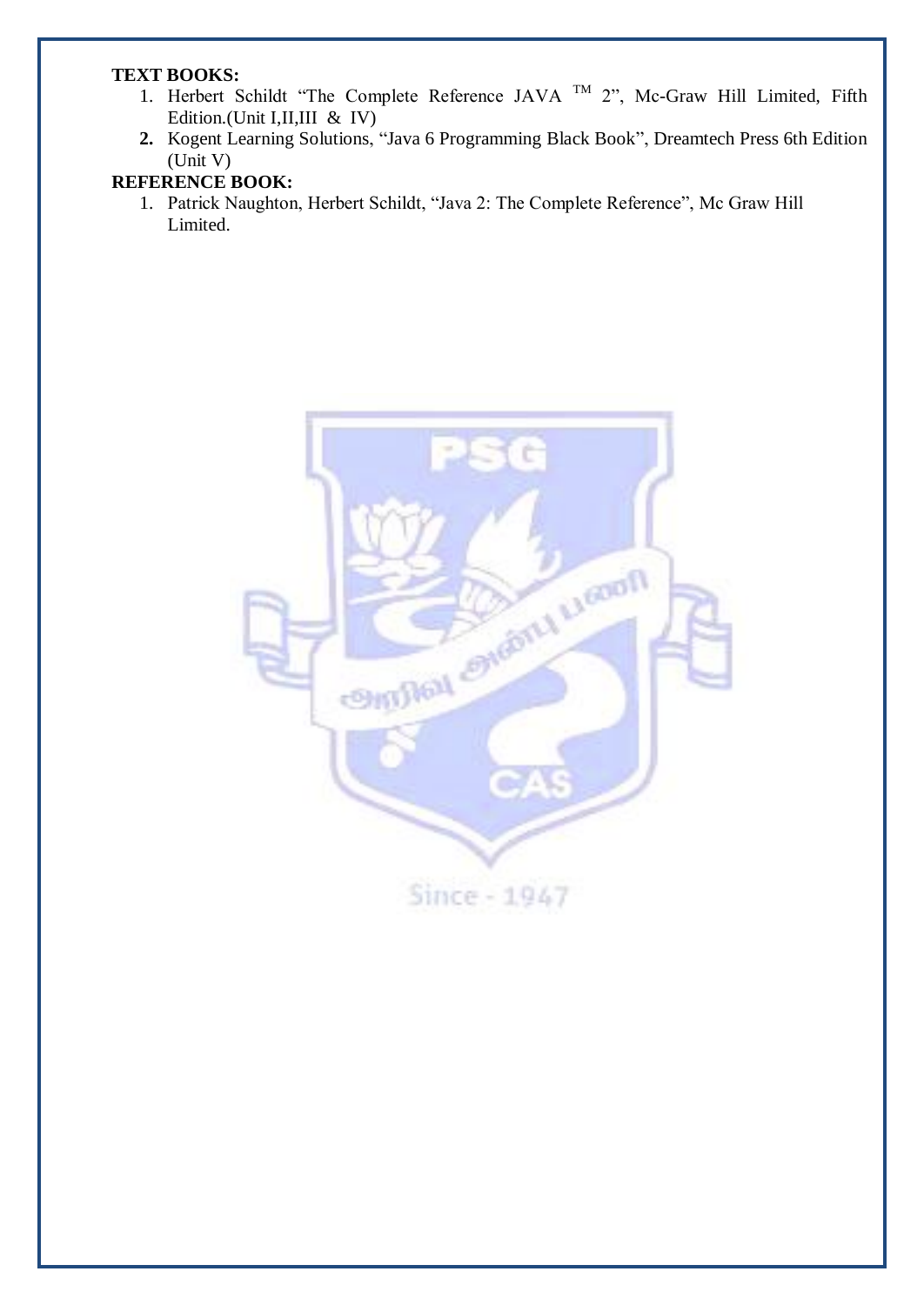#### **14ITU12 SEMESTER – III**

# **RELATIONAL DATABASE MANAGEMENT SYSTEM**

To impart the knowledge of:

- Basics about the Databases and their structures.
- Various Constraints that can be applied to various Databases.
- Structured Ouery Language
- Relational databases, Oracle Databases, Stored Functions, Stored Procedures & Triggers.

### **UNIT- I (8 Hours)**

**INTRODUCTION:** Purpose of Database Systems - View of Data - Database Languages -Relational Databases – Database Design – Data Storage and Querying - Transaction Management - Database Architecture – Data Mining and Information Retrieval – Specialty Databases – Database Users and Administrators.

**UNIT-II (10 Hours)**

**RELATIONAL DATABASES:** Structure of Relational Databases – Database Schema – Keys – Relational Query Languages – Relational Operations.

**FORMAL RELATIONAL QUERY LANGUAGES:** The Relational Algebra.

**DATABASE DESIGN AND THE E-R MODEL:** The Entity-Relationship Model – Constraints – Entity-Relationship Diagrams.

**RELATIONAL DATABASE DESIGN:** Atomic Domains and First Normal Form – Decomposition Using Functional Dependencies.

**UNIT-III (9 Hours) INTERACTIVE SQL:** Invoking SQL \* plus- Data manipulation in Database Management Systems – Oracle Data Types – Two Dimension Matrix Creation- Insertion of data into tables-Updating the contents of a table – Deletion operations – The many faces of the Select command-Modifying the structure of the table – Removing/Deleting/Dropping tables – Data constraints – Computations in expression lists used to select data – Logical operations – Range searching – Pattern matching – Oracle functions – Grouping data from tables in  $SOL$  – Manipulating dates in  $SOL$  – Joins – Sub queries.

### **UNIT-IV (9 Hours)**

Using The Union, Intersect and Minus Clause**:** Indexes – Views – Sequences- Granting permissions-Revoking the permissions given – Creation of reports in  $SOL^*$  plus.

**PL/SQL**:Introduction – Execution – PL/SQL syntax, Oracle transaction locks – Cursors.

**STORED PROCEDURES:** Introduction-Creating Stored Procedures – An application using a Procedure - Deleting a Stored Procedure.

#### **UNIT-V (9 Hours)**

**STORED FUNCTIONS:** Introduction-Advantages of Functions –Creating a Stored Function – An application using a Function – Deleting a Stored Function

**DATABASE TRIGGERS:** Types of Triggers –Creating Triggers – Deleting Triggers. **TEXT BOOKS:**

- 1. Silberschatz A, Korth H F, S.Sudarshan "Database System Concepts", McGraw-Hill Publishing Company, Sixth Edition, 2011 (Unit I & II)
- 2. Ivan BayRoss, "Commercial Application Development Using ORACLE Developer 2000", BPB Publication, New Delhi, 2007 (Unit III, IV & V)

# **REFERENCE BOOKS:**

- 1. Ramez Elmasri, Shamkant B.Navathe, "Fundamentals of Database Systems", Pearson Education, Fifth Edition, 2008.
- 2. Raghu Ramakrishnan, Johannes Gehrke, "Database Management Systems", McGraw Hill Education, 2003.

## **OBJECTIVES:** Total Hours: 45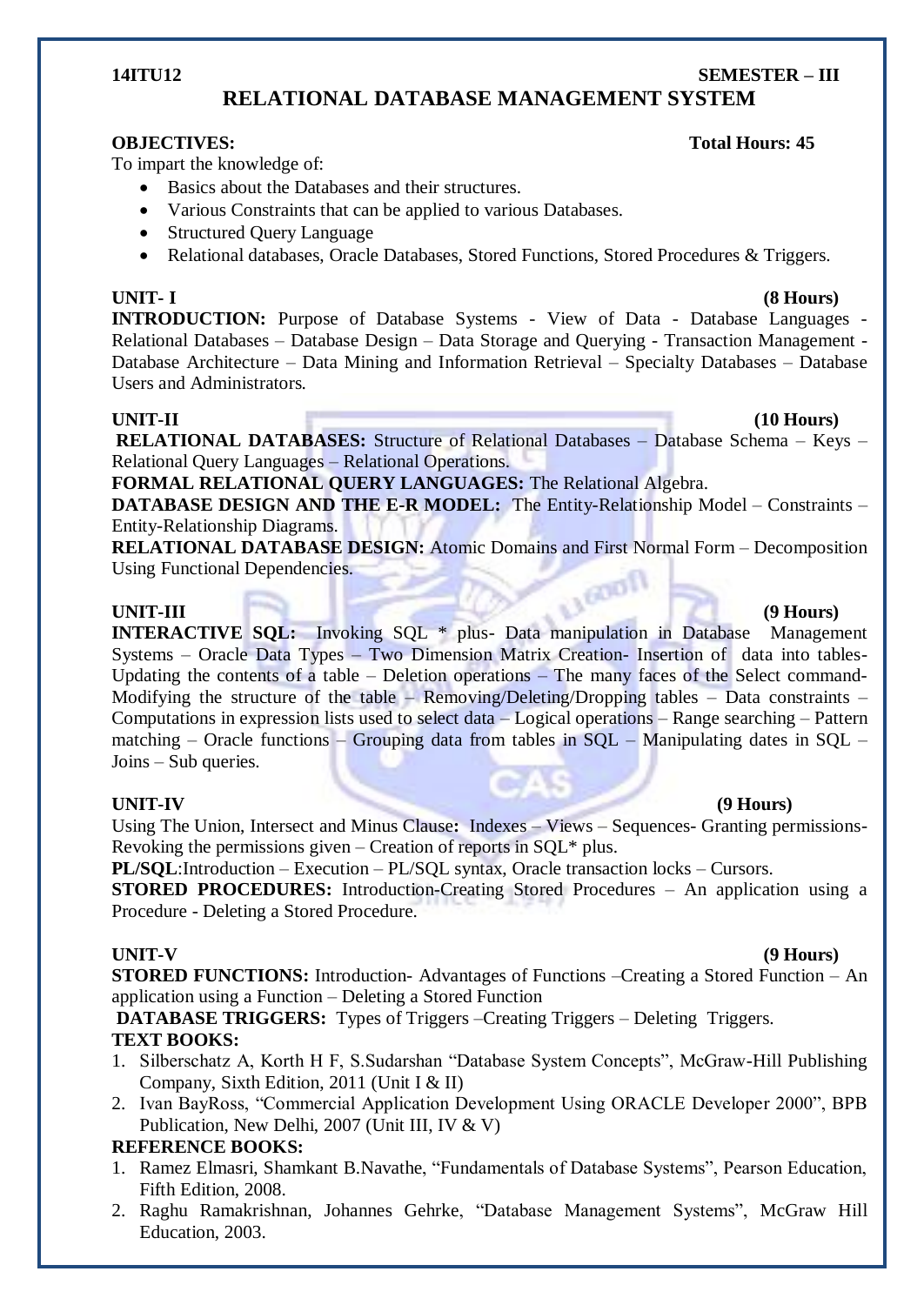### **14ITU13 SEMESTER – III**

# **SYSTEM ANALYSIS AND DESIGN**

### **OBJECTIVES:** Total Hours: 45

To impart the knowledge of:

- System Development Life Cycle
- System Analysis, Design and Implementation

### **UNIT-I (9 Hours)**

**SYSTEMS CONCEPTS:** The system concept – The elements of system – Types of Systems. System Development Life Cycle – The role of system analyst.

## **UNIT-II (9 Hours)**

**SYSTEMS ANALYSIS:** Information gathering tools – The tools of Structured Analysis – Feasibility Study – Cost/Benefit Analysis.

### **UNIT-III (9 Hours)**

**SYSTEM DESIGN:** Input/Output and Forms Design – File Organization and database design. **UNIT-IV (9 Hours)**

**SYSTEM IMPLEMENTATION:** System Testing and Quality Assurance – Implementation and Software Maintenance –Primary Activities of a Maintenance Procedure-reducing Maintenance costs.

## **UNIT-V (9 Hours)**

Hardware/Software Selection and the computer contract – Project Scheduling and Software. **TEXT BOOK:**

1. Elias M.Awad, "Systems Analysis and Design", Galgotia Publications(P) Ltd., 2010

# **REFERENCE BOOK:**

1. Alan Dennis,Barbara Haley Wixom, Roberta M.Roth,"Systems Analysis and Design", John Wiley & Sons,  $4^{th}$  Edition, 2010.

Since - 1947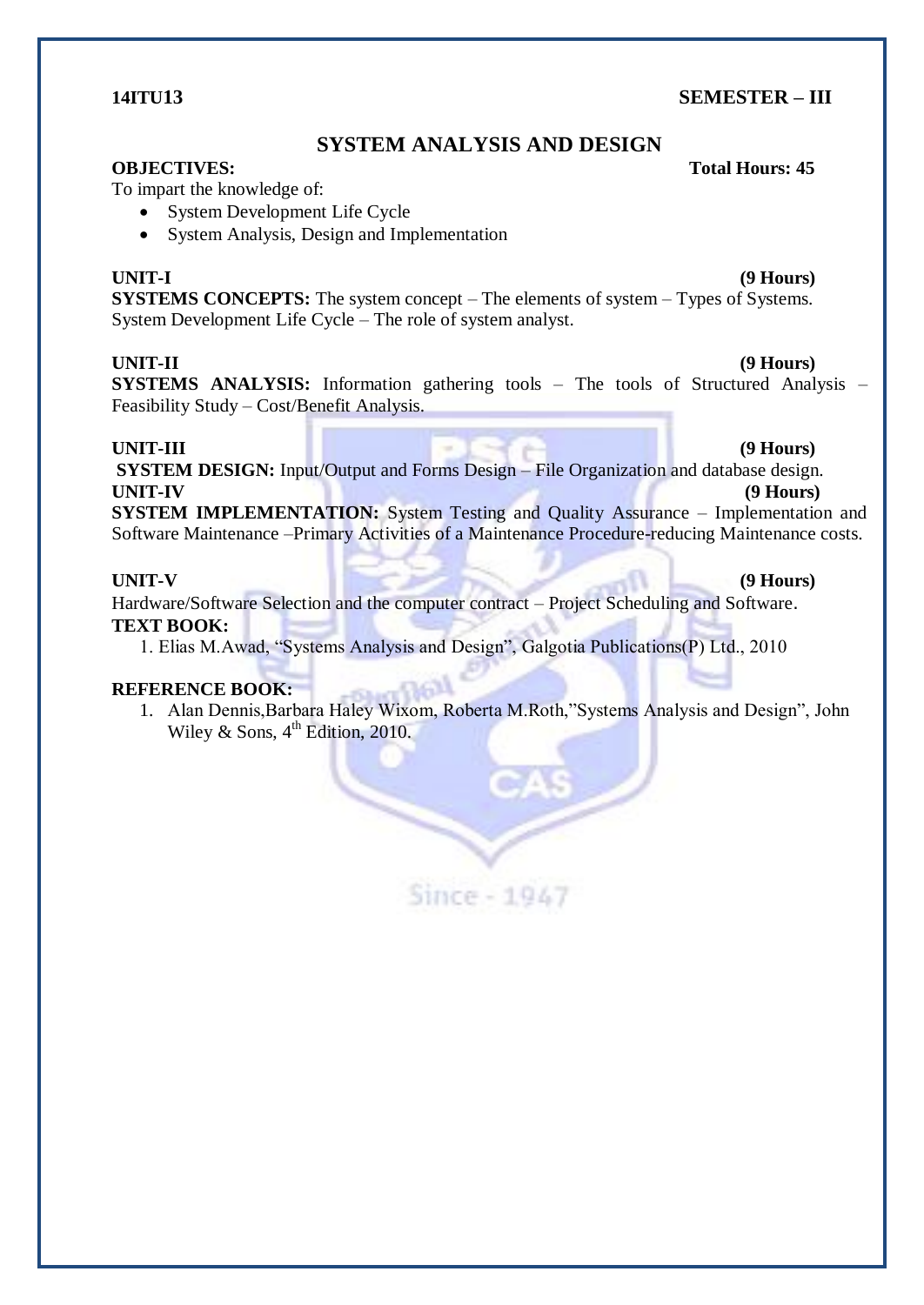### **14ITU14 INDUSTRIAL AND ORGANIZATIONAL PSYCHOLOGY**

### **Objectives: To enable the students to understand…**

- The importance of Psychology in industry and organization and the use of various psychological tests,
- The methods of training and ways to develop inter/intrapersonal skills,
- The various methods involved in Performance Appraisal and its uses,
- The nature and structure of organization and team,
- The concept of motivation, importance of leadership styles and the ways to identify and manage stress.

### UNIT – **I** INTRODUCTION AND PERSONNEL SELECTION (12 Hours)

**Industrial / Organizational Psychology:** Definition – Fields – Job Analysis – Job Evaluation – Job Performance Criteria. **Personnel Selection:** Recruitment – **Methods of Personnel Selection:** Interviews – Assessment Centers – Work Sample – Biographical Information – Psychological Tests – Graphology – Polygraph

**(\*Classroom Learning Exercises Only:** Personality Test (BIG 5, MBTI), Aptitude Test (CAPS, General Mental Ability Test)

# **UNIT – II TRAINIG AND MANAGEMENT DEVELOPMENT (10 Hours)**

**Training:** Meaning – **Methods**: Computer based training – Non-Computer based training:- Role Play – Behaviour Modeling – Business Games – **Management Development:** Meaning – Management Development Issues - Developing Interpersonal and Intrapersonal Skills – Mentoring – Executive Coaching

**(\*Classroom Learning Exercises Only:** Emotional Intelligence Test, Role Play, Communication and Presentation Skills)

### **UNIT – III PERFORMANCE MANAGEMENT (10 Hours)**

**Performance Management:** Meaning – **Performance Appraisal:** Meaning – **Methods:** Rating Scales - Employee Comparison method – Behavioural Checklist and Rating Scales; **Rating Errors:** Halo error – Leniency error – Central Tendency error; Self and Peer Assessment – 360 Degree Feedback. Feedback to Employees – Uses of Performance Appraisals

**(\*Classroom Learning Exercises Only:** Performance Appraisal, Feedback – Giving Constructive Criticism)

# **UNIT – IV ORGANIZATIONAL CHANGE AND TEAMS (12 Hours)**

**Organization:** Meaning – Structure – **Components of Social Systems:** Roles – Norms – Culture. **Organizational Change:** Meaning – Resistance to Change – Managing Resistance to Change. **Teams:** Meaning – Types – Principles – Team Process – Virtual Teams.

**(\*Classroom Learning Exercises Only:** Organizational Citizenship Behaviour Scale, Team Effectiveness Scale)

# **UNIT – V WORK MOTIVATION, LEADERSHIP AND STRESS (12 Hours)**

**Motivation:** Meaning – **Theories:** Need Hierarchy theory – Equity theory – Expectancy theory – Reinforcement theory. **Leadership:** Meaning – Styles. **Stress:** Meaning – Causes – Consequences – Coping with stress – Management of Stress.

**(\*Classroom Learning Exercises Only:** Achievement Motivation Inventory, Leadership Questionnaire, Perceived Stress Scale)

**\* - Not for Question Paper Setting**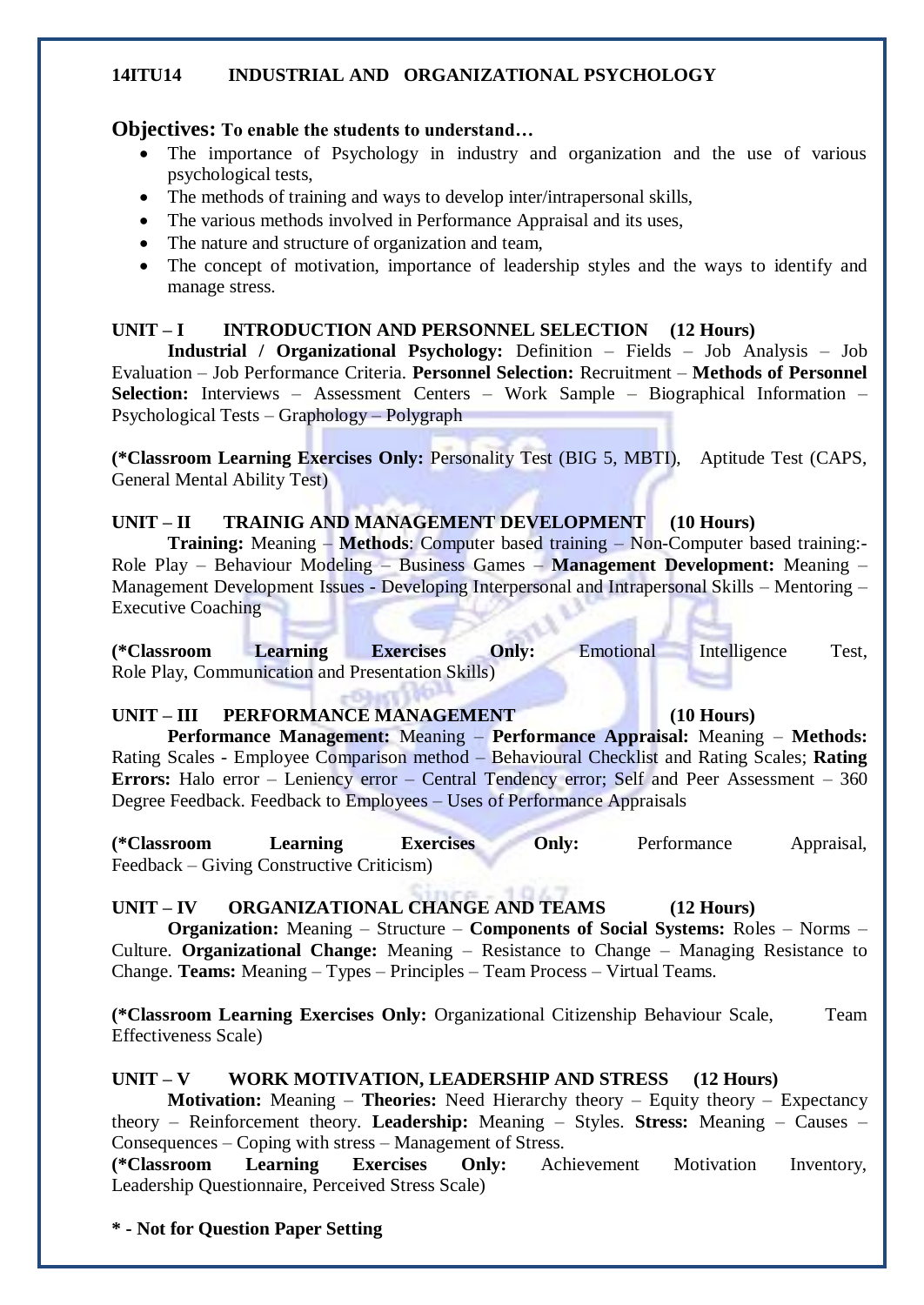# **TEXT BOOK:**

Muchinsky, P. M. (2007): Psychology Applied to Work. New Delhi: Thompson Wadsworth

### **REFERENCES:**

- 1. Christine E. Doyle (2012): Work and Organizational Psychology (1<sup>st</sup> Edition). New Delhi, India: Nutech Photolithographers.
- 2. John Hayes, (2012): Interpersonal Skills at Work (2<sup>nd</sup> Edition). New Delhi, India: Nutech Photolithographers.

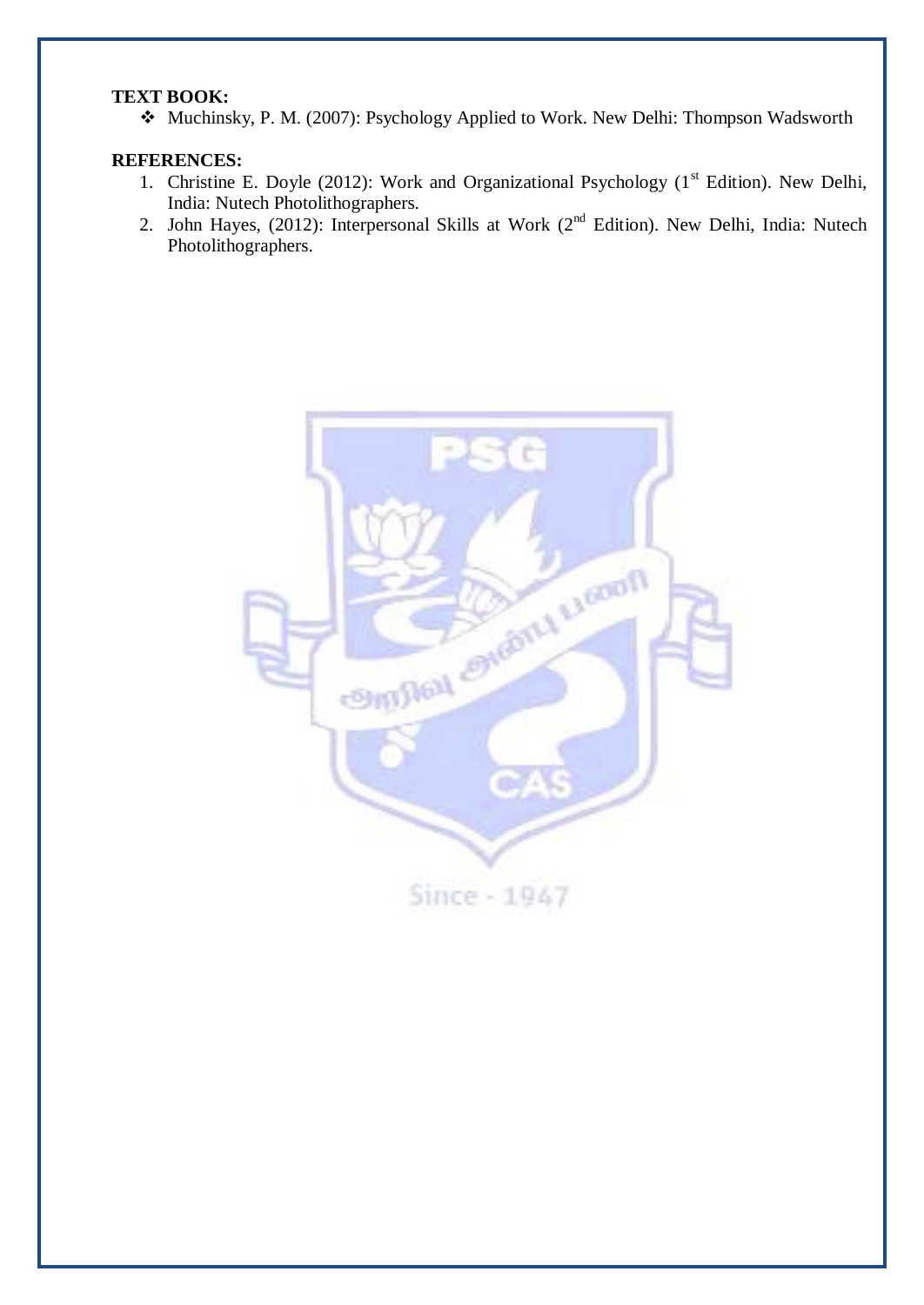# **STATISTICS AND OPERATIONS RESEARCH**

### **Objective:**

**14ITU15**

To study about the fundamentals of statistics and operations research concepts.

### **UNIT I:** (12 Hours)

Statistics – its applications in computers – Methods of collecting primary and secondary data and preparation of questionnaire – Classification and Tabulation of data – Diagrammatic and graphical representation of data- Bar, Pie, Histogram, Frequency polygon, Frequency curve and Ogives.

### **UNIT II:** (12 Hours)

Measures of Central Tendency: Mean, Median, Mode – definition, Calculation for ungrouped and grouped data – merits and demerits – Absolute & Relative Measures of Dispersion: Range, QD, MD and SD- calculation for ungrouped and grouped data – merits and demerits – simple problems.

### **UNIT III:** (12 Hours)

Time Series: Concept – estimation of trend by moving average method & method of least squares – Measuring seasonal variations by method of simple average  $\&$  ratio – to – moving average method - simple problems.

**UNIT IV:** (12 Hours) Linear Programming Problem: Definition, Canonical Form, Standard Form & Formation of LPP – Methods of solving LPP – Graphical method and Simplex Methods – simple problems.

### **UNIT V:** (12 Hours)

# Transportation Problem: Attaining IBFS using NWC Rule and Vogel"s Approximation Methods (VAM).

Network Analysis – Construction of Networks – Concepts and problems in CPM & PERT models – simple problems.

### **Note: Proof and derivation are excluded. Theory carries 30 marks and problems carries 45 marks.**

### TEXT BOOKS:

- 1. "Business Statistics "" by S,P.Gupta & M.P.Gupta, SultanChand & Sons, New Delhi for Units I, II & III
- 2. Statistical methods: SP Gupta, Sultan Chand & Sons.
- 3. "Operations Research"", by Kanitswarup, P.K.Gupta & Manmohan, SultanChand & Sons, New Delhi for Units IV & V.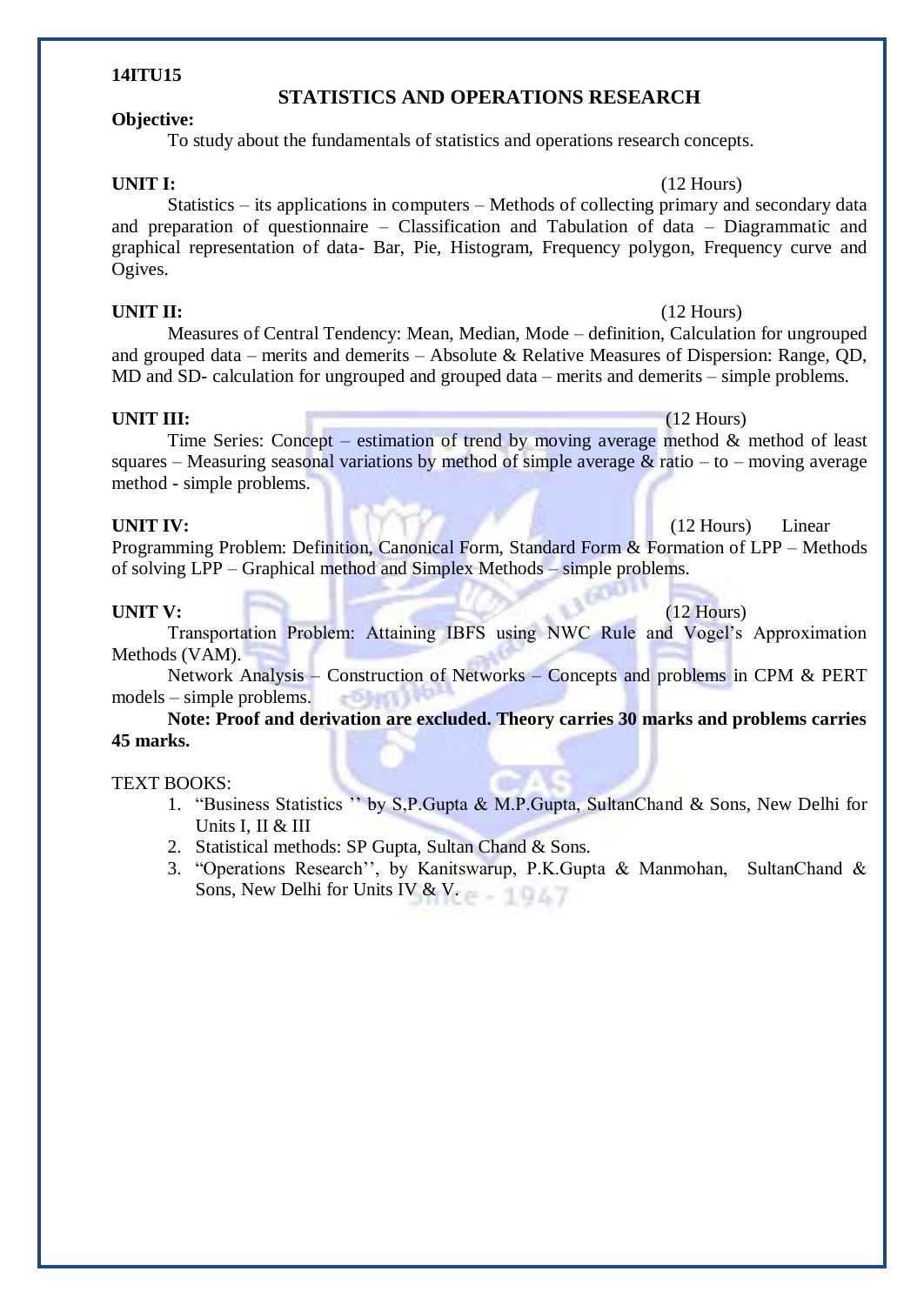### **14ITU16 SEMESTER – III**

# **Lab-V (JAVA PROGRAMMING LAB)**

- 1. Calculate students mark sheet and display the grade sheet along with the best student detail.
- 2. Perform String operation using string and String Buffer Class.
- 3. Implement inheritance concept .
- 4. Prepare an employee pay slip for the employees and throw exceptions when
	- a) Basic pay<5000 and >30,000
	- b) Differences between Date of joining and Date of Birth is greater than 25
	- c) Invalid date
- 5. Implement File operations.
- 6. Design an applet for Multithreading .
- 7. Design an Applet to display the welcome message.
- 8. Design a Registration Form using Swing Classes.
- 9. Create a user defined package in java which consists of the following classes:
	- a) Random Number generation
	- b) Calculation of Area for various geometrical figures
	- c) Import this package into another class that requires these operations and use these classes.
- 10. Design a login form with username and password and validate it .

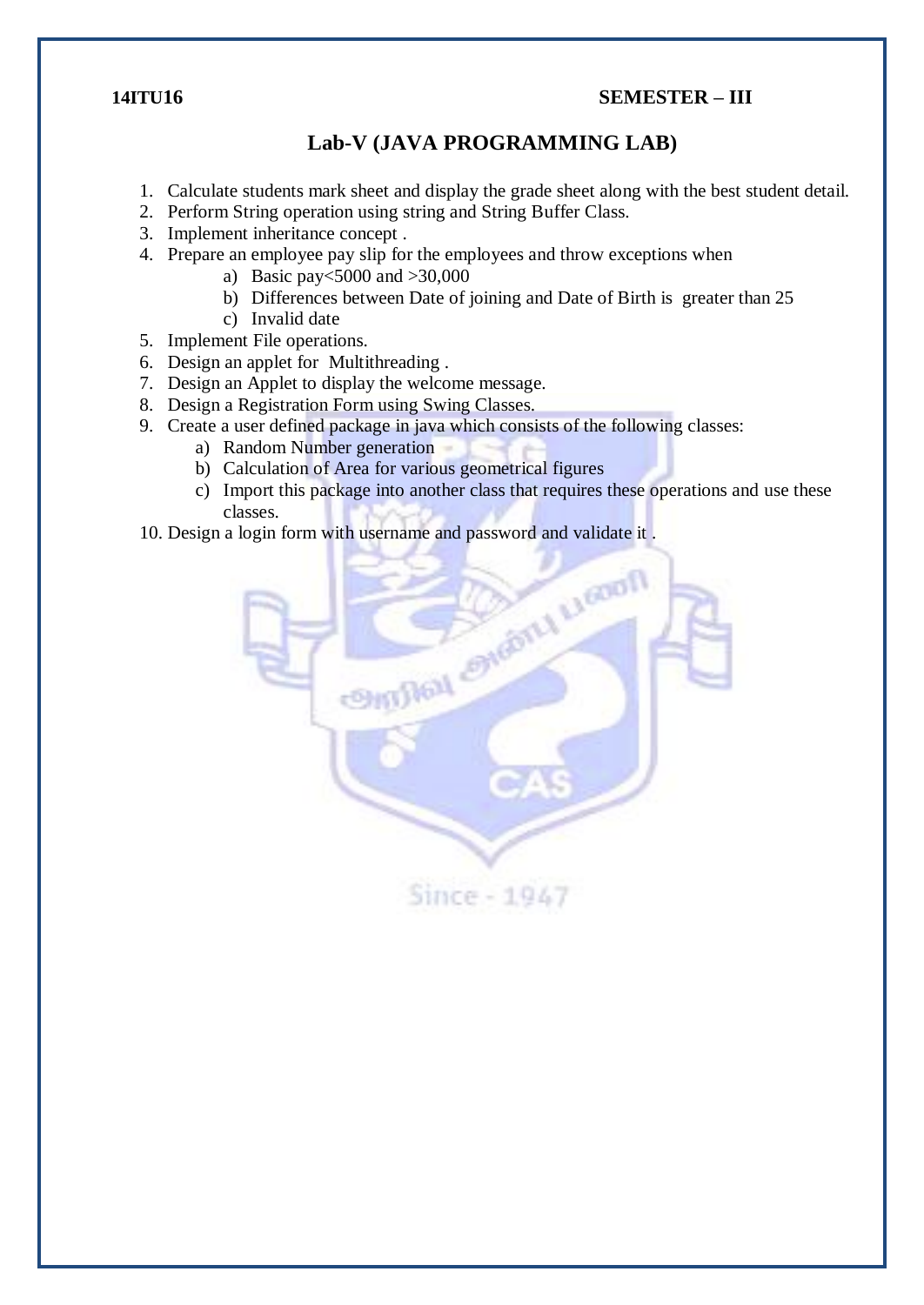## **14ITU17 SEMESTER – III**

# **LAB-VI (RDBMS LAB)**

- 1. Creation of tables using the SQL statement with constraints and do the following Operations:
	- a) Insert
	- b) Delete
	- c) Alter
	- d) Drop
- 2. Generate queries using the following statements
	- a) Select
	- b) Update
	- c) Insert from already existing table
	- 3. Generate queries using the following:
		- a) Sub queries
		- b) Joins
		- c) Nested Queries
	- 4. Generate queries using the following:
		- a) Date functions
		- b) Library functions
	- 5. Generate queries using the following:
		- a) Group by statement
		- b) Order by statement
	- 6. Creation of Report for Mark Sheet Preparation.
	- **PL/SQL**
	- 7. Calculate total and percentage of marks of the students in four subjects.
	- 8. Create a Row trigger to insert the existing values of the salary table into a new table when the salary table is updated.
	- 9. Create a Stored function that accepts the department number and returns the total Salary of the department to the calling program and display it.

Since - 1947

GOO!

10. Create a cursor for manipulating Employee details.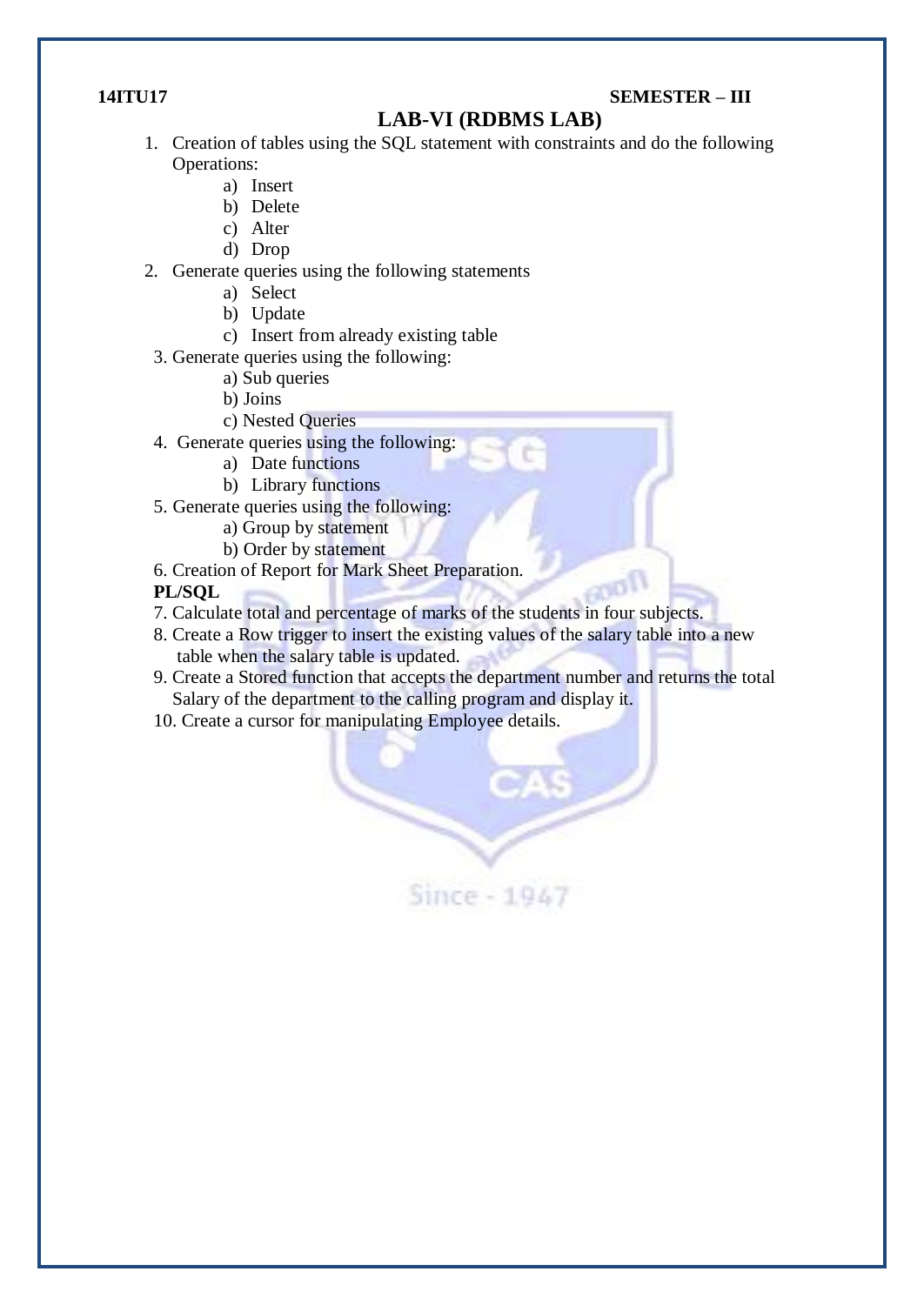### **VB.Net PROGRAMMING**

### **OBJECTIVES:** Total Hours: 45

- Introducing the Graphical User Interface environment for programming.
- Introducing the basics of Visual Basic.Net.
- Imparting the basics of Visual Basic. Net toolbars, controls & Menu system.

### **UNIT -I (7 Hours)**

**INTRODUCTION :** Understanding Visual Basic.Net –What is .Net - Programming in .Net frame work - The .NET Languages-Command line compilation.

### **UNIT- II (9 Hours)**

**INTRODUCING PROJECTS, FORMS, AND BUTTONS:** Types of projects- Starting and configuring Visual Studio.NET-Adding a Windows form- Running a project-Adding a form Controls- Using If Statements-Using Form Properties-Setting Background and foreground Colors – Understanding Event-Driven Programming-Monitoring Events.

**UNIT- III (9 Hours) WORKING WITH FORMS, METHODS AND MODULES :** Using form methods-Working with forms – Working with Graphics Object-Working with the Toolbox – Adding Picture Box Controls – Adding Checkbox Controls – Using For..Next Statements-Using Arrays in VB.Net-Working with Combo Boxes, List Boxes and checked List Boxes.

**UNIT –IV (10 Hours) ADDING STATUS BARS, TOOL BARS, TOOL TIPS, TABBED DIALOGS:** Working with StatusBars-Working with ToolBars-Adding ToolTips-Using Common Dialog Controls-Using the SaveFileDialog and OpenFileDialog Controls – Working with the Timer Component-Using the MainMenuControl – Creating Menus Interactively.

**ERRORS, EXCEPTION AND DEBUGGING :** Understanding the Errors and Exceptions – Syntax errors – Runtime Errors – Logical Errors – Exceptions.

**WORKING WITH DATA AND ADO.NET:**Reviewing Database Basics-Using the data Components – Creating a Dataset with Data Components – Building Controls to data

 $Since -1947$ 

### **TEXT BOOK:**

1. Harold Davis," Visual Basic .NET Programming", BPB Publication, 2006 Edition

c®hW)

### **REFERENCE BOOKS:**

- 1. Shrish Chavan, "Visual Basic .NET Programming", BPB Publication, 2009 Edition.
- 2. Jeffrey R. Shapiro, "The Complete Reference-Visual Basic.NET", Tata Mc Graw-Hill Edition 2002.

# **UNIT- V (10 Hours)**

# **14ITU18 SEMESTER-IV**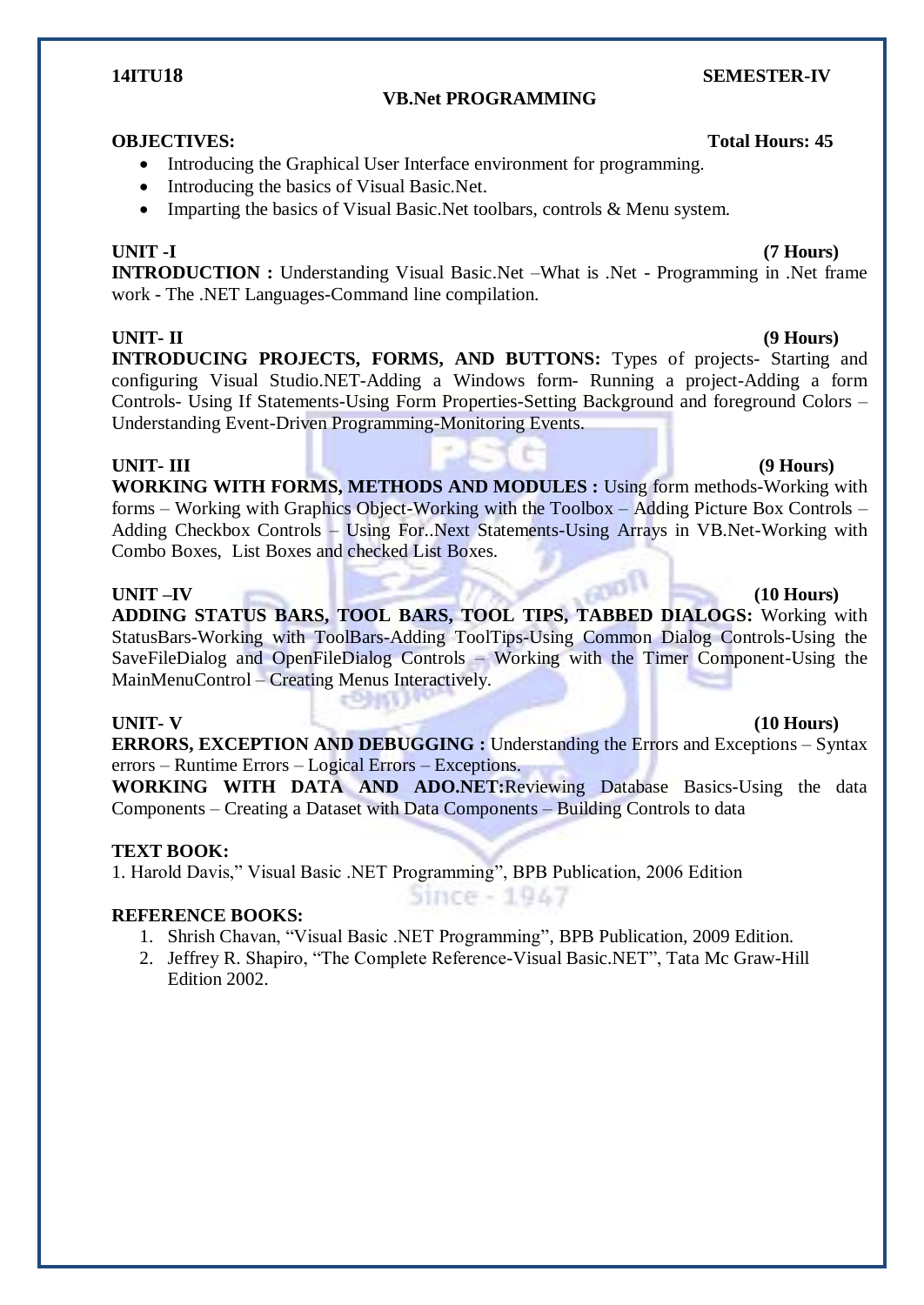# **COMPUTER GRAPHICS**

### **OBJECTIVES:** Total Hours: 45

- To know the basics of computer graphics
- Input/output graphical devices, Two dimensional Transformations
- To explore the 3D display methods and color models

### **UNIT-I (9 Hours)**

**OVERVIEW OF GRAPHICS SYSTEM:** Video display devices – Refresh Cathode Ray Tubes – Raster Scan Displays – Random Scan Displays – Color CRT Monitors – DVST – Flat Panel Displays - Input devices - Hard copy devices - Graphics software.

**OUTPUT PRIMITIVES**: Line drawing algorithms - Circle Generating algorithms.

### **UNIT-II (9 Hours)**

**ATTRIBUTES OF OUTPUT PRIMITIVES:** Line attributes – Curve attributes - Color and Grayscale levels - Area fill attributes - Character attributes - Inquiry functions.

**TWO DIMENSIONAL GEOMETRIC TRANSFORMATIONS:** Basic transformations - Matrix representations - Composite transformations - Other transformations.

### **UNIT-III (9 Hours)**

**TWO DIMENSIONAL VIEWING:** Window-to-Viewport Co-ordinate Transformation Clipping Operations-Point Clipping – Line Clipping – Cohen Sutherland Line Clipping – Polygon Clipping – Sutherland-Hodgeman Polygon Clipping – Curve Clipping – Text Clipping.

### **UNIT-IV (9 Hours)**

**THREE -DIMENSIONAL CONCEPTS :** Three dimensional display methods – Projections - Depth Cueing - Visible line and surface identification – Surface Rendering – Three-Dimensional and Stereoscopic Views.

**THREE-DIMENSIONAL OBJECT REPRESENTATIONS:** Bezier Curves – B-Spline Curves.

### **UNIT-V (9 Hours)**

**THREE DIMENSIONAL VIEWING:** Viewing pipeline – Parallel Projections – Perspective Projections.

**COLOR MODELS:** Properties of Light – RGB Color Model – YIQ Color Model – CMY Color Model – HSV Color Model – Conversion between HSV and RGB Models – HLS Color Model – Color Selection and Applications.

### **TEXT BOOK:**

1. Donald D Hearn , M. Pauline Baker, "Computer Graphics C Version", Pearson Education, Second Edition, 2011.

### **REFERENCE BOOK:**

1. Amarendra N.Sinha, Arun D Udai, " Computer Graphics", Tata McGraw Hill Publishing Company, 2007.

**14ITU19 SEMESTER – IV**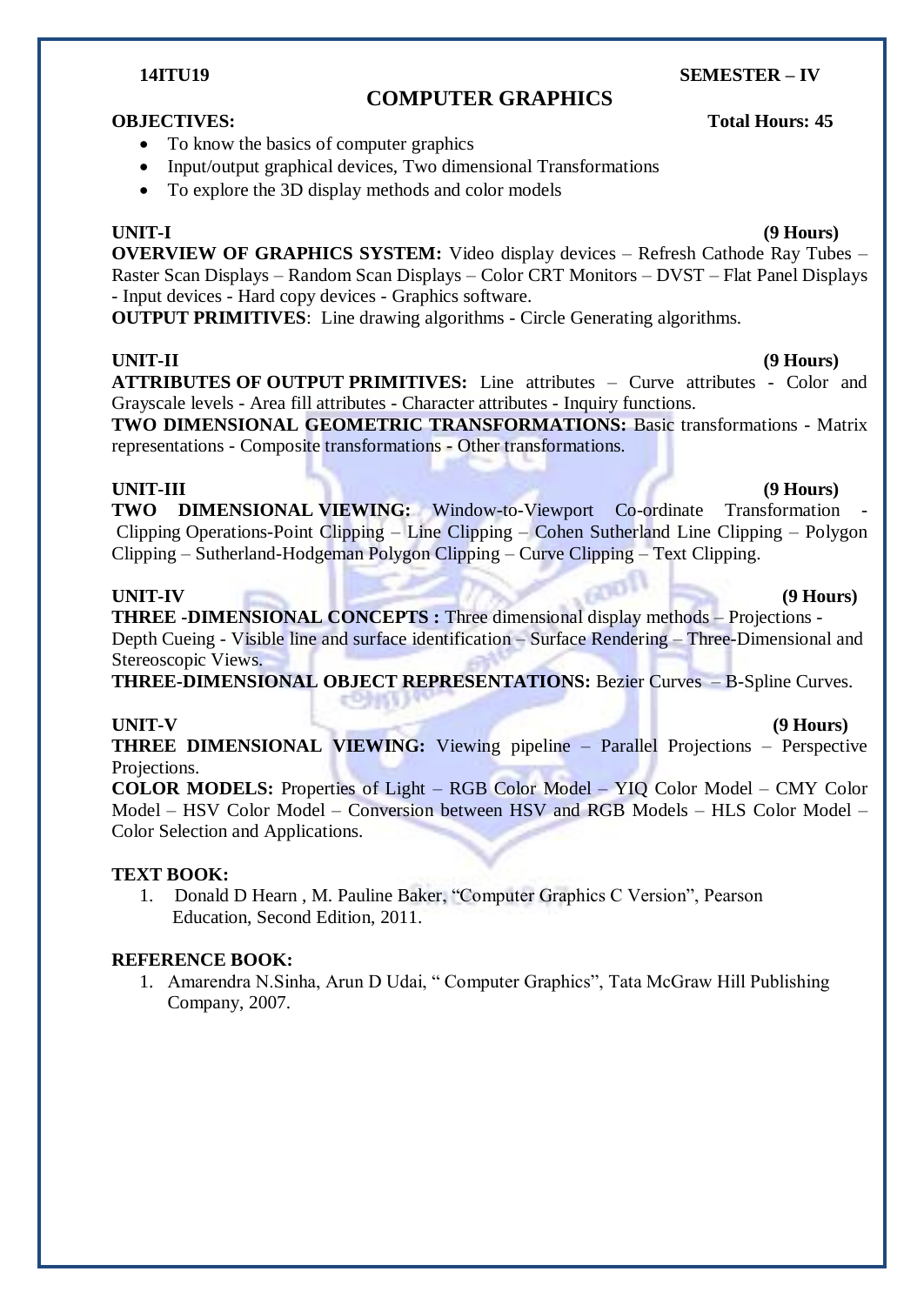### **14ITU20 SEMESTER – IV**

#### **COMPUTER NETWORKS**

### **OBJECTIVES:** Total Hours: 45

- To have the basic knowledge about different types of Networks.
- To inculcate the knowledge about transmission of data.
- To impart the basic concepts like routers, switching & TCP/IP Protocol Suite.

**UNIT-I (8 Hours) INTRODUCTION -** Why study Data Communication – Data Communication – Networks – Protocols and Standards – Standards organizations.

**BASIC CONCEPTS -** Line configuration – Topology – transmission mode – categories of Networks – Internet works.

**THE OSI MODEL-** The model – Functions of the layers .

### **UNIT-II (9 Hours)**

**ENCODING AND MODULATING –** Digital – To –Digital Conversion – Analog - To – Digital Conversion – Digital –To – Analog Conversion – Analog -To – Analog Conversion. **TRANSMISSION MEDIA -** Guided media – Unguided media.

**MULTIPLEXING -** Many to one/one to many – Frequency-Division Multiplexing (FDM)-Wave-Division Multiplexing (WDM) – Time-Division Multiplexing (TDM)

### **UNIT-III (9 Hours)**

**ERROR DETECTION AND CORRECTION -** Types of errors – Detection –Vertical Redundancy Check (VRC) – Longitudinal Redundancy Check (LRC) – Cyclic Redundancy Check (CRC) – Checksum

**DATA LINK CONTROL -** Line Discipline –Flow control – Error control. **LOCAL AREA NETWORK -** Ethernet – Token bus – Token Ring – FDDI

### **UNIT-IV (9 Hours)**

**SWITCHING -** Circuit switching – Packet switching –Message switching. **NETWORKING AND INTERNETWORKING DEVICES -** Repeaters – Bridges – Routers – Gateways – Routing algorithms – Distance vector routing – Link state routing. **TRANSPORT LAYER -** Duties of the transport layer. **UPPER OSI LAYERS -** Session layer – Presentation layer –Application layer.

**UNIT-V (10 Hours)**

**FRAME RELAY –** Introduction – Frame Relay Operation – Leaky Bucket Algorithm. **ATM –** Design Goals – ATM Architecture – ATM Layers – ATM Applications.

### **TEXT BOOK:**

1. Behrouz A. Forouzan, "Data Communications and Networking", Tata McGraw-Hill Edition, 2<sup>nd</sup> Edition (update), 19th reprint 2007.

### **REFERENCE BOOK:**

1. Andrew S.Tanenbaum, "Computer Networks", PHI, 2006.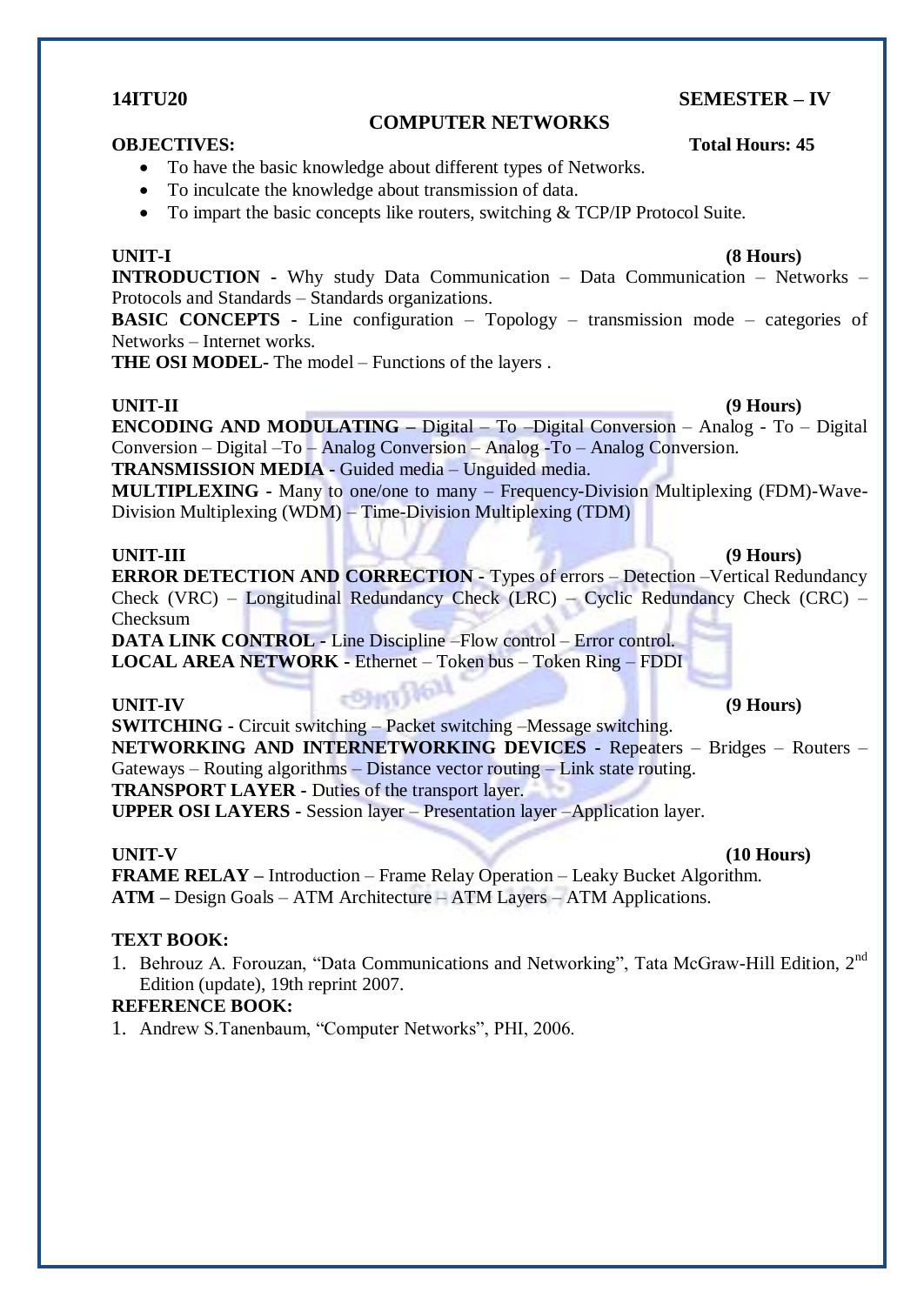**14ITU21 ACCOUNTANCY - (ALLIED) Semester IV**

(For B.Sc Information Technology)

**Learning objective:** To provide knowledge in the basic concepts of Accounting. **Hours** Double Entry Book Keeping – Meaning – Accounting - Objectives Of Accounting, Uses And Limitations Of Accounting - Principles , Conventions **UNIT II - Double Entry System – Ledger & Trial Balance** Ledger – Meaning – Format – Posting and Balancing Ledger Accounts from Proper Journal. Trail Balance – Meaning and Definitions – Advantages and Limitations – Debit and Credit Balance – Preparation of Trail Balance. Subsidiary Books: Sales Book – Purchases Book, Sales Return Book -

#### **UNIT IV - Final Accounts**

**UNIT III - Subsidiary Books**

(simple problems only).

Purchase Return Book.

**UNIT I - Double Entry Book Keeping**

And Concepts Of Accounting – Journal.

Final Accounts with adjustments – Preparation Of Trading And Profit And Loss Account – Balance Sheet.(simple problems only).

ĺ

### **UNIT V - Cost Accounting**

Cost Accounting – Meaning – Scope, Objectives – Advantages And Limitations Of Cost Accounting. Difference Between Cost Accounting And Financial Accounting – Elements Of Cost Sheet – Preparation Of Cost Sheet.

**Distribution of Marks:** 80% Problems and 20% Theory .

#### **Text Books**

1. Grewal .T.S., "Double Entry Book keeping", S.Chand & Co.Ltd, New Delhi . 2. Jain & Narang., "Cost Accounting", Kalyani Publishers, New Delhi .

#### **Reference Books**

1. Gupta R.L., "Advanced Accountancy", Sultan Chand & Son"s, New Delhi

2. Jain.S.P., Narang.K.L., "Advanced Accountancy", Kalyani Publishers, New Delhi

Since - 1947

**8** 

**10** 

**10** 

**10**

**10**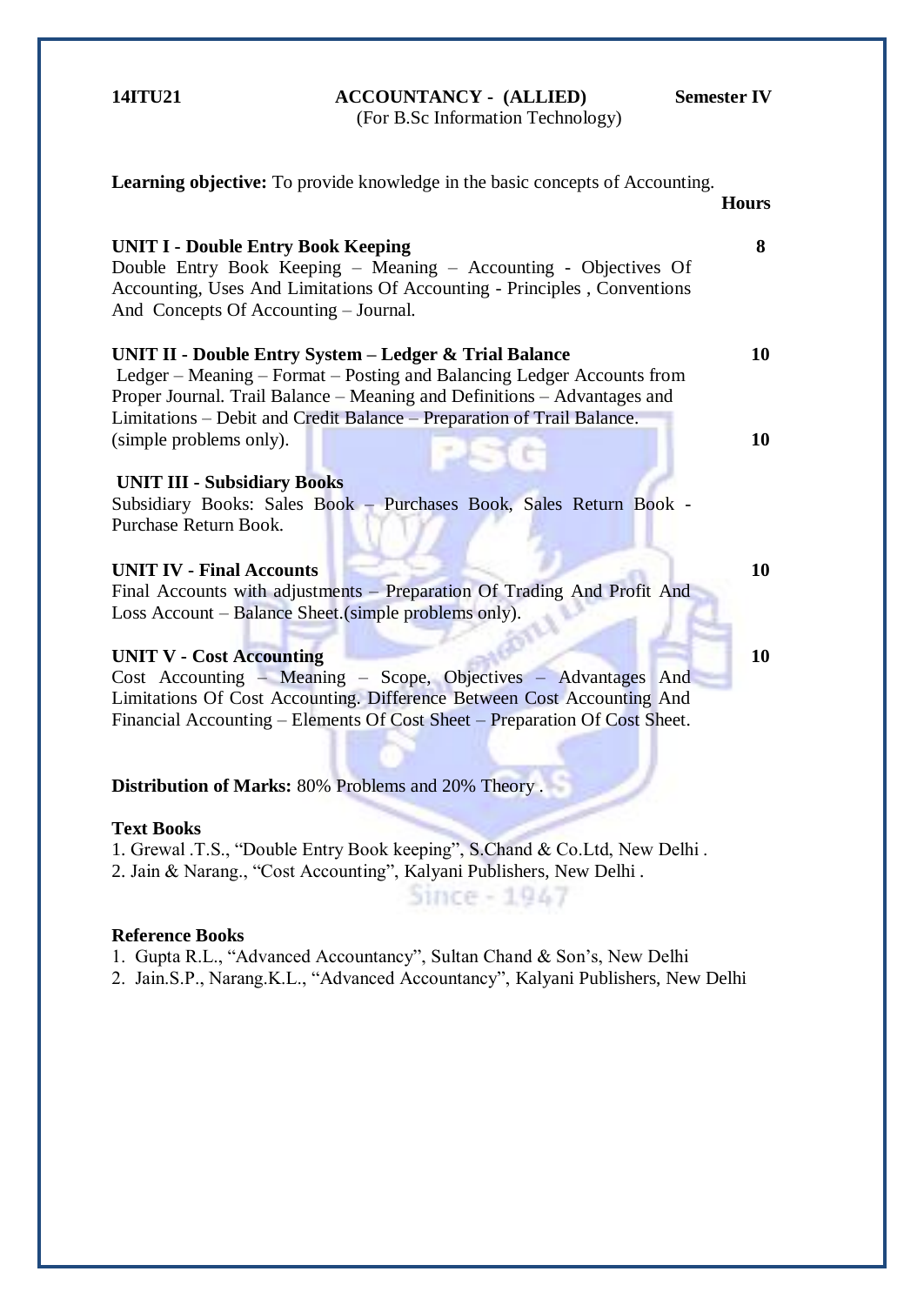## **14ITU22 IV SEMESTER**

# MICROPROCESSOR AND ITS APPLICATIONS

### **Objective**

To develop programming skills in 8085 ALP.

To understand the concept of microprocessor based system design and interfacing

### **Unit – I - Microcomputer System (8 Hrs)**

Microprocessor Architecture and its Operations – Microprocessor Initiated Operations and 8085 bus organization- Internal data operations and the 8085 registers - Peripheral initiated operations – Memory classifications.

# **Unit – II - Microprocessor Architecture and Memory Interfacing (9 Hrs)**

8085 microprocessor - Microprocessor communications and bus timing - Demultiplexing the bus - Generating control signals - The 8085 MPU and its architecture - Memory interfacing - Memory structure and its requirements - Basic concepts in memory interfacing - Address decoding and memory addresses.

# **Unit –III - Instruction and Programming Techniques (10 Hrs)**

Data transfer instruction – Arithmetic operations – Logic operations – Branch operations – Programming techniques – Looping, counting and indexing - Additional data transfer and 16-bit arithmetic instruction – Arithmetic operations related to memory – Rotate logic operations – Compare instruction.

### **Unit – IV - Software Development (9 Hrs)**

Addition of two 8 bit numbers - addition of two 16 bit numbers - Subtraction of two 8 bit numberssubtraction of two 16 bit numbers - ones and twos complement of 8 bit numbers - ones and twos complement of 16 bit numbers - - To find largest number in an array - To find smallest number in an array – sorting numbers in Ascending order - sorting numbers in descending order - Sum of series of 8-bit numbers - Multiplication of two 8-bit data - Division of two 8-bit data - Block data transfer.

### **Unit – V - Interfacing (8 Hrs)**

8255 PPI – Block diagram – Control word – I/O mode operation - Masking of least significant bits an 8-bit data – Masking of most significant bits an 8-bit data -Design of binary counter- Design of ring counter - Water level indicator using 8255 PPI.

### **Text Books**

- 1. Ramesh S Gaonkar, "*Microprocessor Architecture, Programming and Applications with 8085/8080A*", Wiley Eastern Ltd, 2nd Edition, 1995. (Unit-I,II,III,IV)
- 2. B. Ram, "*Fundamental of Microprocessor and Microcomputers*", Dhanpat Rai Publications, 5<sup>th</sup> Edition, 2003. (Unit-IV,V)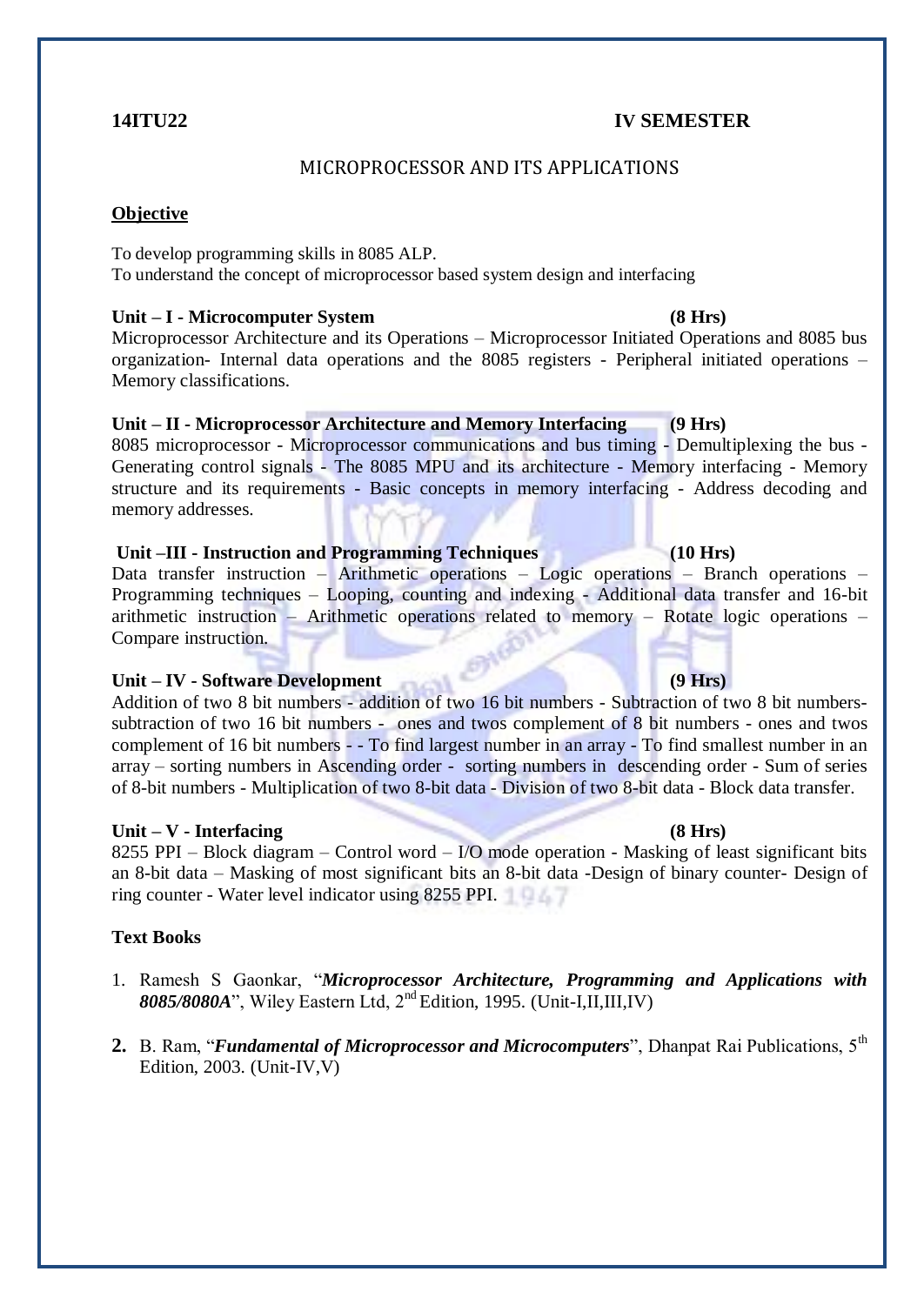#### **14ITU23 SEMESTER-IV**

#### **LAB-VII (VB .Net PROGRAMMING LAB)**

- 1. Generate the Temperature Conversion Application (Celsius to Fahrenheit, Fahrenheit to Celsius).
- 2. Implement scientific calculator using button controls.
- 3. Select image from list and display it in the picture box using Image control.
- 4. Create a File Menu with Menu items New, Open, Save, Print and Exit & Edit Menu with Menu items Cut, Copy, Paste and Find and Undo using Menu Editor.
- 5. Add a Textbox entry to a Combo Box using button controls.
- 6. Create Digital Clock using Timer control.
- 7. Create an Application for Employee details to read and display the data using ADO. Net
- 8. Implement a Library Information System using ADO. Net.
- 9. Create an application for College Admission and test user input at the field level to determine if it is valid, and display messages to help the user to correct invalid data using ADO. Net.
- 10. Create a status bar to provide users with feedback about an application using text editor and validation control.

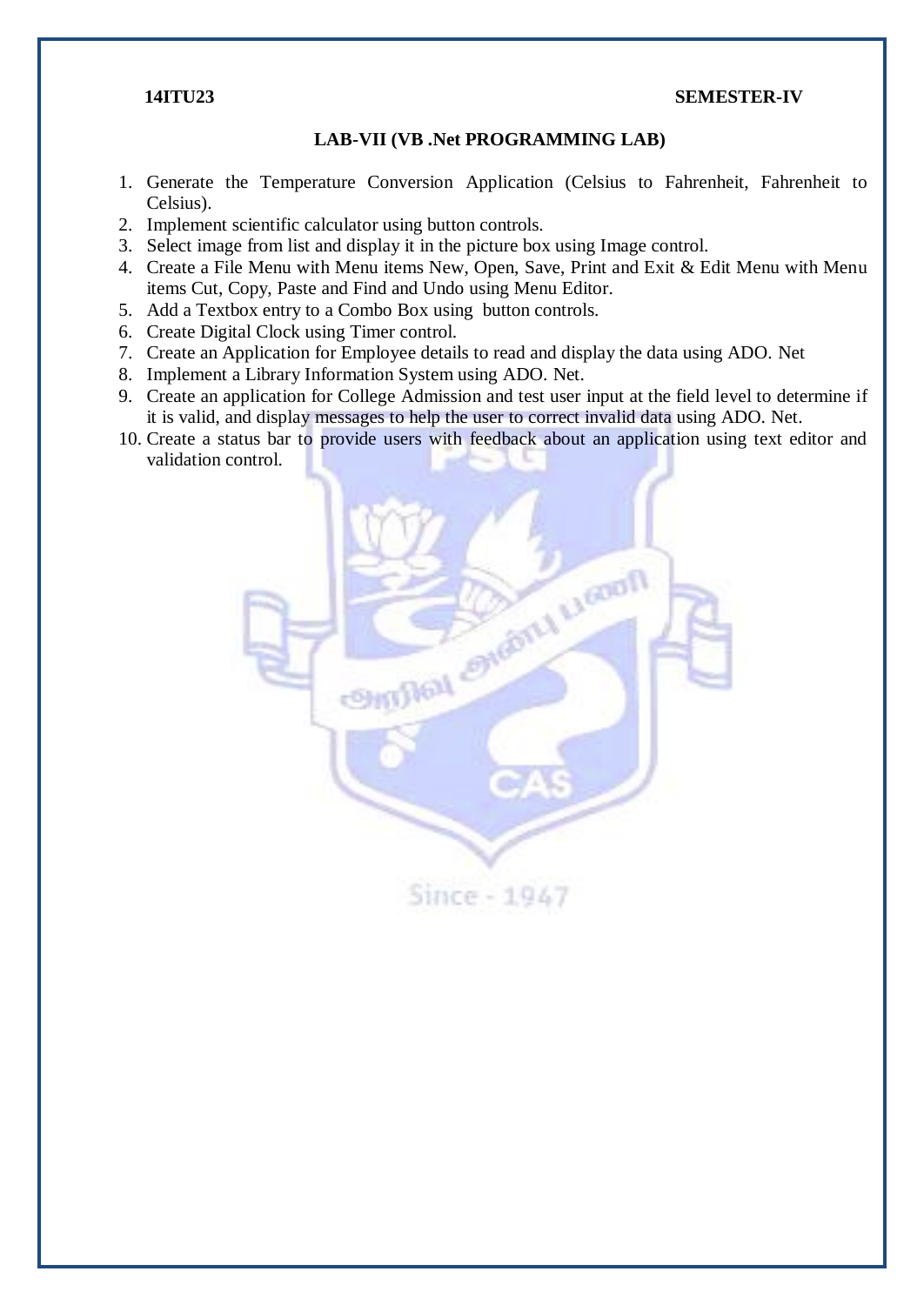# **14ITU24 IV SEMESTER**

# **MICROPROCESSOR LAB**

### **ANY 10 EXPERIMENTS**

- 1. Addition of two 8-bit numbers
- 2. Subtraction of two 8-bit numbers
- 3. Multiplication of two 8-bit numbers
- 4. Division of two 8-bit numbers
- 5. 1"s and 2"s complement of a given 8-bit data
- 6. Largest/smallest in an array
- 7. Positive/negative numbers in an array
- 8. Number of ones and zeros in a data
- 9. ODD/EVEN numbers in an array
- 10. Ascending/ Descending order
- 11. Block data transfer
- 
- 12. Reading/writing of data using 8255 PPI<br>13. Binary counter/ring counter using 8255 PPI<br>14. Paper of the counter of the counter of the counter of the counter of the counter of the counter of the counter of the counter of 13. Binary counter/ring counter using 8255 PPI

Since - 1947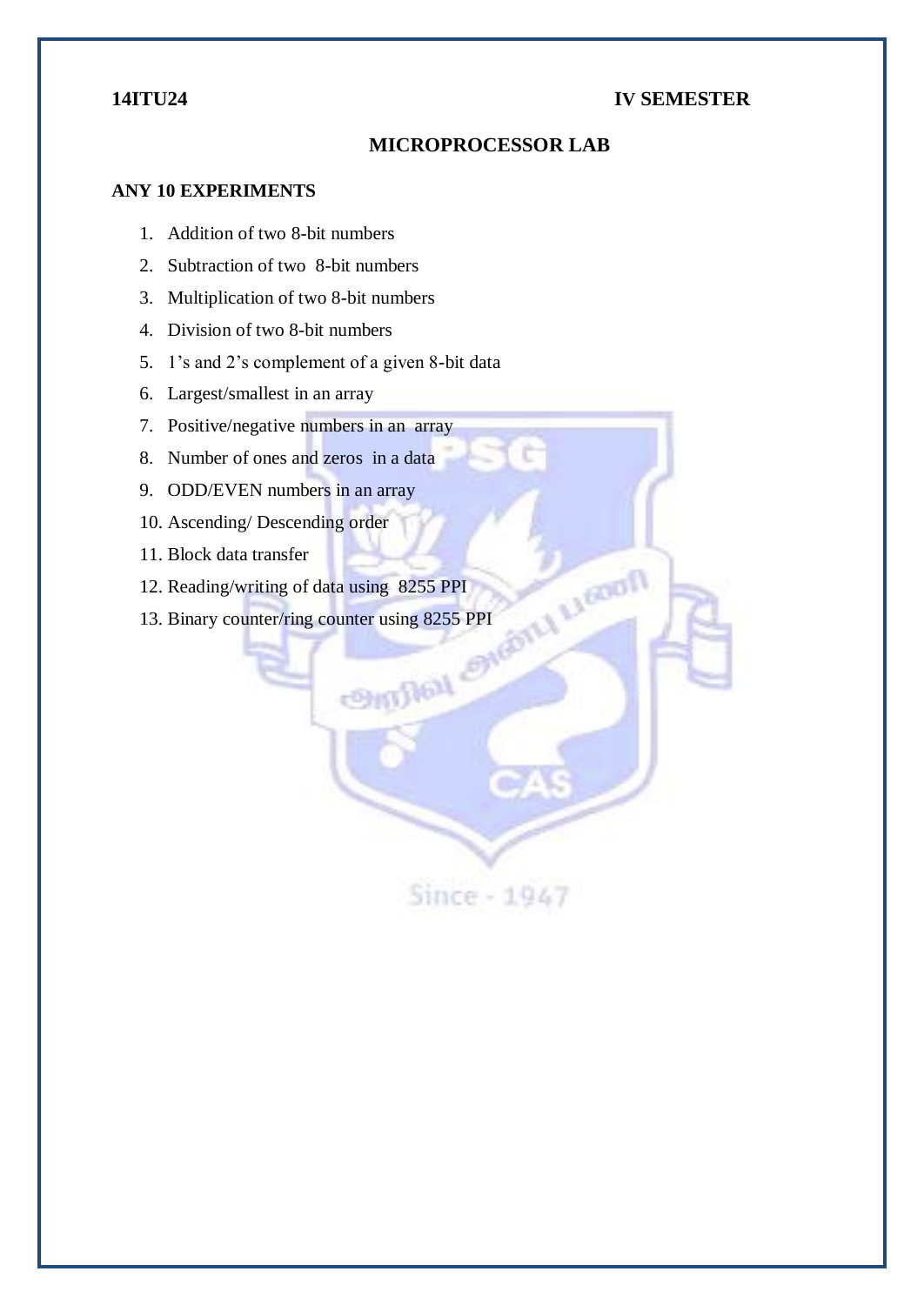## **14ITU25 SEMESTER- V**

### **WEB TECHNOLOGY**

#### **OBJECTIVES**: **Total Hours: 45**

- Web Design Tools for Internet programming.
- Provides Web Design Solutions.
- Provides Technologies and Techniques of web design using various scripting Languages.

**INTRODUCTION :** Web Design – Defining Web Design - Web Design Themes - The Medium of Web – Web Users- Building a Usable site.

### **UNIT-II (9 Hours)**

**THE WEB MEDIUM :** Core Web technologies- Web browsers - Markup Languages – Style Sheet Technologies – Programming Technologies – Client Side Programming-Server Side Technologies.

### **UNIT-III (9 Hours)**

**HTML & DHTML:** HTML – Basic concepts – Introduction common HTML – Linking in HTML – HTML image basics – Fonts – Colors – Backgrounds – Layout with tables - Frames – Layers – Style sheet basics – Style sheet properties – Positioning with style sheet – The <Form> element – Form controls – DHTML.

### **UNIT-IV (8 Hours)**

**XML** : XML – Introduction to XML architecture – XML structure and syntax -Well formed documents - Introduction to document type definition - XML schema -Introduction and significance – Data types in XML namespaces.

#### **UNIT-V (10 Hours)**

**JAVASCRIPT:** Introduction – Data types – Variables – Operators – Expression – Looping – Branching – Working with Strings and numbers – Built in objects: Array object – String object - Data object – Java Script math.

**DOM (DOCUMENT OBJECT MODEL):** Navigator object- window object- frame objectlocation object- form controls and event handling – Java script and nesting – Changing styles dynamically- Swapping image dynamically.

#### **TEXT BOOKS:**

- 1. Thomas A Powell, "The Complete Reference-Web Design", Tata McGraw Hill 2009 Edition. (Unit I & II).
- 2. Thomas A Powell, "The Complete Reference-HTML", Tata McGraw Hill 2009 Edition (Unit III  $&$  IV).
- 3. Thomas A Powell, Fritz Schneider, "Java Script: The Complete Reference", Tata McGraw-Hill publishing limited, Second Edition Reprint-2006. (Unit V).

### **REFERENCE BOOKS:**

- 1. Shelly Powers, "Dynamic Web Publishing", Techmedia.
- 2. Danny Goodman, "JavaScript Bible", Comdex Computer Publishing.

# **UNIT-I (9 Hours)**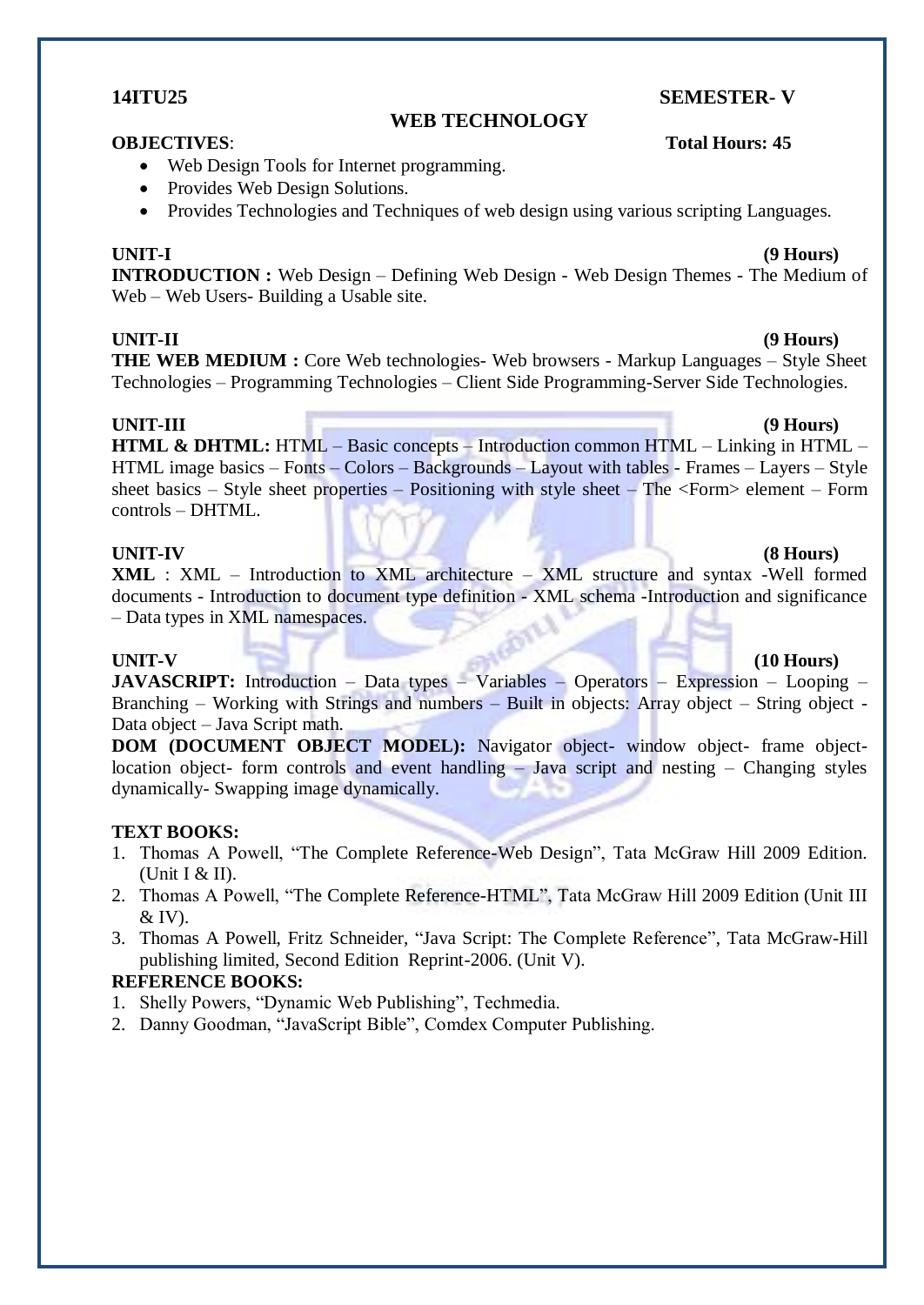## **14ITU26 SEMESTER – V**

## **OPERATING SYSTEM**

The students will be taught:

- The basics of operating system and its structure.
- Process management, deadlock management strategies.
- Memory management techniques & virtual memory concepts
- File System implementation.

### **UNIT-I (9 Hours)**

**PROCESSES :** CPU Scheduling – Types of scheduling – Scheduling algorithms – Scheduling criteria – FCFS- Round Robin- Shortest job first- Priority scheduling- multilevel queue schedulingmultilevel feedback queue scheduling.

**DEADLOCKS:** Prevention – Detections – Avoidance – Recovery from Deadlock.

**UNIT-II (9 Hours) MEMORY MANAGEMENT :** Paging – Segmentation – Segmentation with paging. **VIRTUAL MEMORY :** Demand paging – Page replacement algorithms – Demand segmentation.

### **UNIT-III (9 Hours)**

**SECONDARY STORAGE STRUCTURES :** Disk structure – Disk scheduling- Disk management-File system interface- File system implementation- File allocation methods.

### **UNIT-IV (9 Hours)**

**LINUX :** An Introduction to Unix **-** Linux and GNU – Programming Linux –Shell Programming - Pipes and redirection – Shell as a programming Language – Shell Syntax .

**WORKING WITH FILES :** Linux File Structure – System Calls and device drivers- library functions – low level file access – standard I/O library – Formatted Input and Output - File and directory maintenance – Scanning directories – Errors.

### **UNIT-V (9 Hours)**

**THE LINUX ENVIRONMENT :** Program arguments – Environment variables – Time and date. **TERMINALS:** Reading from and writing to the terminal – using /dev/tty – Hardware model – Terminal output- The termios structure– Deducting keystrokes.

### **TEXT BOOKS:**

- 1. Silberscatz Galvin, "Operating Systems", Prentice Hall of India,  $6<sup>th</sup>$  Edition. (Unit I, II & III)
- 2. Neil Matthew, Richard Stones, "Beginning Linux programming", Wiley Publishing, 3rd Edition.( Unit IV & V).

### **REFERENCE BOOKS:**

- 1. Stallings W, "Operating Systems", Prentice Hall of India, 4th Edition, New Delhi, 2002.
- 2. Satya Sai Kolachina, "Linux Application Development for the Enterprise", Dreamtech Press, 2004 Edition.

### **OBJECTIVES:** Total Hours: 45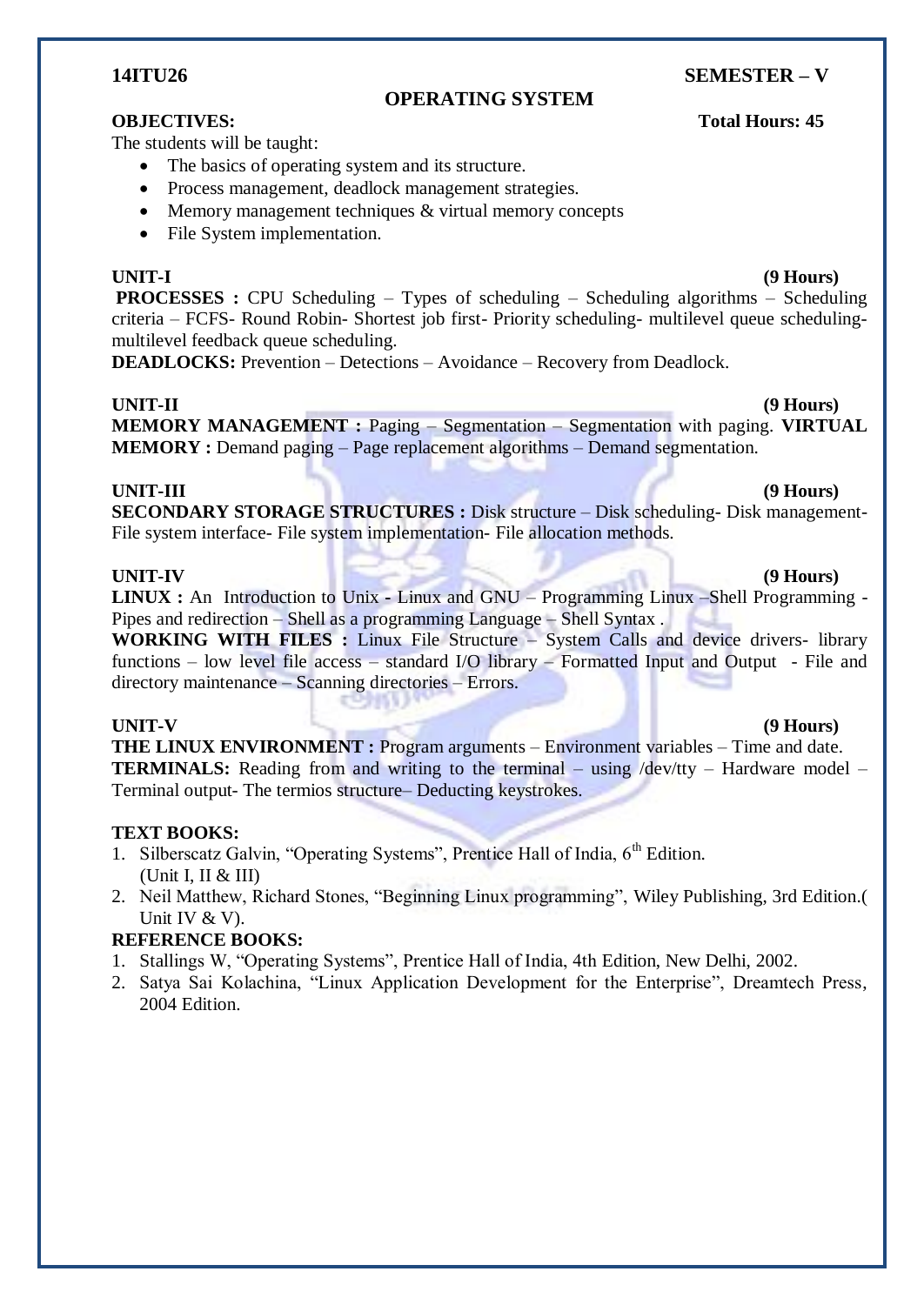# **14ITU27 SEMESTER-V**

## **OBJECTIVES:** Total Hours: 45

- To provide an in depth understanding in the field of mobile computing and mobile communication technology and application.
- Learn networking concepts relevant to modern wireless systems.
- Learn emerging mobile computing ideas and best practices.

#### **UNIT-I (9 Hours)**

**INTRODUCTION :** Wireless the Beginning- Mobile Computing – Dialogue Control – Networks – Middleware and Gateways – Application and services.

**MOBILE COMPUTING**

**MOBILE COMPUTING ARCHITECTURE** : Architecture for mobile computing – Mobile computing through Internet.

### **UNIT-II (9 Hours)**

**WAP:**MMS-MMS architecture-MMS Transaction Flows.

**WIRELESS LAN :** Advantages – Applications – Mobility in Wireless LAN - Mobile Ad Hoc Networks and Sensor Networks-Wifi Versus 3G.

### **UNIT-III (9 Hours)**

**GSM :** GSM Architecture – Call routing in GSM – GSM Addresses and Identifiers – Network aspects in GSM – GSM Frequency allocations – SMS Architecture – SMMT – SMMO.

**GPRS:**GPRS and packet data network – GPRS network architecture – GPRS network operations – Application for GPRS- Limitations of GPRS.

#### **UNIT-V (9 Hours)**

**MOBILE COMPUTING THROUGH TELEPHONY :** Mobile Computing through telephone – Developing an IVR Application – TAPI.

**EMERGING TECHNOLOGIES:** Blue Tooth – Radio Frequency Identification (RFid) – Java Card.

### **TEXT BOOK:**

1. Asoke K Talukder, Roopa R Yavagal, "Mobile Computing", Tata McGraw Hill, 2005.

#### **REFERENCE BOOKS:**

1. Jochen Schiller, "Mobile Communications", Addison-Wesley, Second Edition, 2004.

2. Stojmenovic and Cacute, "Handbook of Wireless Networks and Mobile Computing", Wiley, 2002.

# **UNIT-IV (9 Hours)**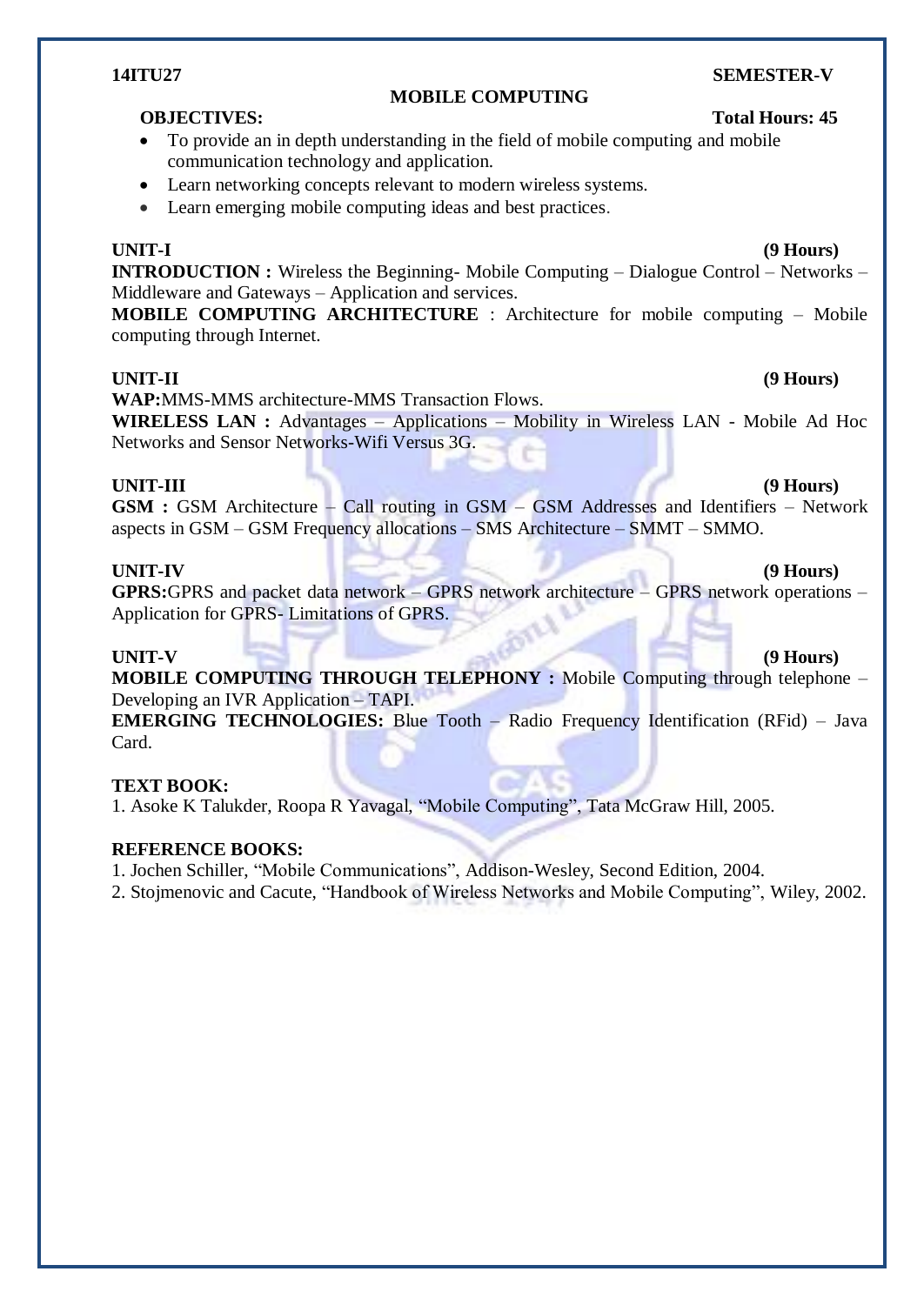# **14ITU28 SEMESTER – V**

### **TCP/IP PROTOCOL SUITE**

# **OBJECTIVE:** Total Hours: 45

- To have basic knowledge about TCP/IP protocol
- To have brief knowledge about the IP address and remote login

**UNIT-I (7 Hours) THE OSI MODEL AND THE TCP/IP PROTOCOL SUITE**: Layers in the OSI Model – TCP/IP protocol suite –Addressing

**UNDERLYING TECHNOLOGIES**: Wired Local Area Networks-Wireless LANS – Point-to-Point WANS – Switched WANS – Connecting Devices.

### **UNIT-II (11 Hours)**

**IPV4 ADDRESSES**: Introduction - Classful addressing-classes and blocks-Two level Addressing-Three level Addressing- super netting -Classless addressing- Variable length blocks – Two level Addressing- Block allocation-sub netting.

**DELIVERY AND FORWARDING OF IP PACKETS:** Delivery – forwarding – structure of a router.

**INTERNET PROTOCOL VERSION 4(IPV4):** Introduction – Datagram fragmentation – options – checksum –IP over ATM - IP package.

### **UNIT-III (9 Hours)**

**USER DATAGRAM PROTOCOL**: Introduction-User Datagram – UDP services - Process-toprocess communication– UDP Applications-UDP Package.

**TRANSMISSION CONTROL PROTOCOL**: TCP services – TCP features – Segment – TCP connection – State Transition Diagram – TCP timers – TCP package.

#### **UNIT-IV (9Hours)**

**REMOTE LOGIN:** TELNET- Concepts – Network Virtual Terminal (NVT) – embedding – Options – Sub option Negotiation – Controlling the Server – Out-of-Band Signaling – Mode of Operation – User Interface – Security Issue.

**MULTIMEDIA:** Digitizing Audio and Video-Audio and Video Compression

**UNIT-V (9 Hours)**

**IPV6 PROTOCOL**: Introduction-Packet format- Base Header-Flow label -Comparison between IPV4 and IPv6 Headers-Extension Headers-Comparison between IPv4 and IPv6.

### **TEXT BOOK:**

 1.Behrouz A. Forouzan, "TCP/IP Protocol Suite" Tata McGraw-Hill Fourth Ed. **REFERENCE BOOK**:

1.Libor Dostalek Alena kabeova, "Understanding TCP/IP A Clear and Comprehensive guide to TCP/IP Protocols",PACKT publishing,2006.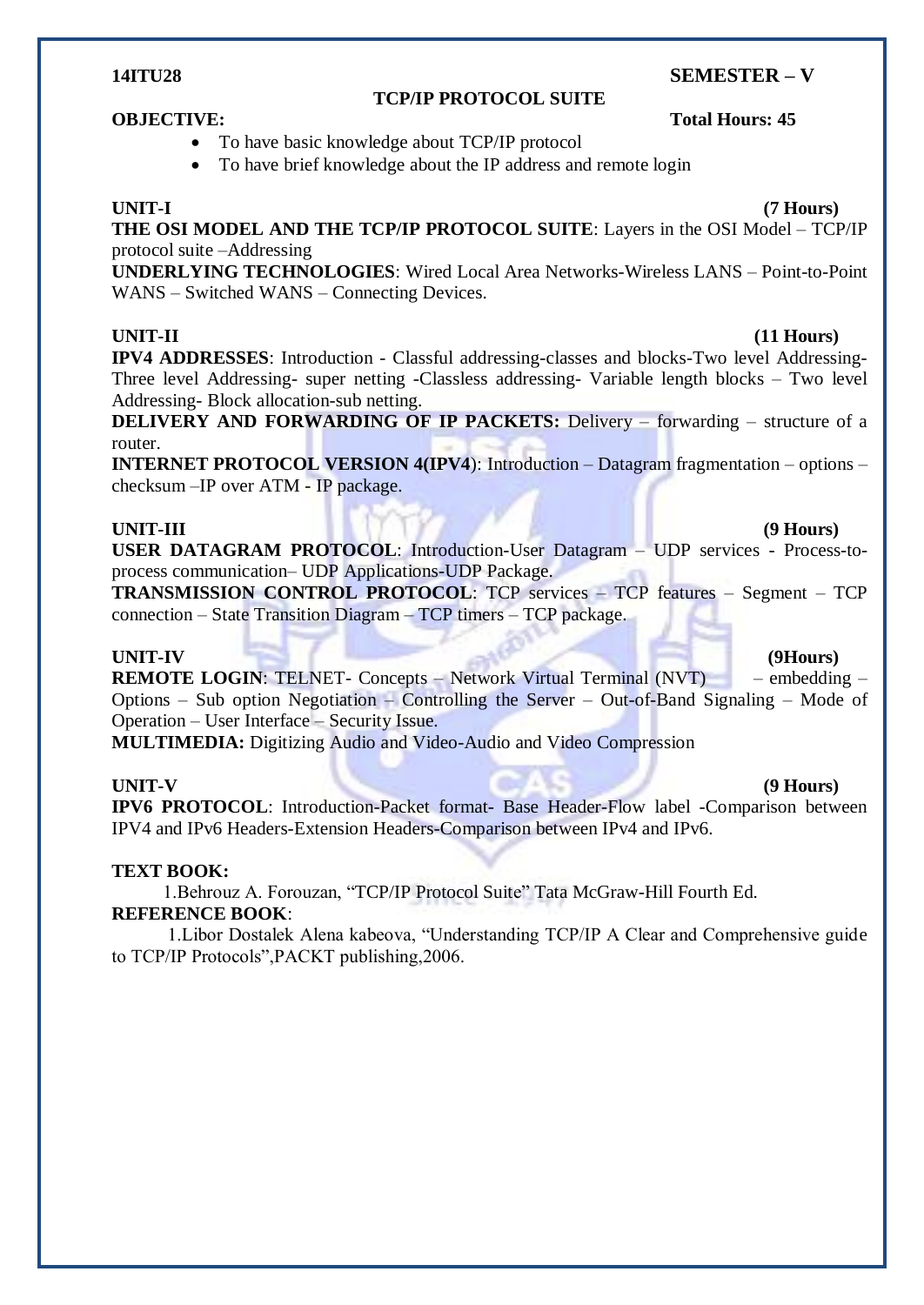### **14ITU29A SEMESTER – V**

## **CORE ELECTIVE-I :KNOWLEDGE MANAGEMENT SYSTEM**

- Know how to enhance organizational knowledge through Information management and Organizational learning.
- Understand the strategies for successful implementation of Knowledge management system.

**ESSENTIALS OF COMPUTING** : Birth of computing – evolution of modern computing -What is data? – Information processing – Information Technologies – Evolution of Information Systems – Implementation of organizational "IS" – Organizational learning – Traditional Organizational Information Systems – Modern Organizational Information Systems – Deployment of Information Systems.

**QUALITY , REENGINEERING METHODOLOGIES AND BUSINESS PARADIGMS** : Introduction – Industrial evolution – quality methodologies – Total quality management – Artificial Intelligence – Emerging Business paradigms – Knowledge organization .

**UNIT-II (9 Hours) KNOWLEDGE MANAGEMENT – AN INSIGHT** : Knowledge management evolution – why now? – Knowledge management imperatives – Organizational knowledge management - The need – organizational knowledge management drivers – knowledge management -The future – organizational knowledge management approaches – Learning organization.

**ESSENTIALS OF KNOWLEDGE MANAGEMENT :** Introduction – Knowledge - Basic types of knowledge – Organizational knowledge management – knowledge conversion – Organizational Meta knowledge.

**UNIT-III (9 Hours) KNOWLEDGE MANAGEMENT TECHNIQUES, SYSTEMS AND TOOLS :** Introduction – organizational knowledge creation – Organizational knowledge acquisition/capture – knowledge analysis – Organizational knowledge dissemination.

**UNIT-IV (9 Hours) ORGANIZATIONAL KNOWLEDGE MANAGEMENT ARCHITECTURE & IMPLEMENTATION STRATEGIES:** Introduction – developing a KM frame work – KM system components – Implementation strategies – Organizational organic capabilities architecture – Organizational knowledge management architecture – KM applications.

### **UNIT-V (9 Hours)**

Since - 1947

**K-CAREERS :** Introduction – Knowledge management roles – New Organizational roles – Organizational K-role classifications – Knowledge management job opportunities.

### **TEXT BOOK:**

1. Sudhir Warier. E, "Knowledge Management", Vikas Publishing House pvt., Ltd., New Delhi, 2006 Edition.

### **REFERENCE BOOKS:**

- 1. Elias M.Awad, Hassan M.Ghaziri, "Knowledge Management", Pearson Education, 2005 Edition.
- 2. Stuart Barnes, "Knowledge Management Systems- Theory & Practice", Thomson Learning, 2005 Edition.

# **OBJECTIVES:** Total Hours: 45

# **UNIT-I (9 Hours)**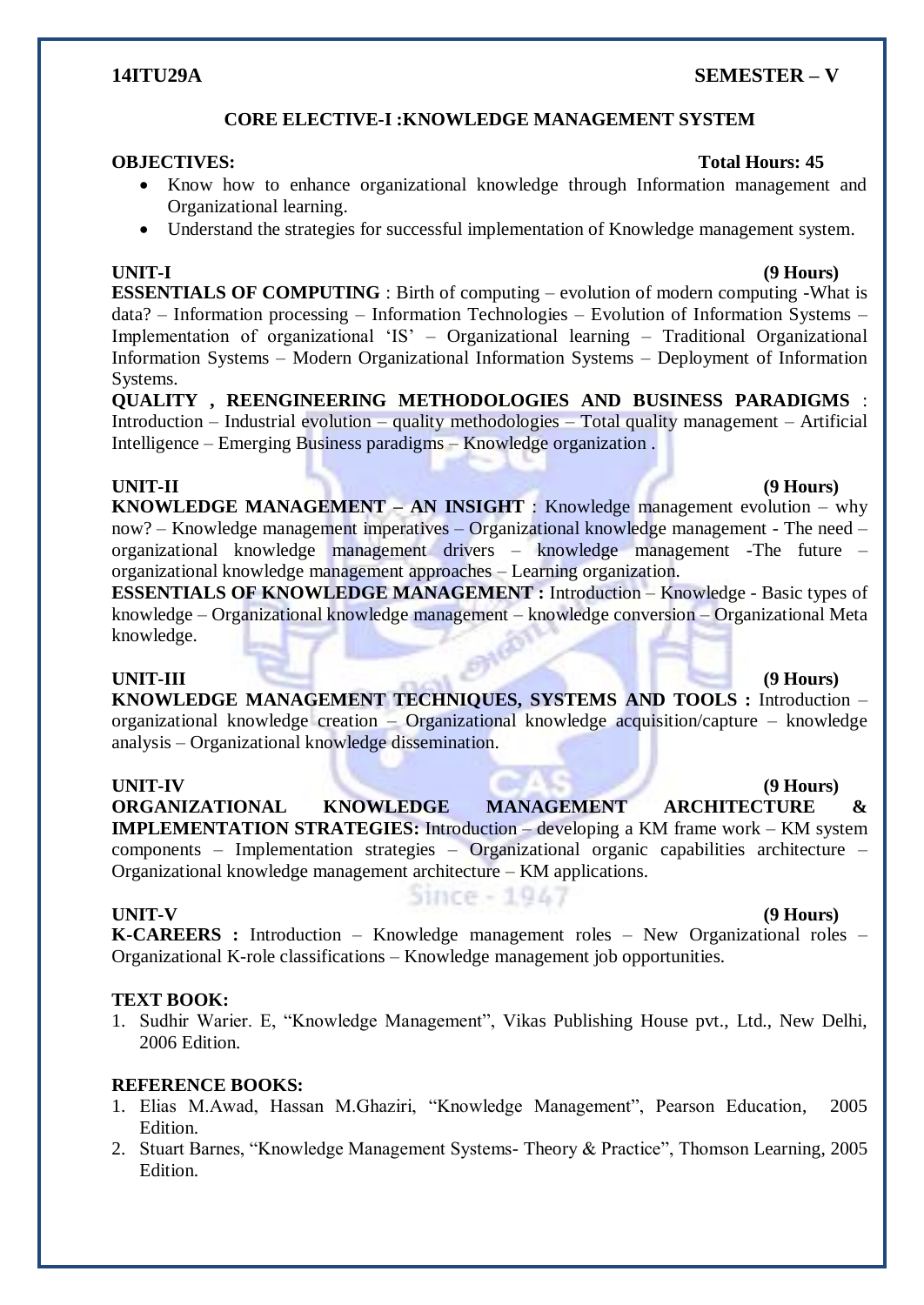### **14ITU29B SEMESTER – V**

### **CORE ELECTIVE-I :GRID COMPUTING**

#### **OBJECTIVES: Total Hours: 40**

- To understand the genesis of grid computing.
- To know the applications of grid computing.

### **UNIT-I (9 Hours)**

**GRIDCOMPUTING :** Introduction-Early Grid Activities – Current Grid Activities-An Overview of Grid Business Areas - Grid Applications - Grid Infrastructure.

### **UNIT-II (9 Hours)**

**GRID COMPUTING WORLD WIDE INITIATIVES:** Grid Computing Organizations and Their Roles: Organizations Developing Grid Standards and Best Practice Guidelines-Organizations Developing Grid Computing Toolkits and the Framework- Organizations Building and Using Grid-Based Solutions to Solve Computing, Data, and Network Requirements-Commercial Organizations Building and Using Grid Based Solution.

The Grid Computing Anatomy: The Grid problem-The Grid Computing Road Map: Autonomic Computing-Business On Demand and Infrastructure Virtualization-Service oriented Architecture and Grid-Semantic Grids.

### **UNIT-III (9 Hours)**

**THE NEW GENERATION OF GRID COMPUTING APPLICATIONS :** Merging the Grid Services Architecture with the Web Services Architecture – Service Oriented architecture-Web Service Architecture-XML, Related Technologies, and Their Relevance to Web Services-XML Messages and Enveloping-Service Message Description Mechanisms-Relationship between Web Service and Grid Service- Web Service Interoperability and the Role of the WS-I Organization.

### **UNIT-IV (9 Hours)**

**THE GRID COMPUTING TECHNOLOGICAL VIEW POINTS:** Open Grid Services Architecture: Introduction-OGSA Architecture and Goal. Some Sample Use Cases that Drive the OGSA: Commercial Data Center-National Fusion Collaboratory – Online Media and Entertainment. The OGSA Platform Components: Native Platform Services and Transport Mechanisms-OGSA Hosting Environment-Core Networking Services Transport and Security-OGSA Infrastructure-OGSA Basic Services.

**OPEN GRID SERVICES INFRASTRUCTURE :** Introduction-Grid services-A High Level Introduction to OGSI-Technical Details of OGSI Specification-Introduction to service Data Concepts-Grid Service Naming and Change Management Recommendations. **OGSA BASIC SERVICES :** Common Management Model-Service Domains-Policy Architecture-Security Architecture-Metering and Accounting-Common Distributed Logging-Distributed Logging-Distributed Data Access and Replication.

### **TEXT BOOK:**

1. Joshy Joseph & Craig Fellenstein, "Grid Computing", Pearson,2007.

### **REFERENCE BOOK:**

1. Ahmar Abbas, "Grid Computing:A Practical Guide to technology and Applications", Charles River media,2003.

# **UNIT-V (9 Hours)**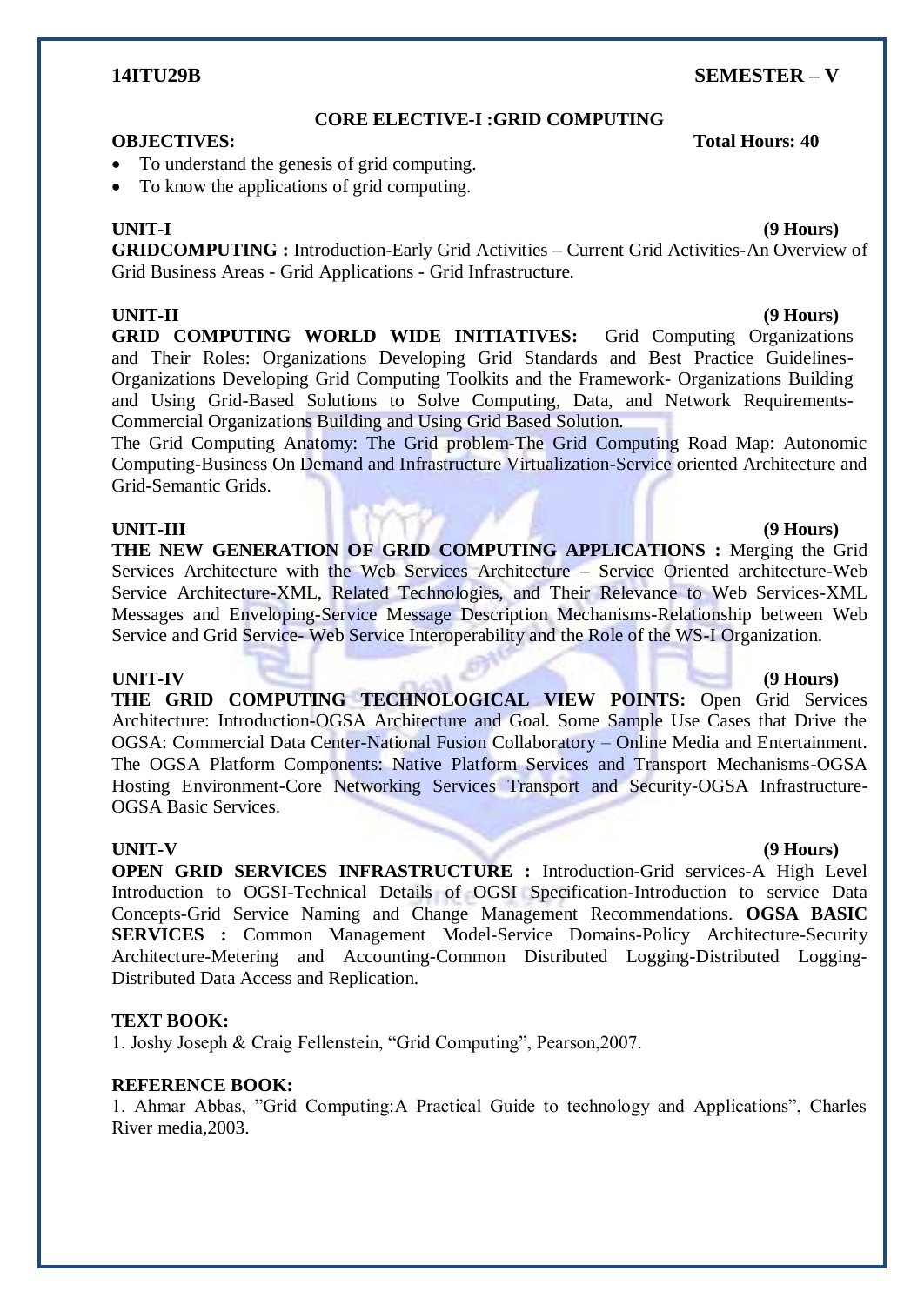# **14ITU30 SEMESTER – V**

# **LAB -IX (WEB TECHNOLOGY LAB)**

- 1. Design a web page using any 20 HTML tags.
- 2. Design table such as



- 3. Design a registration form using DHTML for participating in a symposium.
- 4. Design a form for employee details and calculate the following (use JavaScript)
	- a. Accept basic pay from the user.
	- b. Calculate NET pay.
- 5. Design a web page for an automobile showroom.
- 6. Using JavaScript create a multiplication table.
- 7. Create a multimedia presentation to perform a web page designing with the help of various tools in Photoshop.
- 8. Edit a Photograph and do all necessary editing works. (Foreground color change, background color change, brightness, contrast, etc.).
- 9. Develop the animation of a basket ball team using flash.
- 

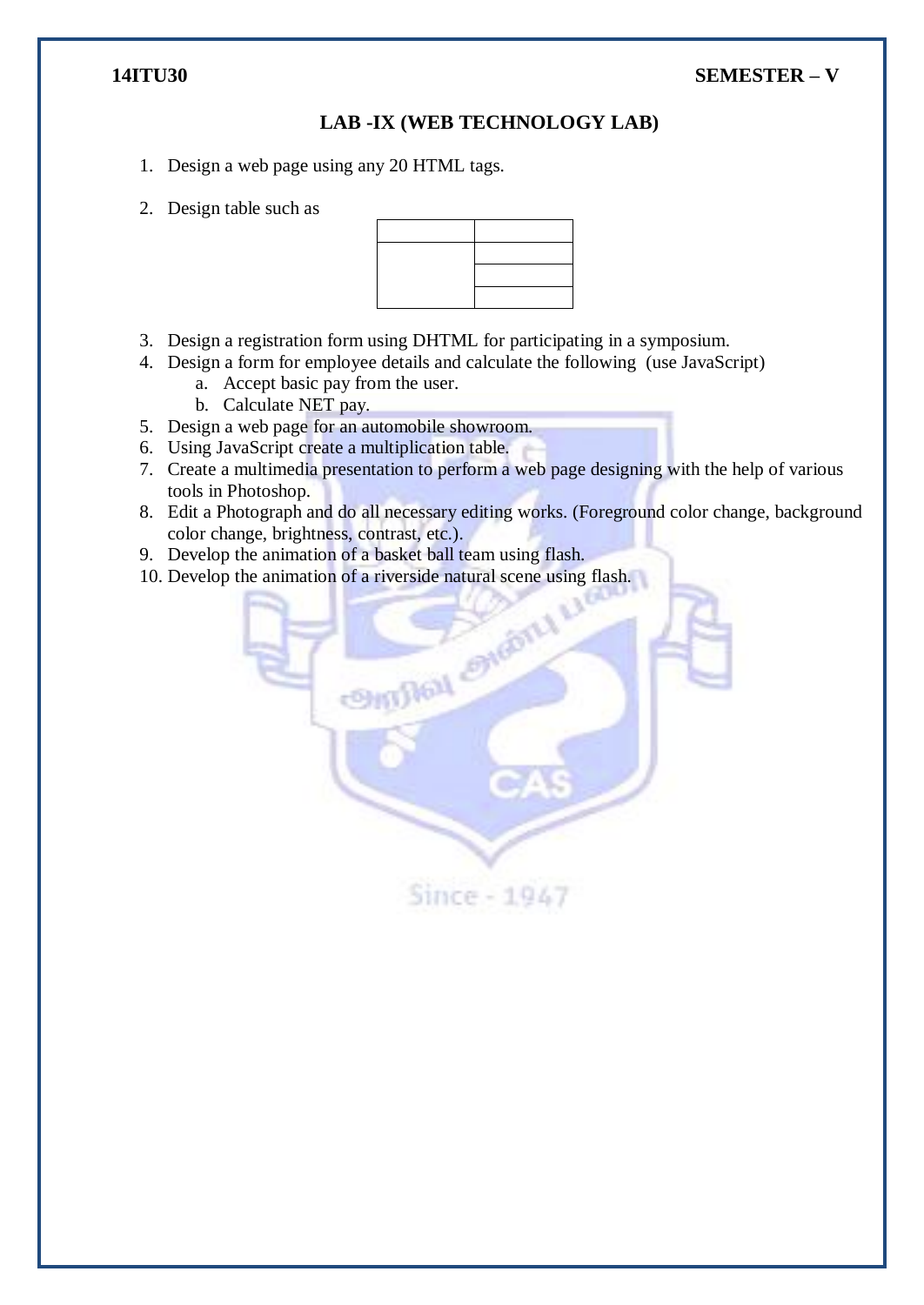**14ITU31 SEMESTER – V**

### **LAB-X (OPERATING SYSTEM LAB)**

- **1.** Write a shell script to get the age from the user and conclude the age as follows.
	- a. Age<13 childhood
	- b. 13-19 teenage
	- c. 20-40 adult
	- d. 40-60 Middle Age
	- e. 60&Above Oldage
- 2. Write a menu driven shell script to perform the selected options as follows : i) Current date ii) user name iii) Long list files iv) Present working Directory v) exit
- 3. Write a shell script to create 2 directories *cdir & edir* and copy the files beginning with "c" to the directory *cdir* and files beginning with "e" to *edir*.
- 4. Generate the Fibonacci series.
- 5. Find the biggest of ten numbers.
- 6. Find the sum of the digits of the given number.
- 7. Implement any one CPU Scheduling Algorithm.
- 8. Implement any one Page Replacement Algorithm
- 9. Implement any one Disk Scheduling Algorithm

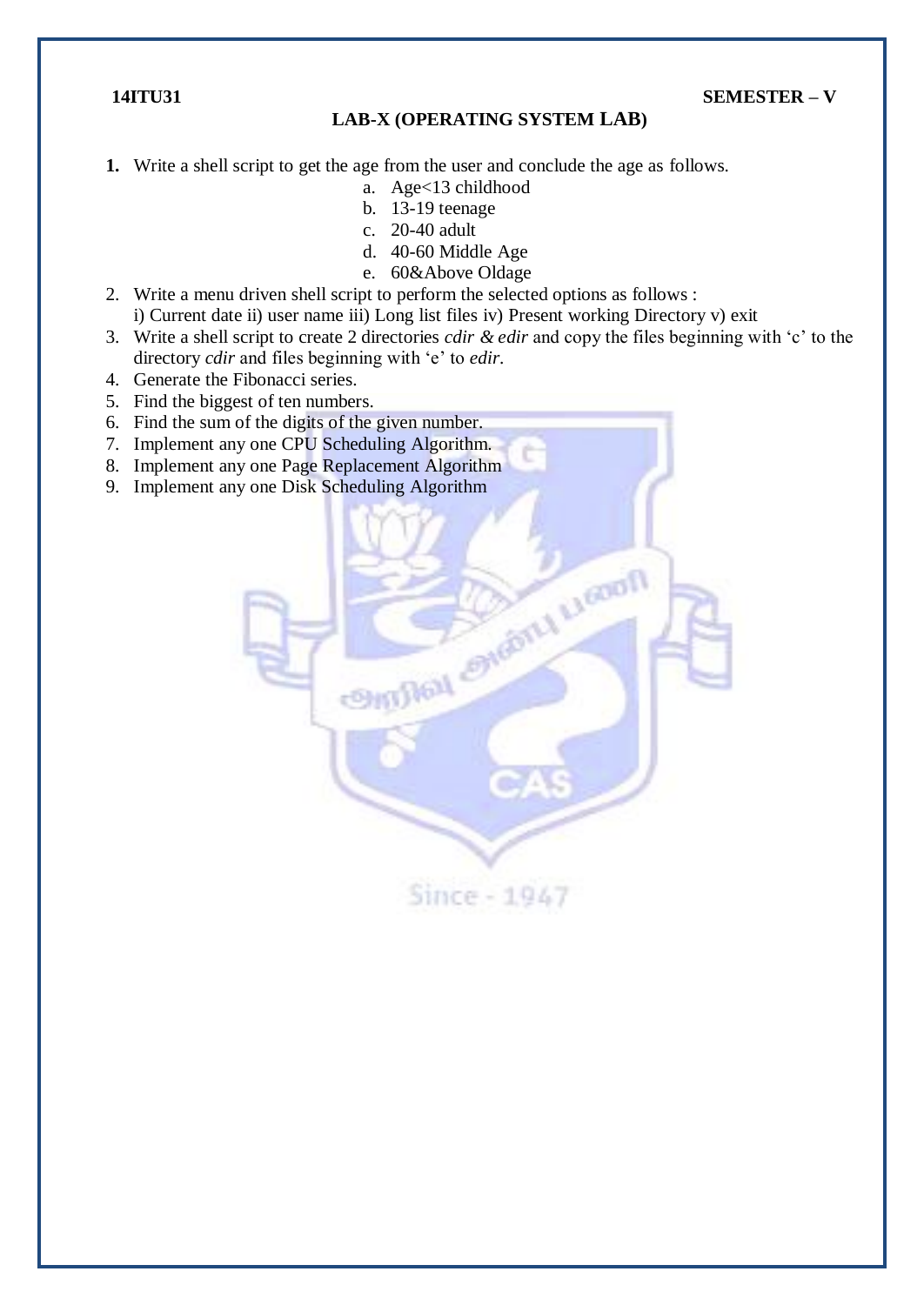# **14ITU33 SEMESTER – VI**

# **PHP AND MySQL**

## **OBJECTIVES: Total Hours :45**

The students are introduced to

- To Learn basic concepts of PHP
- To learn the usage of Ajax and XML with PHP.
- To learn Database Connectivity using MySOL.

### **UNIT- I (8 Hours)**

**INTRODUCTION TO PHP:** Essential PHP - Operators and Flow Control – String And Arrays - Creating Functions .

**PHP WITH BROWSER:** Reading Data in Web Pages – PHP Browser-Handling Power – Using PHP"s Server Variables – Using HTTP Headers –Redirecting Browsers with HTTP Headers – Performing Data Validation- Checking if the User Entered Required Data – Client-Side Data Validation – Handling HTML Tags in User Input.

### **UNIT- III (9 Hours)**

**OBJECT ORIENTED PHP:** Object Oriented Programming – Advanced Object Oriented Programming.

### **UNIT- IV (10 Hours)**

**FILE AND DATABASE IN PHP:** File Handling – Opening Files Using fopen – Looping over a File's contents with feof – Reading Text from a File Using fgets – Closing a File – Reading from a File Character by Character with fgetc – Reading a Whole File at Once with file get contents – Checking if a File with file\_exists- Working with Databases

### **UNIT- V (10 Hours)**

**SESSIONS, COOKIES, FTP AND AJAX :** Sessions, Cookies and FTP – Setting a Cookie – Reading a Cookie – Setting Cookies Expiration – Deleting Cookies – Working with FTP – Downloading Files with FTP – Uploading Files with FTP – Deleting a Files with FTP – Creating and Removing Directories with FTP – Sending E-mail - Ajax.

# **TEXT BOOK:**

**1.**[Steven Holzner,](http://mheducation.co.in/cgi-bin/same_author.pl?author=Steven+Holzner) "PHP: The Complete Reference", McGraw-Hill International Edition 2008.

### **REFERENCE BOOKS:**

- 1. Steve Suehring, Tim Converse and Joyce Park, "PHP6 and MySQL Bible", Wiley Publishing, Inc., 2009.
- 2. Ivan Bayross and Sharanam Shah, "PHP 5.1 for Beginners", Shroff Publishers and Distributors Pvt. Ltd. 1st edition.

# **UNIT- II (8 Hours)**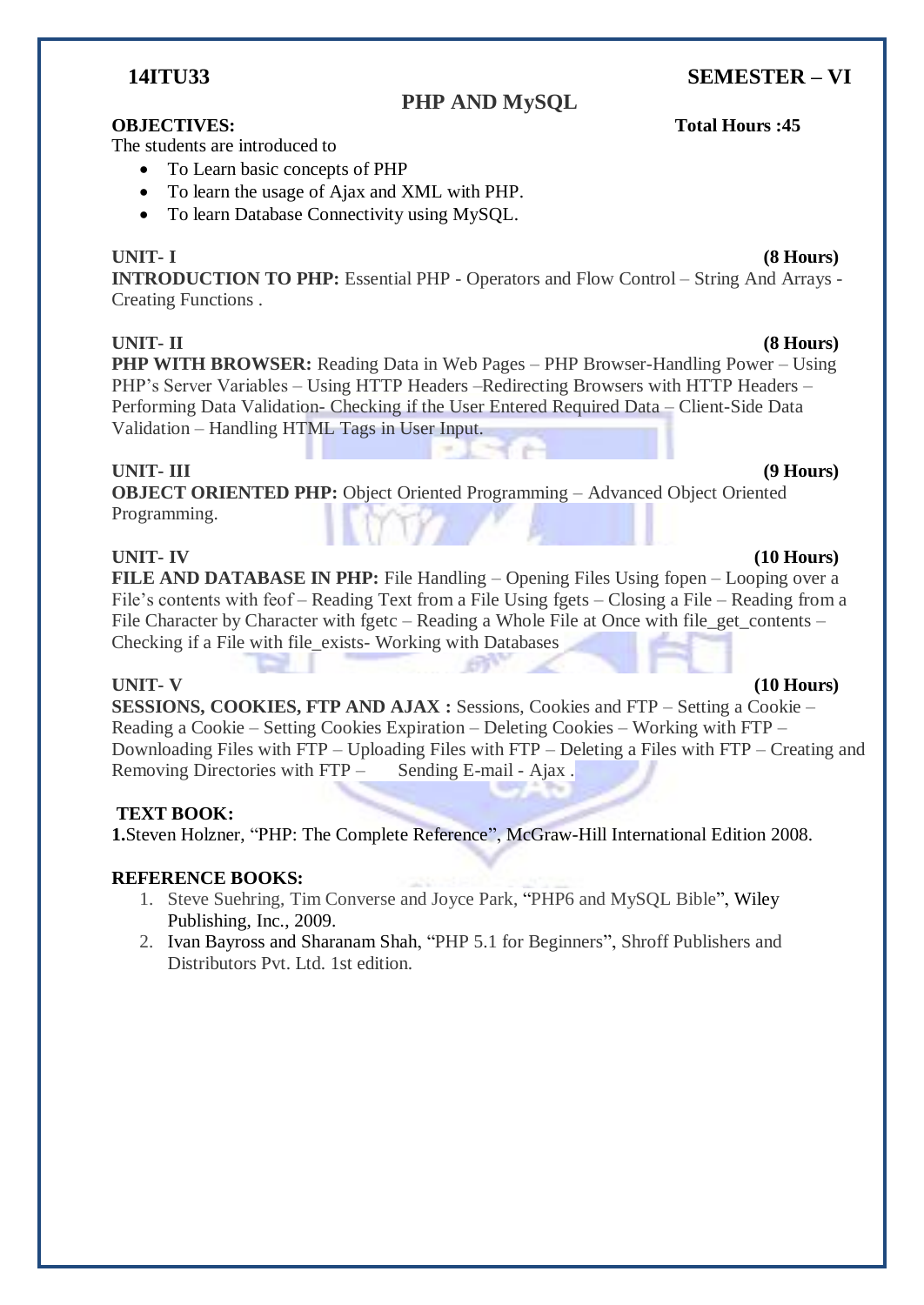### **INFORMATION SYSTEM SECURITY**

- Learn to design, develop and administer secured software.
- Be able to identify security vulnerabilities in existing information systems and develop means to mitigate these vulnerabilities.
- To learn about Database securities, Network security and ethical issues.

# **UNIT-I (9 Hours)**

**INTRODUCTION :** Security – Security Attacks – Components of Computer Security – Computer Criminals – Methods of Defense

**CRYPTOGRAPHY :** Basic Cryptography – Classical Cryptosystems – Public Key Cryptography – Cryptographic Checksums – Hash Algorithms – Key Management – Digital Signatures – Cipher Techniques – Stream and Block Ciphers

### **UNIT-II (9 Hours)**

**PROGRAM SECURITY :** Source Programs – Nonmalicious Program Errors – Viruses and other Malicious Code – Targeted Malicious Code – Controls against Program Threats.

**OPERATING SYSTEM SECURITY:** Protected Objects and methods of Protection – Memory and Address Protection – Control of Access to General Objects – File Protection Mechanism – Authentication – Biometrics.

### **UNIT-III (9 Hours)**

**DATABASE SECURITY :** Security Requirements – Reliability and Integrity – Sensitive Data – Inference – Multilevel Databases – Proposals for Multilevel Security

### UNIT-IV (9 **Hours) (9 Hours)**

**SECURITY IN NETWORKS:** Computer Network Concepts – Threats in Network – Network Security Control – Firewalls – Intrusion Detection Systems – Secure E-Mail – Network and Cryptography

**ADMINISTERING SECURITY** : Security Planning – Risk Analysis – Organizational Security Policies – Physical Security

**UNIT-V (9 Hours) LEGAL, PRIVACY AND ETHICAL ISSUES IN COMPUTER SECURITY :** Protecting Programs and Data – Information and the Law – Right of Employees and Employers – Software Failures – Computer Crime – Privacy – Ethical Issues in Computer Society.

### **TEXT BOOK:**

1. Ankur Garg , "System Security" , Tech-Max Publications , First Edition.

# **REFERENCE BOOKS:**

- 1. William Stallings, "Cryptography and Network Security- Principles and Practice", Prentice Hall of India Private Limited, 2000.
- 2. Atul Kahate, "Cryptography and Network Security", Tata McGraw Hill 2003..



# **OBJECTIVES**: **Total Hours: 45**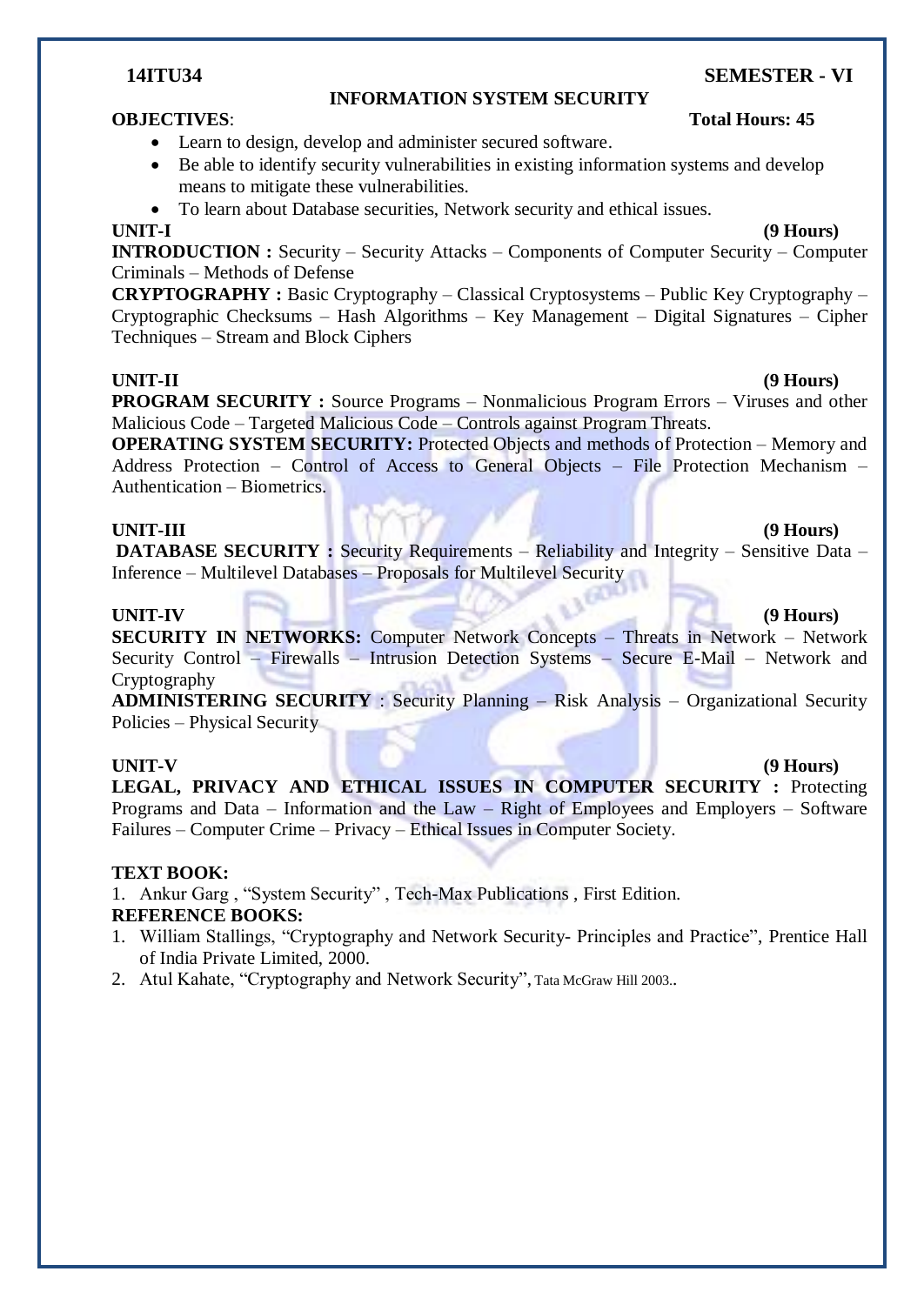### **CORE ELECTIVE-II :EXTREME PROGRAMMING**

#### **OBJECTIVES:**

This subject has been designed with the following objectives:

- To know a mechanism for social change
- To identify the areas of application.

**UNIT -I (9 Hours)**

**THE PROBLEM:** Risk – the Basic problem – A Development Episode – Economics of software development – four variables- cost of change.

### **UNIT-II (9 Hours)**

Learning to drive - Four values – Basic principles – Back to Basics.

**UNIT-III (9 Hours) THE SOLUTION:** Quick review – how could this work – Management strategy- Facilities Strategy- Splitting Business and technical responsibility.

### **UNIT -IV (9 Hours)**

Planning Strategy – Development Strategy – Design Strategy – Testing Strategy – Implementing Strategy – Adopting strategy – Retrofitting XP.

### **UNIT-V (9 Hours)**

Life Cycle of an Ideal XP Project- Roles for people – 20-80 Rule – What makes XP hard- When you Should not try XP- XP at work.<br>
TEXT BOOK:<br>
1. Beck k or

### **TEXT BOOK:**

1. Beck k, "Extreme Programming", Pearson Education, New Delhi, 2000.

### **REFERENCE BOOK:**

1. Kent Beck, Cynthia Andres, "Extreme programming explained - embrace change", Pearson education,  $2<sup>nd</sup>$  edition, 2004.



# **14ITU35A SEMESTER -VI**

 **Total hours: 45**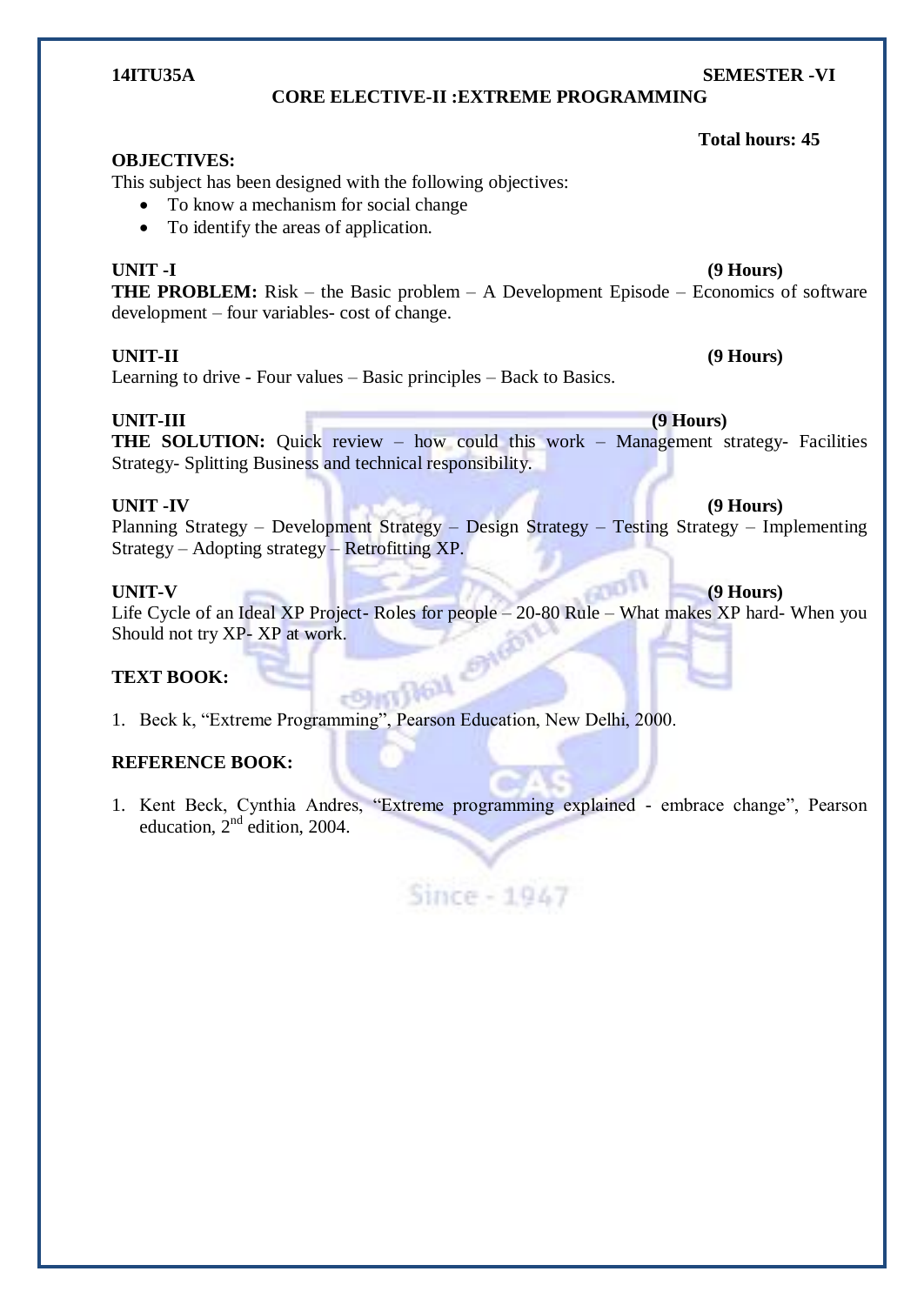# **14ITU35B SEMESTER – VI**

### **CORE ELECTIVE-II :CLOUD COMPUTING**

# **OBJECTIVES:** Total Hours: 45

This subject has been designed with the following objectives:

- Understand the fundamental concepts in the study of cloud computing and its creation, acquisition and representation.
- Know the core concepts, methods and usage of cloud computing services.
- Understand various evaluation techniques and exploring cloud computing in various applications.

### **UNIT – I (9 Hours)**

**INTRODUCTION :** Cloud Computing: Introduction – From Collaboration to cloud - Working of cloud Computing – Pros and cons – benefits - developing cloud computing services – Cloud service development - discovering cloud services.

### **UNIT – II (9 Hours)**

**CLOUD COMPUTING FOR EVERYONE :** Centralizing email communications – Cloud computing for community – collaborating on schedules – Collaborating on group projects and events – Cloud computing for corporation – managing schedules – managing projects – presenting on road.

## **UNIT – III (9 Hours)**

**USING CLOUD SERVICES : Collaborating on calendars - Schedules and task management** exploring on line scheduling and planning - collaborating on event management - collaborating on contact management - collaborating on project management - collaborating on word processing – spreadsheets and databases.

### **UNIT – IV (9 Hours)**

**STORING AND SHARING :** Understanding cloud storage – evaluating on line file storage exploring on line book marking services - exploring on line photo editing applications – exploring photo sharing communities - controlling it with web based desktops.

### **UNIT – V (9 Hours)**

**OUTSIDE THE CLOUD :** Evaluating web mail services, Evaluating instant messaging -Evaluating web conference tools - creating groups on social networks - Evaluating online groupware - collaborating via blogs and wikis

### **TEXT BOOK**

1. Michael Miller, "Cloud Computing", Pearson Education, New Delhi, 2009.

### **REFERENCE BOOK:**

1. Toby Velte, Anthony Velte, Toby J. Velte , "Cloud Computing - A Practical Approach", McGraw-Hill, 2009.